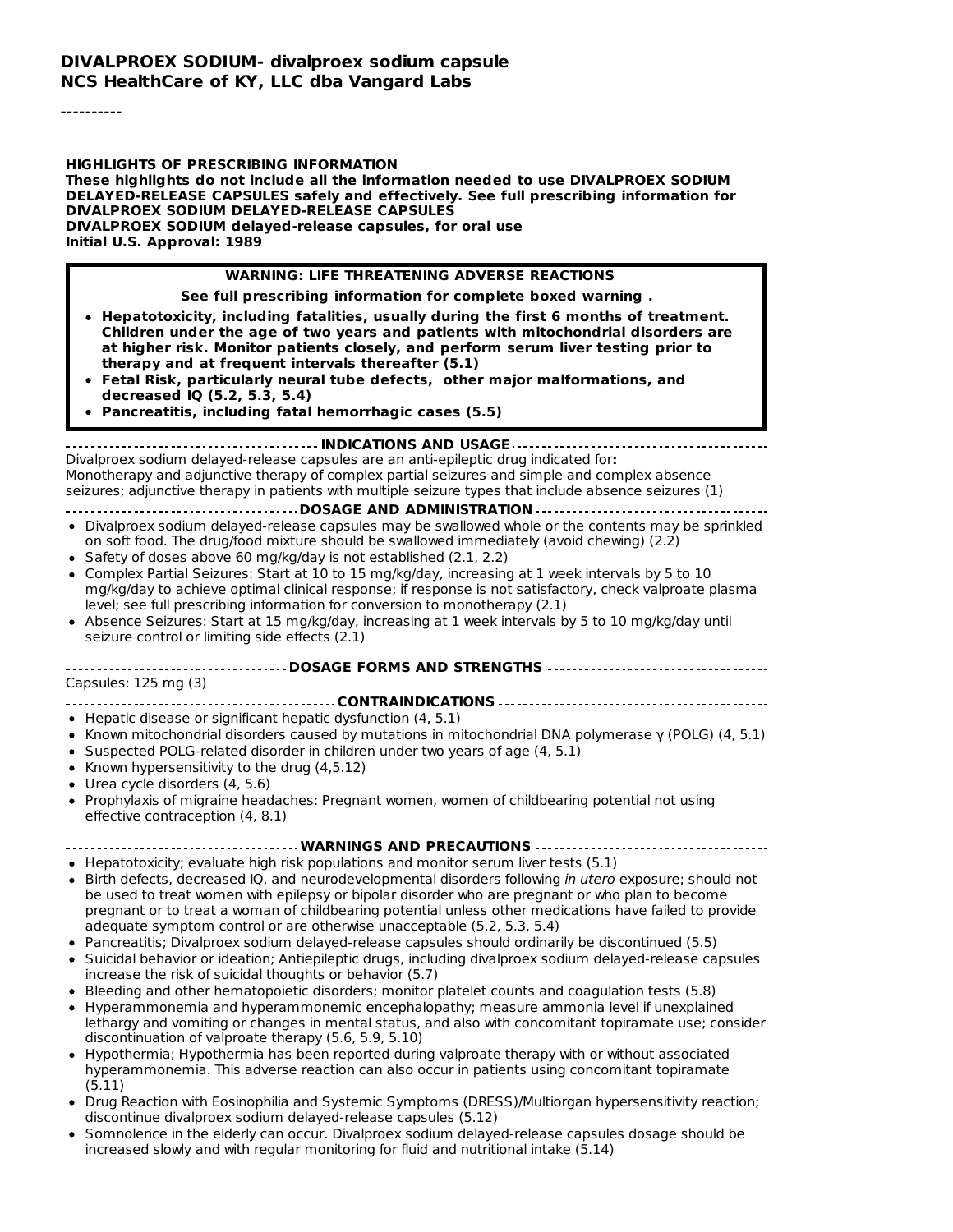- **ADVERSE REACTIONS** • Most common adverse reactions (reported >5%) are abdominal pain, alopecia, amblyopia/blurred vision, amnesia, anorexia, asthenia, ataxia, bronchitis, constipation, depression, diarrhea, diplopia, dizziness, dyspnea, dyspepsia, ecchymosis, emotional lability, fever, flu syndrome, headache, increased appetite, infection, insomnia, nausea, nervousness, nystagmus, thrombocytopenia, somnolence, vomiting, tremor, weight gain, weight loss, peripheral edema, pharyngitis, rhinitis, thinking abnormal, tinnitus (6.1)
- The safety and tolerability of valproate in pediatric patients were shown to be comparable to those in adults (8.4)

#### **To report SUSPECTED ADVERSE REACTIONS, contact Dr. Reddy's Laboratories Inc., at 1-888- 375-3784 or FDA at 1-800-FDA-1088 or www.fda.gov/medwatch**

**DRUG INTERACTIONS**

- Hepatic enzyme-inducing drugs (e.g., phenytoin, carbamazepine, phenobarbital, primidone, rifampin) can increase valproate clearance, while enzyme inhibitors (e.g., felbamate) can decrease valproate clearance. Therefore increased monitoring of valproate and concomitant drug concentrations and dosage adjustment are indicated whenever enzyme-inducing or inhibiting drugs are introduced or withdrawn (7.1)
- Aspirin, carbapenem antibiotics, estrogen-containing hormonal contraceptives: Monitoring of valproate concentrations is recommended (7.1)
- Co-administration of valproate can affect the pharmacokinetics of other drugs (e.g.diazepam, ethosuximide, lamotrigine, phenytoin) by inhibiting their metabolism or protein binding displacement (7.2)
- Patients stabilized on rufinamide should begin valproate therapy at a low dose, and titrate to clinically effective dose (7.2)
- Dosage adjustment of amitriptyline/nortriptyline, propofol, warfarin, and zidovudine may be necessary if used concomitantly with divalproex sodium delayed-release capsules (7.2)
- Topiramate: Hyperammonemia and encephalopathy (5.10, 7.3)

#### **USE IN SPECIFIC POPULATIONS**

- Pregnancy: Divalproex sodium delayed-release capsules can cause congenital malformations including neural tube defects, decrease IQ, and neurodevelopmental disorders (5.2, 5.3,8.1)
- Pediatric: Children under the age of two years are at considerably higher risk of fatal hepatotoxicity (5.1, 8.4)
- Geriatric: Reduce starting dose; increase dosage more slowly; monitor fluid and nutritional intake, and somnolence (5.14, 8.5)

#### **See 17 for PATIENT COUNSELING INFORMATION and Medication Guide.**

**Revised: 12/2021**

#### **FULL PRESCRIBING INFORMATION: CONTENTS\* WARNING: LIFE THREATENING ADVERSE REACTIONS 1 INDICATIONS AND USAGE**

- 1.1 Epilepsy
- **1.2 Important Limitations**
- **2 DOSAGE AND ADMINISTRATION**
	- 2.1 Epilepsy
	- 2.2 General Dosing Advice
	- 2.3 Dosing in Patients Taking Rufinamide
- **3 DOSAGE FORMS AND STRENGTHS**

#### **4 CONTRAINDICATIONS**

#### **5 WARNINGS AND PRECAUTIONS**

- 5.1 Hepatotoxicity
- 5.2 Structural Birth Defects
- 5.3 Decreased IQ Following in utero Exposure
- 5.4 Use in Women of Childbearing Potential
- 5.5 Pancreatitis
- 5.6 Urea Cycle Disorders
- 5.7 Suicidal Behavior and Ideation
- 5.8 Bleeding and Other Hematopoietic Disorders
- 5.9 Hyperammonemia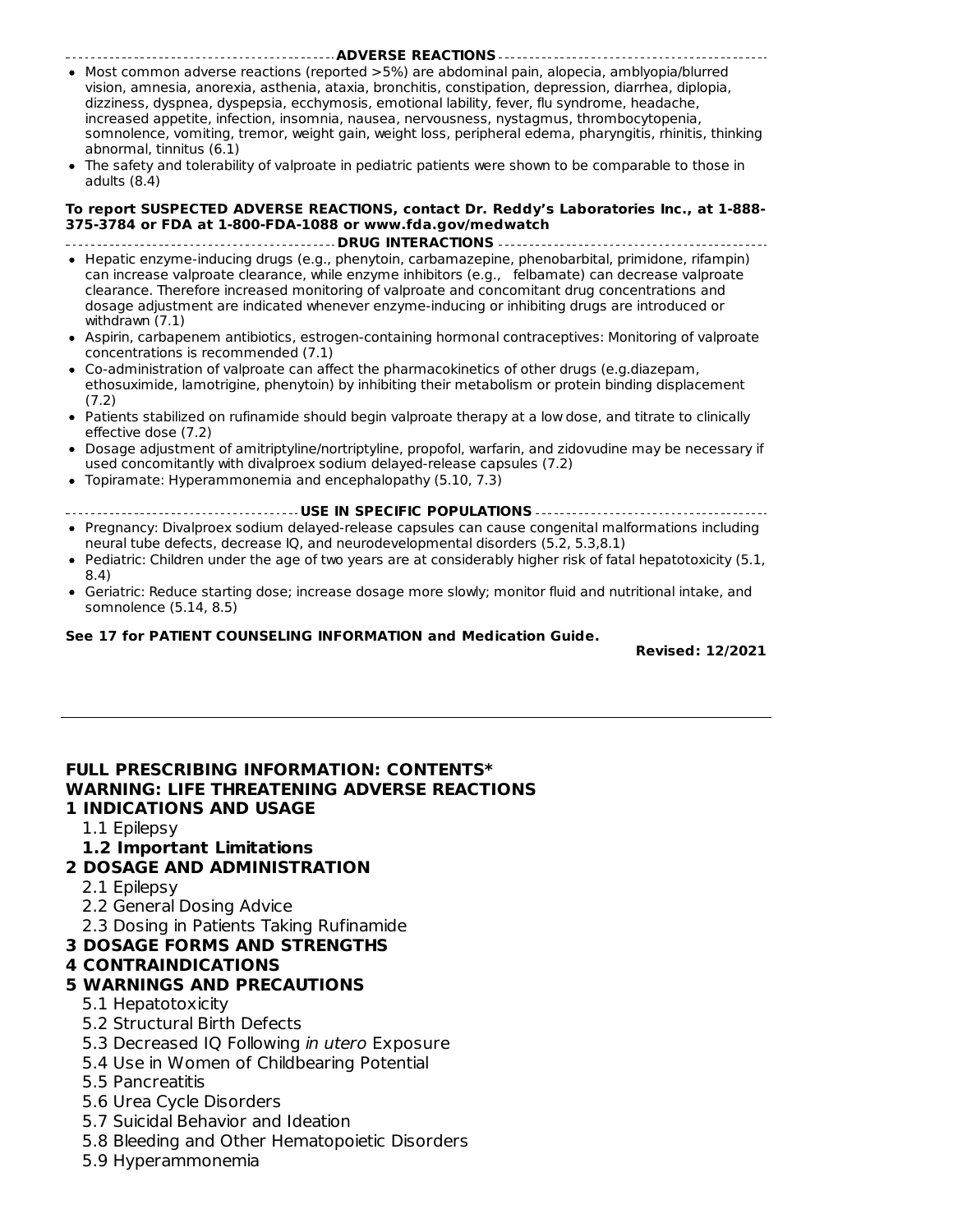5.10 Hyperammonemia and Encephalopathy Associated with Concomitant

#### Topiramate Use

- 5.11 Hypothermia
- 5.12 Drug Reaction with Eosinophilia and Systemic Symptoms

(DRESS)/Multiorgan Hypersensitivity Reactions

- 5.13 Interaction with Carbapenem Antibiotics
- 5.14 Somnolence in the Elderly
- 5.15 Monitoring: Drug Plasma Concentration
- 5.16 Effect on Ketone and Thyroid Function Tests
- 5.17 Effect on HIV and CMV Viruses Replication
- 5.18 Medication Residue in the Stool

## **6 ADVERSE REACTIONS**

- 6.1 Epilepsy
- 6.2 Post-Marketing Experience

## **7 DRUG INTERACTIONS**

- 7.1 Effects of Co-Administered Drugs on Valproate Clearance
- 7.2 Effects of Valproate on Other Drugs
- 7.3 Topiramate

## **8 USE IN SPECIFIC POPULATIONS**

- 8.1 Pregnancy
- 8.2 Lactation
- 8.3 Females and Males of Reproductive Potential
- 8.4 Pediatric Use
- 8.5 Geriatric Use
- 8.6 Effect of Disease
- **10 OVERDOSAGE**

### **11 DESCRIPTION**

## **12 CLINICAL PHARMACOLOGY**

- 12.1 Mechanism of Action
- 12.2 Pharmacodynamics
- 12.3 Pharmacokinetics

## **13 NONCLINICAL TOXICOLOGY**

13.1 Carcinogenesis, Mutagenesis, and Impairment of Fertility

#### **14 CLINICAL STUDIES**

- 14.1 Epilepsy
- **15 REFERENCES**

#### **16 HOW SUPPLIED/STORAGE AND HANDLING**

#### **17 PATIENT COUNSELING INFORMATION**

\* Sections or subsections omitted from the full prescribing information are not listed.

#### **FULL PRESCRIBING INFORMATION**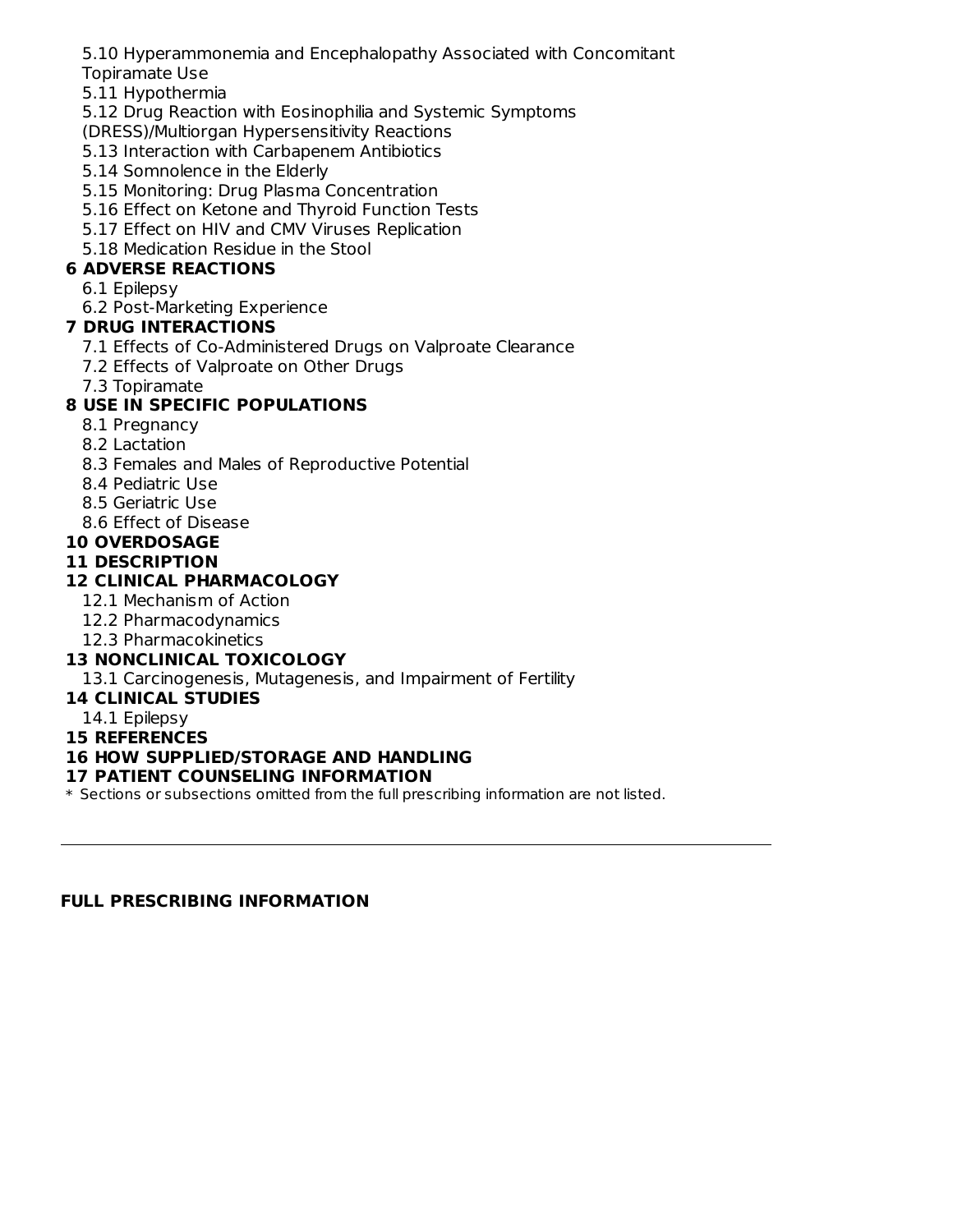#### **WARNING: LIFE THREATENING ADVERSE REACTIONS**

#### **Hepatotoxicity**

**General Population: Hepatic failure resulting in fatalities has occurred in patients receiving valproate and its derivatives. These incidents usually have occurred during the first six months of treatment. Serious or fatal hepatotoxicity may be preceded by non-specific symptoms such as malaise, weakness, lethargy, facial edema, anorexia, and vomiting. In patients with epilepsy, a loss of seizure control may also occur. Patients should be monitored closely for appearance of these symptoms. Serum liver tests should be performed prior to therapy and at frequent intervals thereafter, especially during the first six months [see Warnings and Precautions (5.1)].**

**Children under the age of two years are at a considerably increased risk of developing fatal hepatotoxicity, especially those on multiple anticonvulsants, those with congenital metabolic disorders, those with severe seizure disorders accompanied by mental retardation, and those with organic brain disease. When divalproex sodium delayed-release capsules are used in this patient group, they should be used with extreme caution and as a sole agent. The benefits of therapy should be weighed against the risks. The incidence of fatal hepatotoxicity decreases considerably in progressively older patient groups.**

**Patients with Mitochondrial Disease: There is an increased risk of valproate-induced acute liver failure and resultant deaths in patients with hereditary neurometabolic syndromes caused by DNA mutations of the mitochondrial DNA Polymerase γ (POLG) gene (e.g. Alpers Huttenlocher Syndrome). Divalproex sodium delayed-release capsules are contraindicated in patients known to have mitochondrial disorders caused by POLG mutations and children under two years of age who are clinically suspected of having a mitochondrial disorder [see Contraindications (4)]. In patients over two years of age who are clinically suspected of having a hereditary mitochondrial disease, divalproex sodium delayed-release capsules should only be used after other anticonvulsants have failed. This older group of patients should be closely monitored during treatment with divalproex sodium delayedrelease capsules for the development of acute liver injury with regular clinical assessments and serum liver testing. POLG mutation screening should be performed in accordance with current clinical practice [see Warnings and Precautions (5.1)].**

#### **Fetal Risk**

**Valproate can cause major congenital malformations, particularly neural tube defects (e.g., spina bifida). In addition, valproate can cause decreased IQ scores and neurodevelopmental disorders following in utero exposure.**

**Valproate is therefore contraindicated for prophylaxis of migraine headaches in pregnant women and in women of childbearing potential who are not using effective contraception [see Contraindications (4)]. Valproate should not be used to treat women with epilepsy or bipolar disorder who are pregnant or who plan to become pregnant unless other medications have failed to provide adequate symptom control or are otherwise unacceptable.**

**Valproate should not be administered to a woman of childbearing potential unless other medications have failed to provide adequate symptom control or are otherwise unacceptable. In such situations,**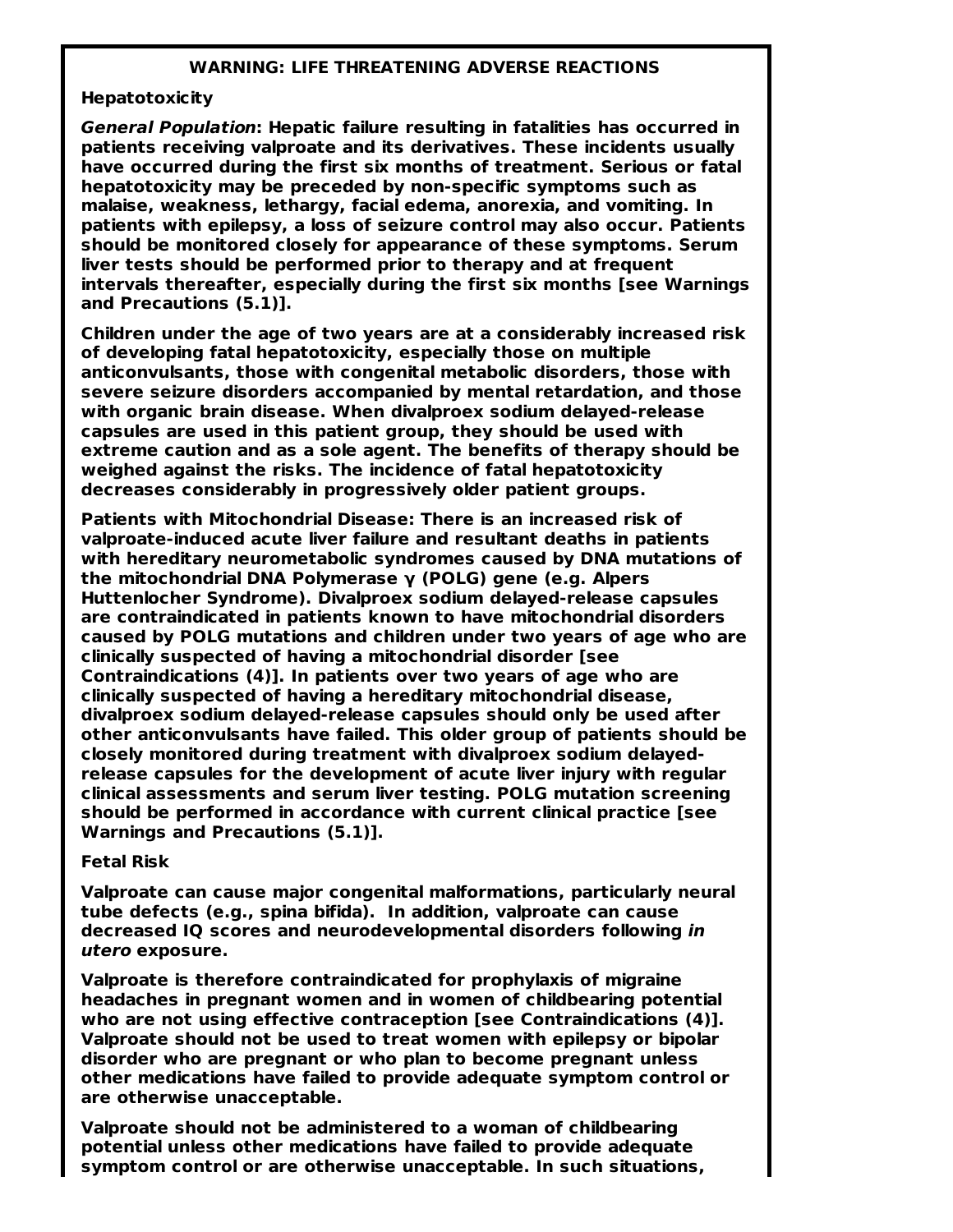**effective contraception should be used [see Warnings and Precautions (5.2, 5.3, 5.4)].**

**A Medication Guide describing the risks of valproate is available for patients [see Patient Counseling Information** (**17)].**

#### **Pancreatitis**

C**ases of life-threatening pancreatitis have been reported in both children and adults receiving valproate. Some of the cases have been described as hemorrhagic with a rapid progression from initial symptoms to death. Cases have been reported shortly after initial use as well as after several years of use. Patients and guardians should be warned that abdominal pain, nausea, vomiting, and/or anorexia can be symptoms of pancreatitis that require prompt medical evaluation. If pancreatitis is diagnosed, valproate should ordinarily be discontinued. Alternative treatment for the underlying medical condition should be initiated as clinically indicated [see Warnings and Precautions (5.5)].**

## **1 INDICATIONS AND USAGE**

## **1.1 Epilepsy**

Divalproex sodium delayed-release capsules are indicated as monotherapy and adjunctive therapy in the treatment of adult patients and pediatric patients down to the age of 10 years with complex partial seizures that occur either in isolation or in association with other types of seizures. Divalproex sodium delayed-release capsules are also indicated for use as sole and adjunctive therapy in the treatment of simple and complex absence seizures, and adjunctively in patients with multiple seizure types that include absence seizures.

Simple absence is defined as very brief clouding of the sensorium or loss of consciousness accompanied by certain generalized epileptic discharges without other detectable clinical signs. Complex absence is the term used when other signs are also present.

#### **1.2 Important Limitations**

Because of the risk to the fetus of decreased IQ, neurodevelopmental disorders, neural tube defects, and other major congenital malformations, which may occur very early in pregnancy, valproate should not be used to treat women with epilepsy or bipolar disorder who are pregnant or who plan to become pregnant unless other medications have failed to provide adequate symptom control or are otherwise unacceptable. Valproate should not be administered to a woman of childbearing potential unless other medications have failed to provide adequate symptom control or are otherwise unacceptable [see **Warnings and Precautions (5.2, 5.3, 5.4)**, **Use in Specific Populations (8.1),** and **Patient Counseling Information (17)].**

For prophylaxis of migraine headaches, valproate is contraindicated in women who are pregnant and in women of childbearing potential who are not using effective contraception [see **Contraindications (4)].**

## **2 DOSAGE AND ADMINISTRATION**

## **2.1 Epilepsy**

Divalproex sodium delayed-release capsules are administered orally. As divalproex sodium delayed-release capsules dosage is titrated upward, concentrations of clonazepam, diazepam, ethosuximide, lamotrigine, tolbutamide, phenobarbital,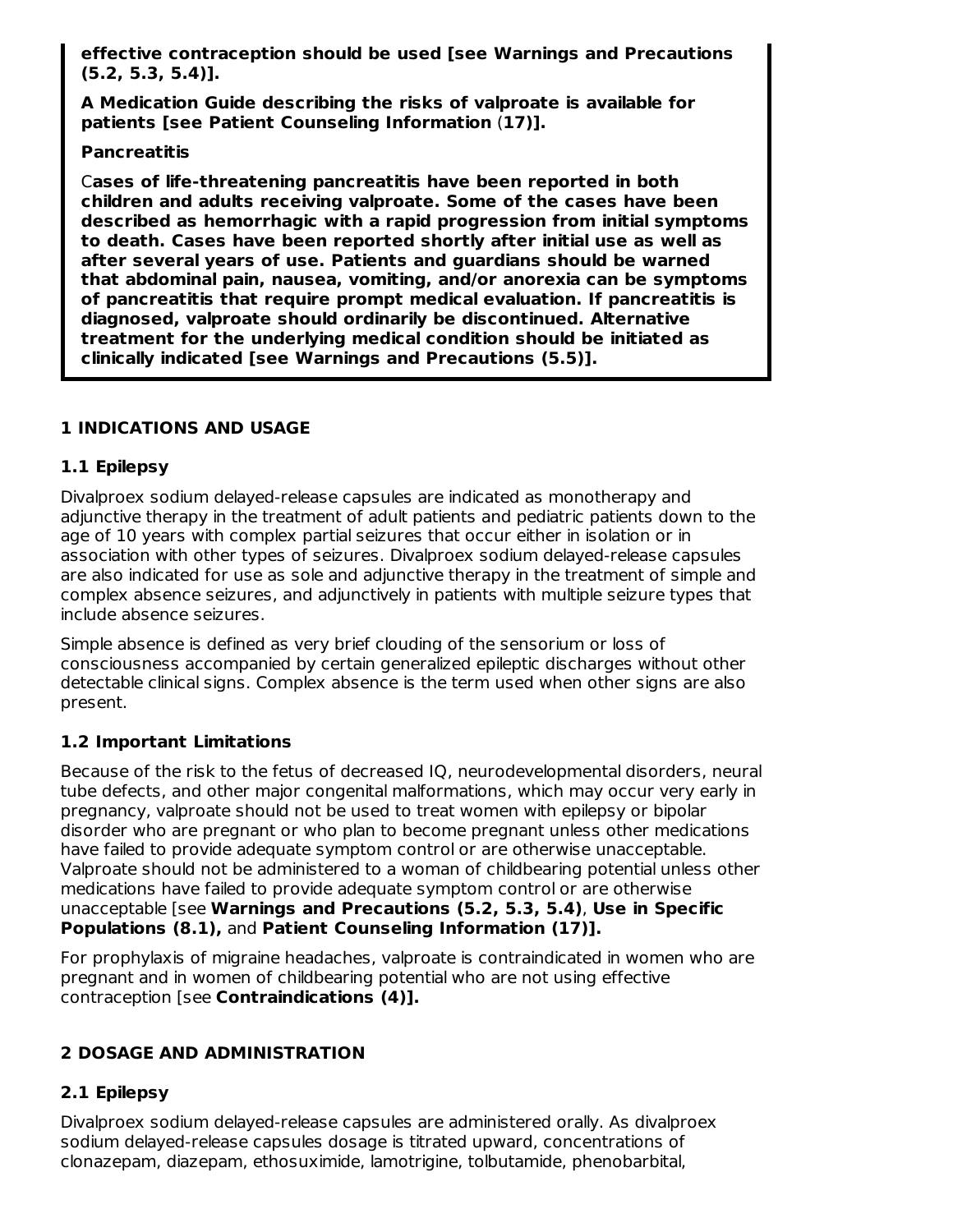carbamazepine, and/or phenytoin may be affected [see **Drug Interactions (7.2)**].

Complex Partial Seizures

For adults and children 10 years of age or older.

#### Monotherapy (Initial Therapy)

Divalproex sodium delayed-release capsules has not been systematically studied as initial therapy. Patients should initiate therapy at 10 to 15 mg/kg/day. The dosage should be increased by 5 to 10 mg/kg/week to achieve optimal clinical response. Ordinarily, optimal clinical response is achieved at daily doses below 60 mg/kg/day. If satisfactory clinical response has not been achieved, plasma levels should be measured to determine whether or not they are in the usually accepted therapeutic range (50 to 100 mcg/mL). No recommendation regarding the safety of valproate for use at doses above 60 mg/kg/day can be made.

The probability of thrombocytopenia increases significantly at total trough valproate plasma concentrations above 110 mcg/mL in females and 135 mcg/mL in males. The benefit of improved seizure control with higher doses should be weighed against the possibility of a greater incidence of adverse reactions.

#### Conversion to Monotherapy

Patients should initiate therapy at 10 to 15 mg/kg/day. The dosage should be increased by 5 to 10 mg/kg/week to achieve optimal clinical response. Ordinarily, optimal clinical response is achieved at daily doses below 60 mg/kg/day. If satisfactory clinical response has not been achieved, plasma levels should be measured to determine whether or not they are in the usually accepted therapeutic range (50 to 100 mcg/mL). No recommendation regarding the safety of valproate for use at doses above 60 mg/kg/day can be made.

Concomitant antiepilepsy drug (AED) dosage can ordinarily be reduced by approximately 25% every 2 weeks. This reduction may be started at initiation of divalproex sodium delayed-release capsules therapy, or delayed by 1 to 2 weeks if there is a concern that seizures are likely to occur with a reduction. The speed and duration of withdrawal of the concomitant AED can be highly variable, and patients should be monitored closely during this period for increased seizure frequency.

#### Adjunctive Therapy

Divalproex sodium delayed-release capsules may be added to the patient's regimen at a dosage of 10 to 15 mg/kg/day. The dosage may be increased by 5 to 10 mg/kg/week to achieve optimal clinical response. Ordinarily, optimal clinical response is achieved at daily doses below 60 mg/kg/day. If satisfactory clinical response has not been achieved, plasma levels should be measured to determine whether or not they are in the usually accepted therapeutic range (50 to 100 mcg/mL). No recommendation regarding the safety of valproate for use at doses above 60 mg/kg/day can be made. If the total daily dose exceeds 250 mg, it should be given in divided doses.

In a study of adjunctive therapy for complex partial seizures in which patients were receiving either carbamazepine or phenytoin in addition to valproate, no adjustment of carbamazepine or phenytoin dosage was needed [see **Clinical Studies (14)].** However, since valproate may interact with these or other concurrently administered AEDs as well as other drugs, periodic plasma concentration determinations of concomitant AEDs are recommended during the early course of therapy [see **Drug Interactions (7)]**.

#### Simple and Complex Absence Seizures

The recommended initial dose is 15 mg/kg/day, increasing at one week intervals by 5 to 10 mg/kg/day until seizures are controlled or side effects preclude further increases. The maximum recommended dosage is 60 mg/kg/day. If the total daily dose exceeds 250 mg, it should be given in divided doses.

A good correlation has not been established between daily dose, serum concentrations,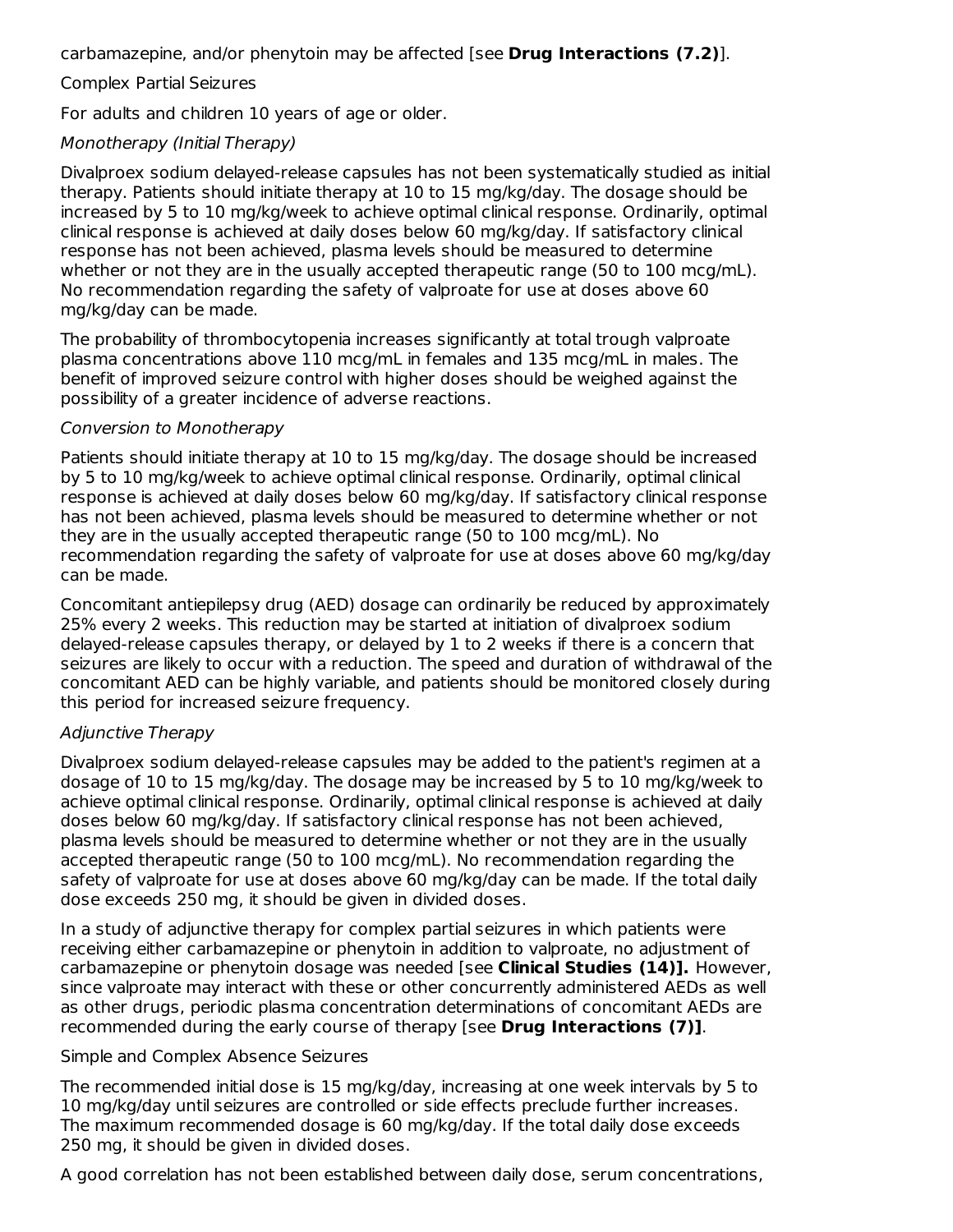and therapeutic effect. However, therapeutic valproate serum concentrations for most patients with absence seizures are considered to range from 50 to 100 mcg/mL. Some patients may be controlled with lower or higher serum concentrations [see **Clinical Pharmacology (12.3)**].

As the divalproex sodium delayed-release capsules dosage is titrated upward, blood concentrations of phenobarbital and/or phenytoin may be affected [see **Drug Interactions (7.2)**].

Antiepilepsy drugs should not be abruptly discontinued in patients in whom the drug is administered to prevent major seizures because of the strong possibility of precipitating status epilepticus with attendant hypoxia and threat to life.

In epileptic patients previously receiving valproic acid therapy, divalproex sodium delayed-release capsules should be initiated at the same daily dose and dosing schedule. After the patient is stabilized on divalproex sodium delayed-release capsules, a dosing schedule of two or three times a day may be elected in selected patients.

## **2.2 General Dosing Advice**

## Dosing in Elderly Patients

Due to a decrease in unbound clearance of valproate and possibly a greater sensitivity to somnolence in the elderly, the starting dose should be reduced in these patients. Dosage should be increased more slowly and with regular monitoring for fluid and nutritional intake, dehydration, somnolence, and other adverse reactions. Dose reductions or discontinuation of valproate should be considered in patients with decreased food or fluid intake and in patients with excessive somnolence. The ultimate therapeutic dose should be achieved on the basis of both tolerability and clinical response [see **Warnings and Precautions (5.14)**, **Use in Specific Populations (8.5)** and **Clinical Pharmacology (12.3)**].

### Dose-Related Adverse Reactions

The frequency of adverse effects (particularly elevated liver enzymes and thrombocytopenia) may be dose-related. The probability of thrombocytopenia appears to increase significantly at total valproate concentrations of  $\geq 110$  mcg/mL (females) or ≥ 135 mcg/mL (males) [see **Warnings and Precautions (5.8**)]. The benefit of improved therapeutic effect with higher doses should be weighed against the possibility of a greater incidence of adverse reactions.

#### G.I. Irritation

Patients who experience G.I. irritation may benefit from administration of the drug with food or by slowly building up the dose from an initial low level.

Administration of Divalproex Sodium Delayed-release Capsules

Divalproex sodium delayed-release capsules may be swallowed whole or may be administered by carefully opening the capsule and sprinkling the entire contents on a small amount (teaspoonful) of soft food such as applesauce or pudding. The drug/food mixture should be swallowed immediately (avoid chewing) and not stored for future use. Each capsule is oversized to allow ease of opening.

## **2.3 Dosing in Patients Taking Rufinamide**

Patients stabilized on rufinamide before being prescribed valproate should begin valproate therapy at a low dose, and titrate to a clinically effective dose [see **Drug Interactions (7.2)**].

# **3 DOSAGE FORMS AND STRENGTHS**

Divalproex sodium delayed-release capsules are for oral administration. Divalproex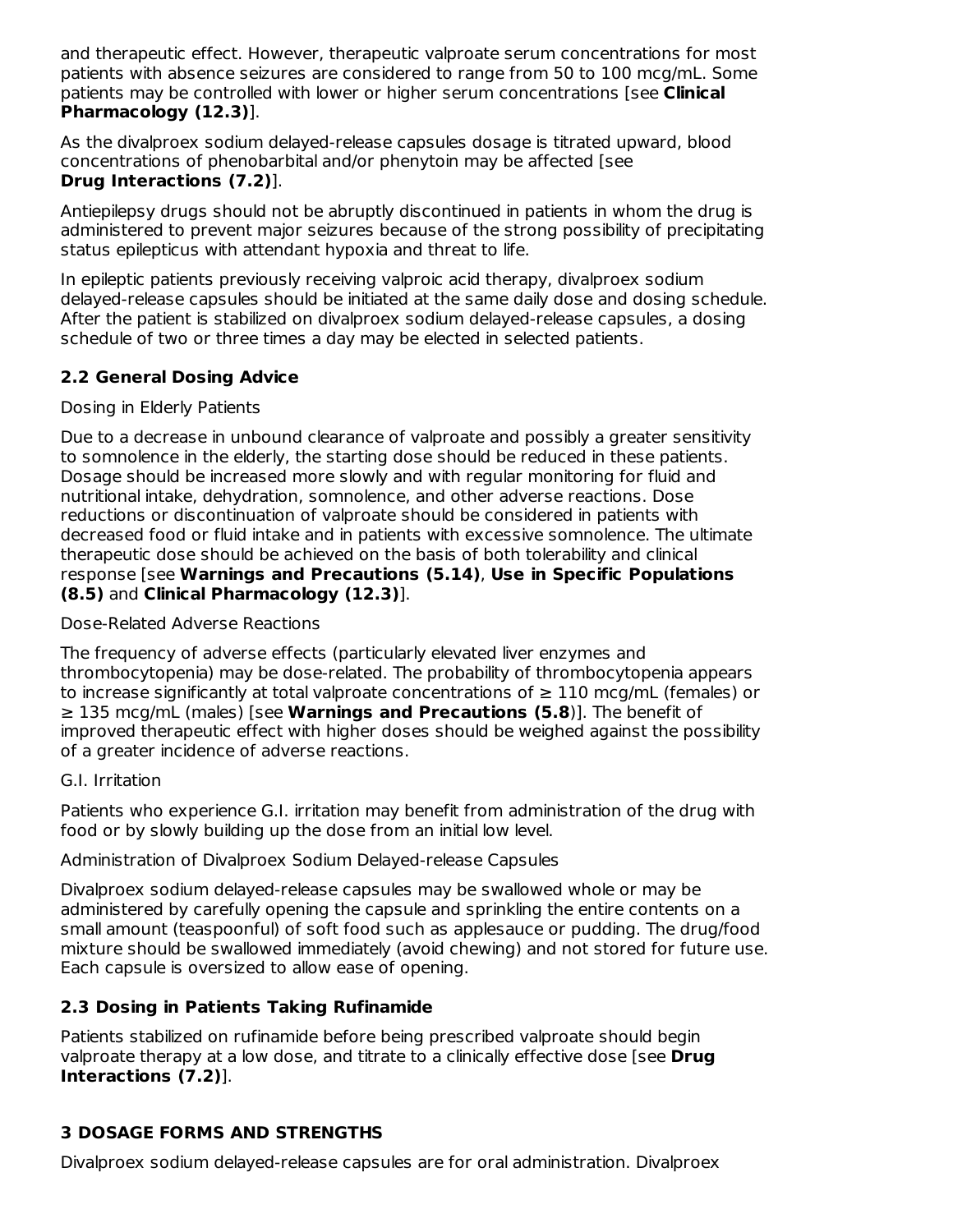sodium delayed-release capsules contain specially coated particles of divalproex sodium equivalent to 125 mg of valproic acid in a hard gelatin capsule.

# **4 CONTRAINDICATIONS**

- Divalproex sodium delayed-release capsules should not be administered to patients with hepatic disease or significant hepatic dysfunction [see **Warnings and Precautions (5.1)**].
- Divalproex sodium delayed-release capsules are contraindicated in patients known to have mitochondrial disorders caused by mutations in mitochondrial DNA polymerase γ (POLG; e.g., Alpers-Huttenlocher Syndrome) and children under two years of age who are suspected of having a POLG-related disorder [see **Warnings and Precautions (5.1)**].
- Divalproex sodium delayed-release capsules are contraindicated in patients with known hypersensitivity to the drug [see **Warnings and Precautions (5.12)**].
- Divalproex sodium delayed-release capsules are contraindicated in patients with known urea cycle disorders [see **Warnings and Precautions (5.6**)].
- For use in prophylaxis of migraine headaches: Divalproex sodium delayed-release capsules are contraindicated in women who are pregnant and in women of childbearing potential who are not using effective contraception [see **Warnings and Precautions (5.2, 5.3, 5.4) and Use in specific Populations (8.1)].**

# **5 WARNINGS AND PRECAUTIONS**

## **5.1 Hepatotoxicity**

General Information on Hepatotoxicity

Hepatic failure resulting in fatalities has occurred in patients receiving valproate. These incidents usually have occurred during the first six months of treatment. Serious or fatal hepatotoxicity may be preceded by non-specific symptoms such as malaise, weakness, lethargy, facial edema, anorexia, and vomiting. In patients with epilepsy, a loss of seizure control may also occur. Patients should be monitored closely for appearance of these symptoms. Serum liver tests should be performed prior to therapy and at frequent intervals thereafter, especially during the first six months of valproate therapy. However, healthcare providers should not rely totally on serum biochemistry since these tests may not be abnormal in all instances, but should also consider the results of careful interim medical history and physical examination.

Caution should be observed when administering valproate products to patients with a prior history of hepatic disease. Patients on multiple anticonvulsants, children, those with congenital metabolic disorders, those with severe seizure disorders accompanied by mental retardation, and those with organic brain disease may be at particular risk. See below, "Patients with Known or Suspected Mitochondrial Disease."

Experience has indicated that children under the age of two years are at a considerably increased risk of developing fatal hepatotoxicity, especially those with the aforementioned conditions. When divalproex sodium delayed-release capsules are used in this patient group, it should be used with extreme caution and as a sole agent. The benefits of therapy should be weighed against the risks. In progressively older patient groups experience in epilepsy has indicated that the incidence of fatal hepatotoxicity decreases considerably.

Patients with Known or Suspected Mitochondrial Disease

Divalproex sodium delayed-release capsules are contraindicated in patients known to have mitochondrial disorders caused by POLG mutations and children under two years of age who are clinically suspected of having a mitochondrial disorder [see **Contraindications (4)**]. Valproate-induced acute liver failure and liver-related deaths have been reported in patients with hereditary neurometabolic syndromes caused by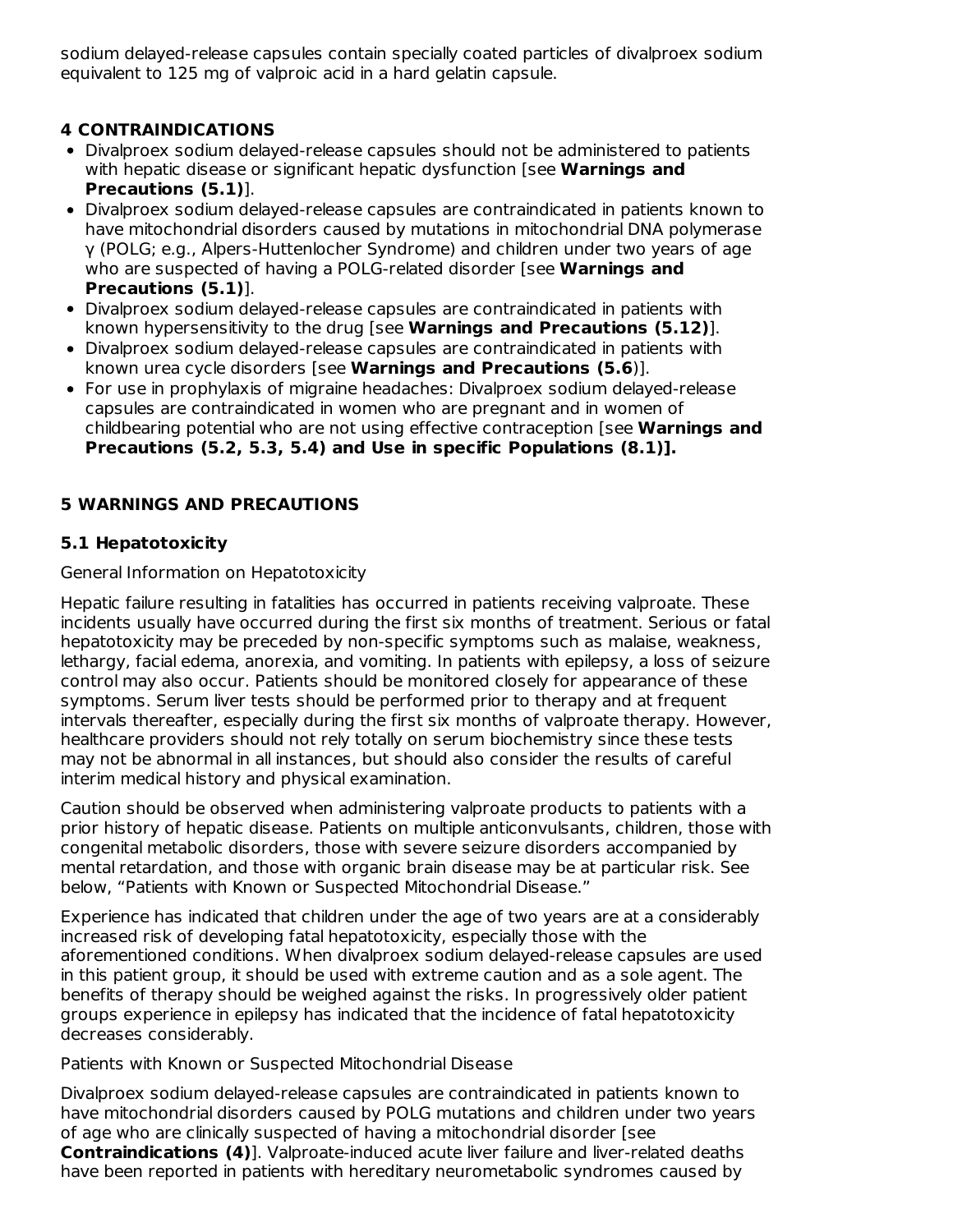mutations in the gene for mitochondrial DNA polymerase γ (POLG) (e.g., Alpers-Huttenlocher Syndrome) at a higher rate than those without these syndromes. Most of the reported cases of liver failure in patients with these syndromes have been identified in children and adolescents.

POLG-related disorders should be suspected in patients with a family history or suggestive symptoms of a POLG-related disorder, including but not limited to unexplained encephalopathy, refractory epilepsy (focal, myoclonic), status epilepticus at presentation, developmental delays, psychomotor regression, axonal sensorimotor neuropathy, myopathy cerebellar ataxia, opthalmoplegia, or complicated migraine with occipital aura. POLG mutation testing should be performed in accordance with current clinical practice for the diagnostic evaluation of such disorders. The A467T and W748S mutations are present in approximately 2/3 of patients with autosomal recessive POLGrelated disorders.

In patients over two vears of age who are clinically suspected of having a hereditary mitochondrial disease, divalproex sodium delayed-release capsules should only be used after other anticonvulsants have failed. This older group of patients should be closely monitored during treatment with divalproex sodium delayed-release capsules for the development of acute liver injury with regular clinical assessments and serum liver test monitoring.

The drug should be discontinued immediately in the presence of significant hepatic dysfunction, suspected or apparent. In some cases, hepatic dysfunction has progressed in spite of discontinuation of drug [see **Boxed Warning and Contraindications (4)**].

# **5.2 Structural Birth Defects**

Valproate can cause fetal harm when administered to a pregnant woman. Pregnancy registry data show that maternal valproate use can cause neural tube defects and other structural abnormalities (e.g., craniofacial defects, cardiovascular malformations, hypospadias, limb malformations). The rate of congenital malformations among babies born to mothers using valproate is about four times higher than the rate among babies born to epileptic mothers using other anti-seizure monotherapies. Evidence suggests that folic acid supplementation prior to conception and during the first trimester of pregnancy decreases the risk for congenital neural tube defects in the general population [see **Use in Specific Populations (8.1)].**

## **5.3 Decreased IQ Following in utero Exposure**

Valproate can cause decreased IQ scores following in utero exposure. Published epidemiological studies have indicated that children exposed to valproate in utero have lower cognitive test scores than children exposed in utero to either another antiepileptic drug or to no antiepileptic drugs. The largest of these studies $<sup>1</sup>$  is a prospective cohort</sup> study conducted in the United States and United Kingdom that found that children with prenatal exposure to valproate (n=62) had lower IQ scores at age 6 (97 [95% C.I. 94 to 101]) than children with prenatal exposure to the other antiepileptic drug monotherapy treatments evaluated: lamotrigine (108 [95% C.I. 105 to 110]), carbamazepine (105 [95% C.I. 102 to 108]), and phenytoin (108 [95% C.I. 104 to 112]). It is not known when during pregnancy cognitive effects in valproate-exposed children occur. Because the women in this study were exposed to antiepileptic drugs throughout pregnancy, whether the risk for decreased IQ was related to a particular time period during pregnancy could not be assessed.

Although all of the available studies have methodological limitations, the weight of the evidence supports the conclusion that valproate exposure in utero can cause decreased IQ in children.

In animal studies, offspring with prenatal exposure to valproate had malformations similar to those seen in humans and demonstrated neurobehavioral deficits [see **Use in**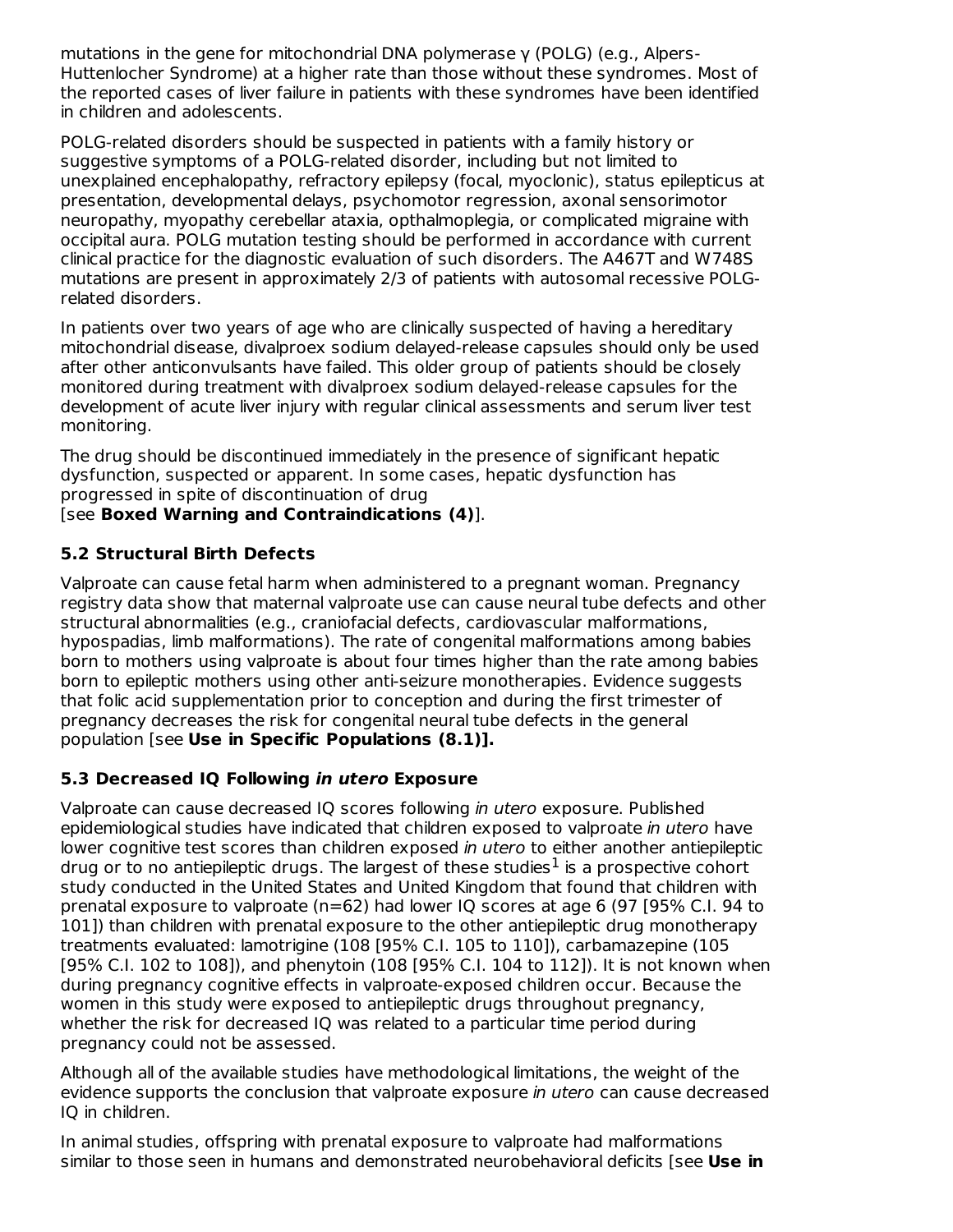## **Specific Populations (8.1)**].

# **5.4 Use in Women of Childbearing Potential**

Because of the risk to the fetus of decreased IQ, neurodevelopmental disorders, and major congenital malformations (including neural tube defects), which may occur very early in pregnancy, valproate should not be administered to a woman of childbearing potential unless other medications have failed to provide adequate symptom control or are otherwise unacceptable. This is especially important when valproate use is considered for a condition not usually associated with permanent injury or death such as prophylaxis of migraine headaches [see **Contraindications (4)].** Women should use effective contraception while using valproate.

Women of childbearing potential should be counseled regularly regarding the relative risks and benefits of valproate use during pregnancy. This is especially important for women planning a pregnancy and for girls at the onset of puberty; alternative therapeutic options should be considered for these patients [see **Boxed Warning and Use in Specific Populations (8.1)].**

To prevent major seizures, valproate should not be discontinued abruptly, as this can precipitate status epilepticus with resulting maternal and fetal hypoxia and threat to life.

Evidence suggests that folic acid supplementation prior to conception and during the first trimester of pregnancy decreases the risk for congenital neural tube defects in the general population. It is not known whether the risk of neural tube defects or decreased IQ in the offspring of women receiving valproate is reduced by folic acid supplementation. Dietary folic acid supplementation both prior to conception and during pregnancy should be routinely recommended for patients using valproate.

## **5.5 Pancreatitis**

Cases of life-threatening pancreatitis have been reported in both children and adults receiving valproate. Some of the cases have been described as hemorrhagic with rapid progression from initial symptoms to death. Some cases have occurred shortly after initial use as well as after several years of use**.** The rate based upon the reported cases exceeds that expected in the general population and there have been cases in which pancreatitis recurred after rechallenge with valproate. In clinical trials, there were 2 cases of pancreatitis without alternative etiology in 2,416 patients, representing 1,044 patient-years experience**.** Patients and guardians should be warned that abdominal pain, nausea, vomiting, and/or anorexia can be symptoms of pancreatitis that require prompt medical evaluation. If pancreatitis is diagnosed, divalproex sodium delayed-release capsules should ordinarily be discontinued. Alternative treatment for the underlying medical condition should be initiated as clinically indicated [see **Boxed Warning**].

## **5.6 Urea Cycle Disorders**

Divalproex sodium delayed-release capsules are contraindicated in patients with known urea cycle disorders (UCD). Hyperammonemic encephalopathy, sometimes fatal, has been reported following initiation of valproate therapy in patients with urea cycle disorders, a group of uncommon genetic abnormalities, particularly ornithine transcarbamylase deficiency. Prior to the initiation of divalproex sodium delayed-release capsules therapy, evaluation for UCD should be considered in the following patients: 1) those with a history of unexplained encephalopathy or coma, encephalopathy associated with a protein load, pregnancy-related or postpartum encephalopathy, unexplained mental retardation, or history of elevated plasma ammonia or glutamine; 2) those with cyclical vomiting and lethargy, episodic extreme irritability, ataxia, low BUN, or protein avoidance; 3) those with a family history of UCD or a family history of unexplained infant deaths (particularly males); 4) those with other signs or symptoms of UCD. Patients who develop symptoms of unexplained hyperammonemic encephalopathy while receiving valproate therapy should receive prompt treatment (including discontinuation of valproate therapy) and be evaluated for underlying urea cycle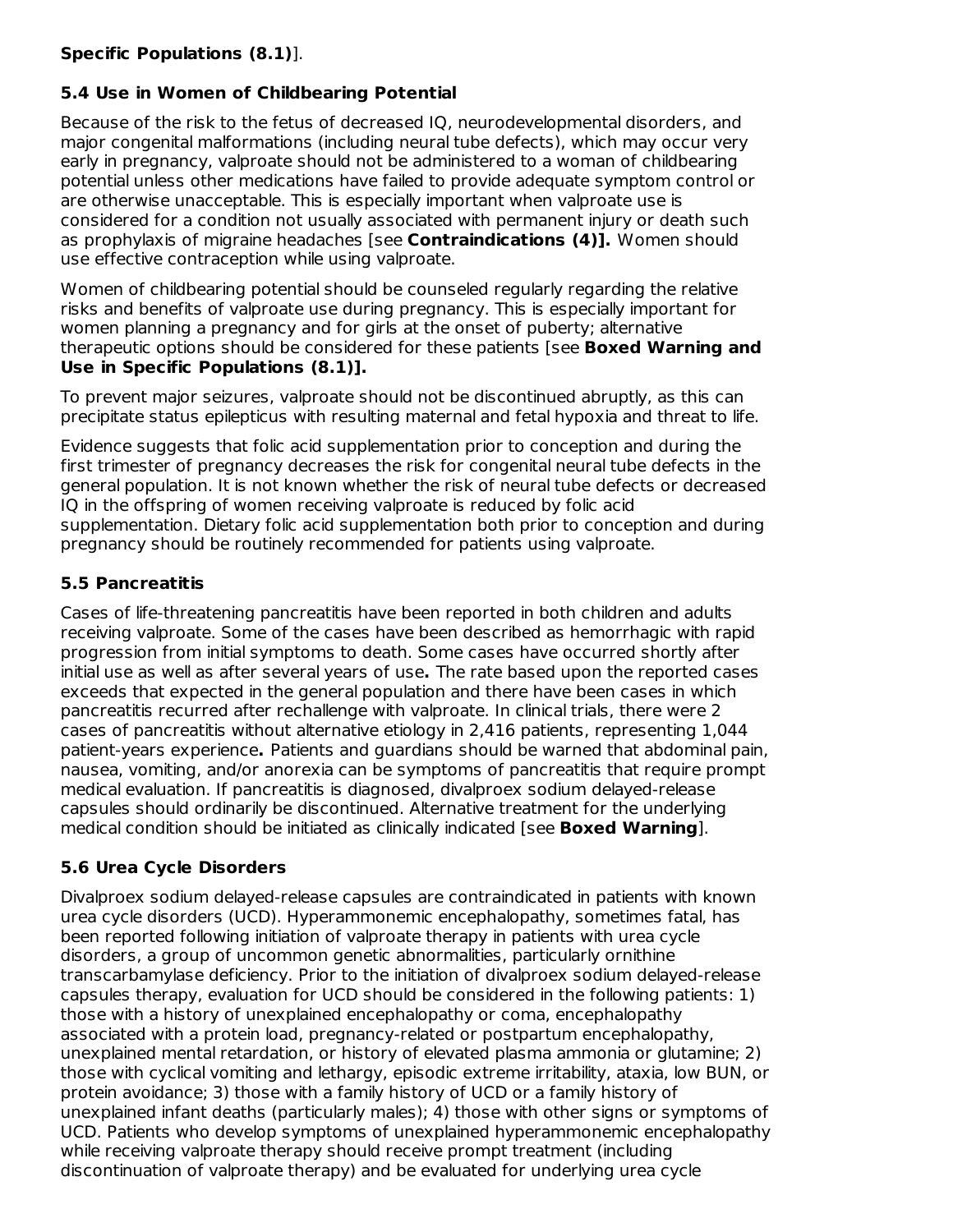### disorders [see **Contraindications (4)** and **Warnings and Precautions (**5.10**)**]

#### **5.7 Suicidal Behavior and Ideation**

Antiepileptic drugs (AEDs), including divalproex sodium delayed-release capsules, increase the risk of suicidal thoughts or behavior in patients taking these drugs for any indication. Patients treated with any AED for any indication should be monitored for the emergence or worsening of depression, suicidal thoughts or behavior, and/or any unusual changes in mood or behavior.

Pooled analyses of 199 placebo-controlled clinical trials (mono- and adjunctive therapy) of 11 different AEDs showed that patients randomized to one of the AEDs had approximately twice the risk (adjusted Relative Risk 1.8, 95% CI:1.2, 2.7) of suicidal thinking or behavior compared to patients randomized to placebo. In these trials, which had a median treatment duration of 12 weeks, the estimated incidence rate of suicidal behavior or ideation among 27,863 AED-treated patients was 0.43%, compared to 0.24% among 16,029 placebo-treated patients, representing an increase of approximately one case of suicidal thinking or behavior for every 530 patients treated. There were four suicides in drug-treated patients in the trials and none in placebotreated patients, but the number is too small to allow any conclusion about drug effect on suicide.

The increased risk of suicidal thoughts or behavior with AEDs was observed as early as one week after starting drug treatment with AEDs and persisted for the duration of treatment assessed. Because most trials included in the analysis did not extend beyond 24 weeks, the risk of suicidal thoughts or behavior beyond 24 weeks could not be assessed.

The risk of suicidal thoughts or behavior was generally consistent among drugs in the data analyzed. The finding of increased risk with AEDs of varying mechanisms of action and across a range of indications suggests that the risk applies to all AEDs used for any indication. The risk did not vary substantially by age (5 to 100 years) in the clinical trials analyzed.

Table 1 shows absolute and relative risk by indication for all evaluated AEDs.

| <b>Indication</b> | <b>Placebo</b><br><b>Patients with</b><br><b>Events Per</b><br>1,000 Patients | with Events<br>Per 1,000<br><b>Patients</b> | <b>Drug Patients Relative Risk: Incidence</b><br>of Events in Drug<br>Patients/Incidence in<br><b>Placebo Patients</b> | <b>Risk Difference:</b><br><b>Additional Drug</b><br><b>Patients with Events</b><br>Per 1,000 Patients |
|-------------------|-------------------------------------------------------------------------------|---------------------------------------------|------------------------------------------------------------------------------------------------------------------------|--------------------------------------------------------------------------------------------------------|
| Epilepsy          |                                                                               | 3.4                                         | 3.5                                                                                                                    | 2.4                                                                                                    |
| Psychiatric       | 5.7                                                                           | 8.5                                         | 1.5                                                                                                                    | 2.9                                                                                                    |
| Other             |                                                                               | 1.8                                         | 1.9                                                                                                                    | 0.9                                                                                                    |
| Total             | 2.4                                                                           | 4.3                                         | 1.8                                                                                                                    | 1.9                                                                                                    |

#### **Table 1. Risk by indication for Antiepileptic Drugs in the Pooled Analysis**

The relative risk for suicidal thoughts or behavior was higher in clinical trials for epilepsy than in clinical trials for psychiatric or other conditions, but the absolute risk differences were similar for the epilepsy and psychiatric indications.

Anyone considering prescribing divalproex sodium delayed-release capsules or any other AED must balance the risk of suicidal thoughts or behavior with the risk of untreated illness. Epilepsy and many other illnesses for which AEDs are prescribed are themselves associated with morbidity and mortality and an increased risk of suicidal thoughts and behavior. Should suicidal thoughts and behavior emerge during treatment, the prescriber needs to consider whether the emergence of these symptoms in any given patient may be related to the illness being treated.

#### **5.8 Bleeding and Other Hematopoietic Disorders**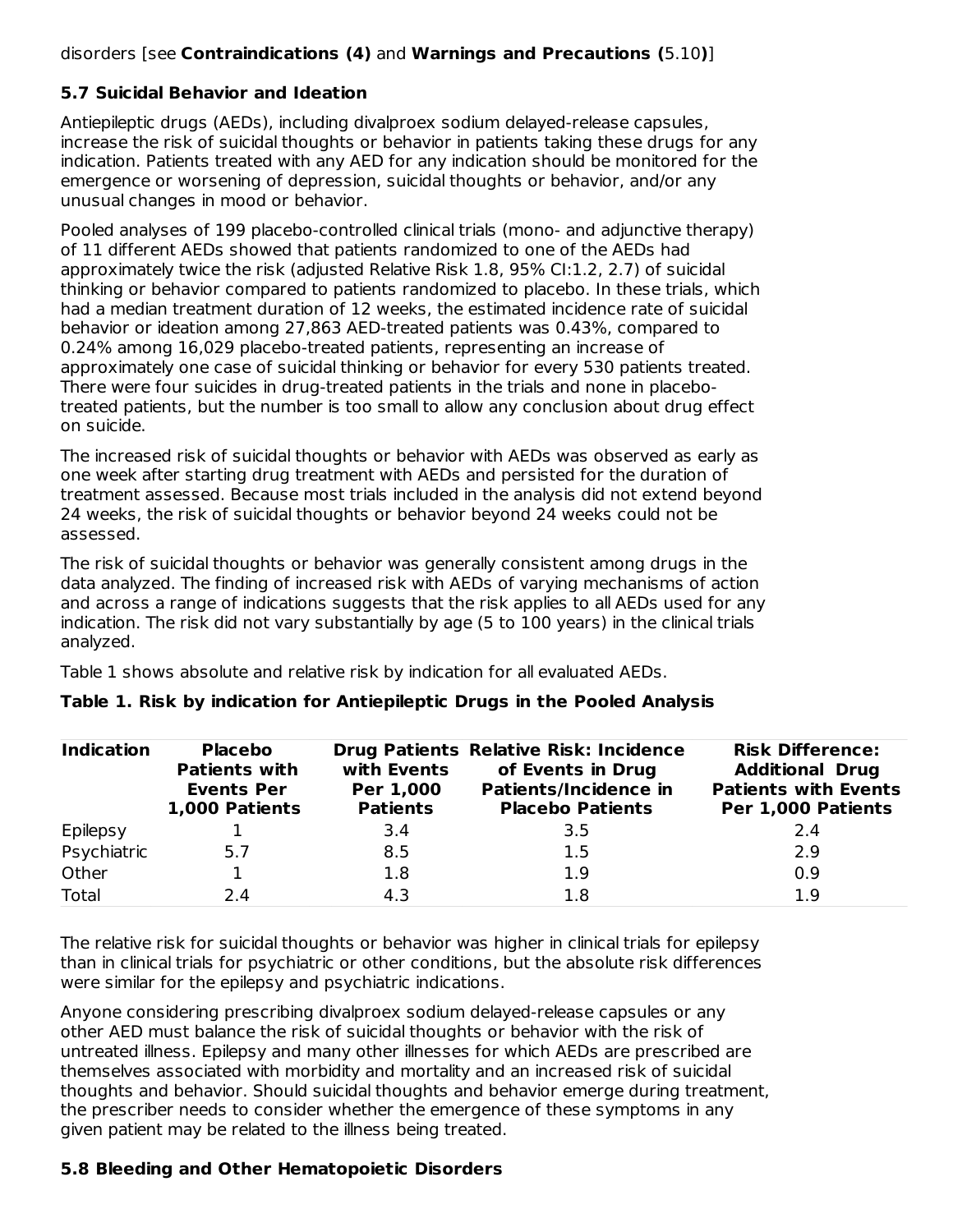Valproate is associated with dose-related thrombocytopenia. In a clinical trial of valproate as monotherapy in patients with epilepsy, 34/126 patients (27%) receiving approximately 50 mg/kg/day on average, had at least one value of platelets  $\leq 75 \times 10^9$ /L. Approximately half of these patients had treatment discontinued, with return of platelet counts to normal. In the remaining patients, platelet counts normalized with continued treatment. In this study, the probability of thrombocytopenia appeared to increase significantly at total valproate concentrations of  $\geq 110$  mcg/mL (females) or  $\geq 135$ mcg/mL (males). The therapeutic benefit which may accompany the higher doses should therefore be weighed against the possibility of a greater incidence of adverse effects. Valproate use has also been associated with decreases in other cell lines and myelodysplasia.

Because of reports of cytopenias, inhibition of the secondary phase of platelet aggregation, and abnormal coagulation parameters, (e.g., low fibrinogen, coagulation factor deficiencies, acquired von Willebrand's disease), measurements of complete blood counts and coagulation tests are recommended before initiating therapy and at periodic intervals. It is recommended that patients receiving divalproex sodium delayedrelease capsules be monitored for blood counts and coagulation parameters prior to planned surgery and during pregnancy [see **Use in Specific Populations (8.1)**]. Evidence of hemorrhage, bruising, or a disorder of hemostasis/coagulation is an indication for reduction of the dosage or withdrawal of therapy.

## **5.9 Hyperammonemia**

Hyperammonemia has been reported in association with valproate therapy and may be present despite normal liver function tests. In patients who develop unexplained lethargy and vomiting or changes in mental status, hyperammonemic encephalopathy should be considered and an ammonia level should be measured. Hyperammonemia should also be considered in patients who present with hypothermia [see **Warnings and Precautions (5.11)].** If ammonia is increased, valproate therapy should be discontinued. Appropriate interventions for treatment of hyperammonemia should be initiated, and such patients should undergo investigation for underlying urea cycle disorders [see

#### **Contraindications (4) and Warnings and Precautions (5.6**, **5.10**)].

Asymptomatic elevations of ammonia are more common and when present, require close monitoring of plasma ammonia levels. If the elevation persists, discontinuation of valproate therapy should be considered.

#### **5.10 Hyperammonemia and Encephalopathy Associated with Concomitant Topiramate Use**

Concomitant administration of topiramate and valproate has been associated with hyperammonemia with or without encephalopathy in patients who have tolerated either drug alone. Clinical symptoms of hyperammonemic encephalopathy often include acute alterations in level of consciousness and/ or cognitive function with lethargy or vomiting. Hypothermia can also be a manifestation of hyperammonemia [see **Warnings and Precautions ( 5.11)**]. In most cases, symptoms and signs abated with discontinuation of either drug. This adverse reaction is not due to a pharmacokinetic interaction. Patients with inborn errors of metabolism or reduced hepatic mitochondrial activity may be at an increased risk for hyperammonemia with or without encephalopathy. Although not studied, an interaction of topiramate and valproate may exacerbate existing defects or unmask deficiencies in susceptible persons. In patients who develop unexplained lethargy, vomiting, or changes in mental status, hyperammonemic encephalopathy should be considered and an ammonia level should be measured [see

## **Contraindications (4) and Warnings and Precautions (5.6**, **5.9)**].

# **5.11 Hypothermia**

Hypothermia, defined as an unintentional drop in body core temperature to < 35°C (95°F), has been reported in association with valproate therapy both in conjunction with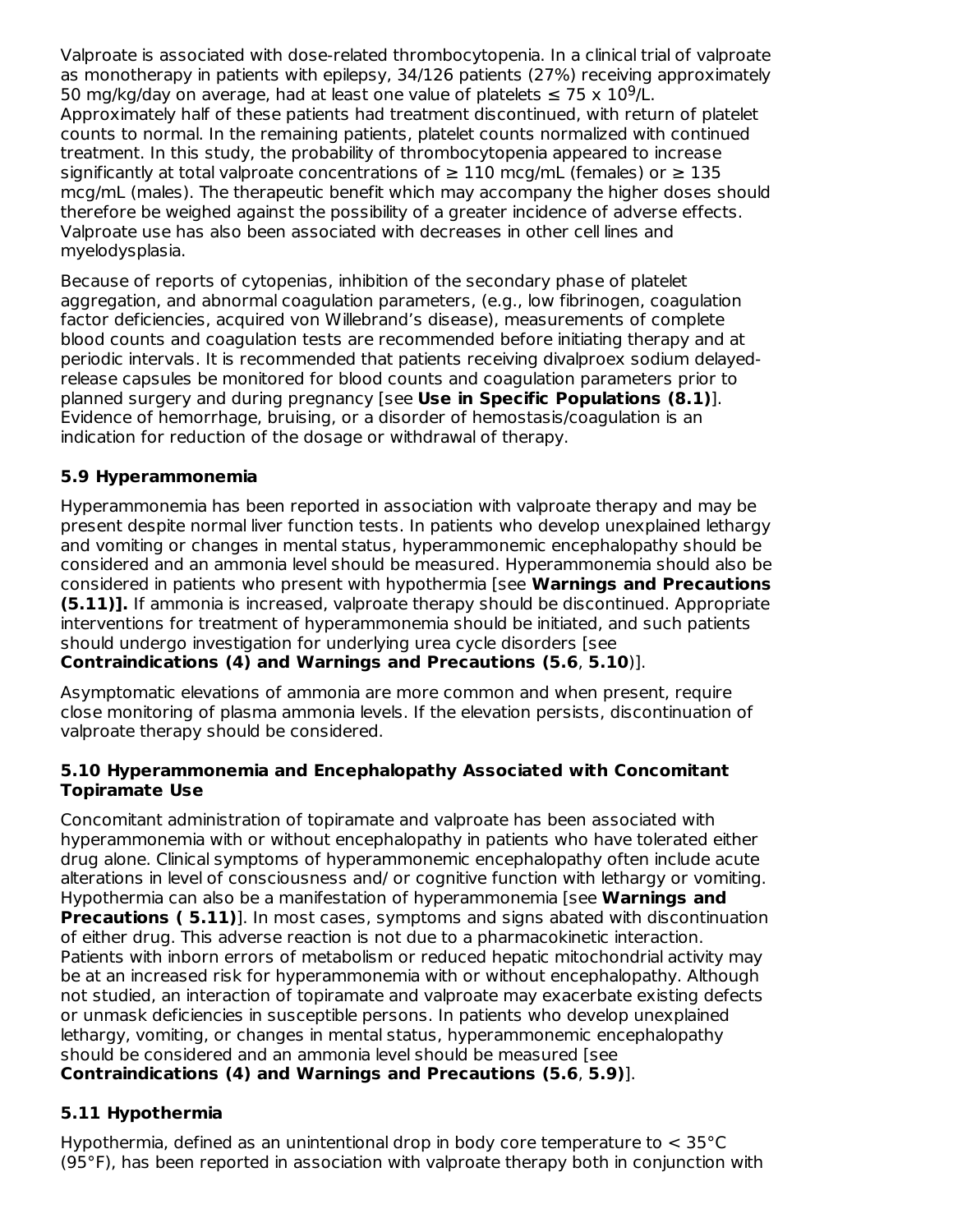and in the absence of hyperammonemia. This adverse reaction can also occur in patients using concomitant topiramate with valproate after starting topiramate treatment or after increasing the daily dose of topiramate [see **Drug Interactions (7.3)**]. Consideration should be given to stopping valproate in patients who develop hypothermia, which may be manifested by a variety of clinical abnormalities including lethargy, confusion, coma, and significant alterations in other major organ systems such as the cardiovacular and respiratory systems. Clinical management and assessment should include examination of blood ammonia levels.

#### **5.12 Drug Reaction with Eosinophilia and Systemic Symptoms (DRESS)/Multiorgan Hypersensitivity Reactions**

Drug Reaction with Eosinophilia and Systemic Symptoms (DRESS), also known as Multiorgan Hypersensitivity, has been reported in patients taking valproate. DRESS may be fatal or life-threatening. DRESS typically, although not exclusively, presents with fever, rash, lymphadenopathy and/or, facial swelling, in association with other organ system involvement, such as hepatitis, nephritis, hematological abnormalities, myocarditis, or myositis sometimes resembling an acute viral infection. Eosinophilia is often present. Because this disorder is variable in its expression, other organ systems not noted here may be involved. It is important to note that early manifestations of hypersensitivity, such as fever or lymphadenopathy, may be present even though rash is not evident. If such signs or symptoms are present, the patient should be evaluated immediately. Valproate should be discontinued and not be resumed if an alternative etiology for the signs or symptoms cannot be established.

# **5.13 Interaction with Carbapenem Antibiotics**

Carbapenem antibiotics (for example, ertapenem, imipenem, meropenem; this is not a complete list) may reduce serum valproate concentrations to subtherapeutic levels, resulting in loss of seizure control. Serum valproate concentrations should be monitored frequently after initiating carbapenem therapy. Alternative antibacterial or anticonvulsant therapy should be considered if serum valproate concentrations drop significantly or seizure control deteriorates [see **Drug Interactions (7.1)**].

## **5.14 Somnolence in the Elderly**

In a double-blind, multicenter trial of valproate in elderly patients with dementia (mean age  $= 83$  years), doses were increased by 125 mg/day to a target dose of 20 mg/kg/day**.** A significantly higher proportion of valproate patients had somnolence compared to placebo, and although not statistically significant, there was a higher proportion of patients with dehydration. Discontinuations for somnolence were also significantly higher than with placebo**.** In some patients with somnolence (approximately one-half), there was associated reduced nutritional intake and weight loss**.** There was a trend for the patients who experienced these events to have a lower baseline albumin concentration, lower valproate clearance, and a higher BUN**.** In elderly patients, dosage should be increased more slowly and with regular monitoring for fluid and nutritional intake, dehydration, somnolence, and other adverse reactions. Dose reductions or discontinuation of valproate should be considered in patients with decreased food or fluid intake and in patients with excessive somnolence [see **Dosage and Administration (2.2)**].

## **5.15 Monitoring: Drug Plasma Concentration**

Since valproate may interact with concurrently administered drugs which are capable of enzyme induction, periodic plasma concentration determinations of valproate and concomitant drugs are recommended during the early course of therapy [see **Drug Interactions (7)**].

# **5.16 Effect on Ketone and Thyroid Function Tests**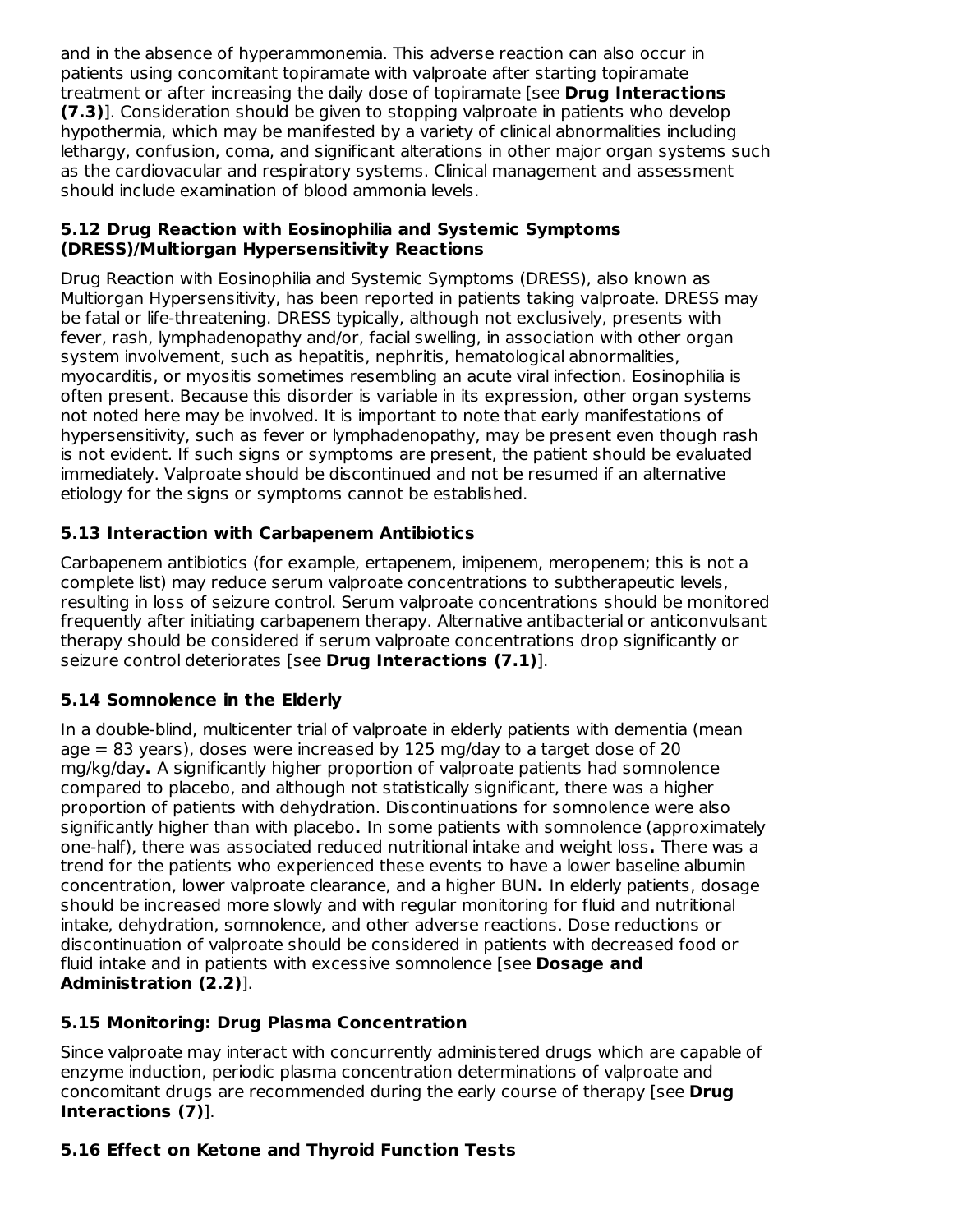Valproate is partially eliminated in the urine as a keto-metabolite which may lead to a false interpretation of the urine ketone test.

There have been reports of altered thyroid function tests associated with valproate. The clinical significance of these is unknown.

# **5.17 Effect on HIV and CMV Viruses Replication**

There are in vitro studies that suggest valproate stimulates the replication of the HIV and CMV viruses under certain experimental conditions. The clinical consequence, if any, is not known. Additionally, the relevance of these in vitro findings is uncertain for patients receiving maximally suppressive antiretroviral therapy. Nevertheless, these data should be borne in mind when interpreting the results from regular monitoring of the viral load in HIV infected patients receiving valproate or when following CMV infected patients clinically.

# **5.18 Medication Residue in the Stool**

There have been rare reports of medication residue in the stool. Some patients have had anatomic (including ileostomy or colostomy) or functional gastrointestinal disorders with shortened GI transit times. In some reports, medication residues have occurred in the context of diarrhea. It is recommended that plasma valproate levels be checked in patients who experience medication residue in the stool, and patients' clinical condition should be monitored. If clinically indicated, alternative treatment may be considered.

# **6 ADVERSE REACTIONS**

The following serious adverse reactions are described below and elsewhere in the labeling:

- Hepatic failure [see **Warnings and Precautions (5.1)**]
- Birth defects [see **Warnings and Precautions (5.2)**]
- Decreased IQ following in utero exposure [see **Warnings and Precautions (5.3)**]
- Pancreatitis [see **Warnings and Precautions (5.5)**]
- Hyperammonemic encephalopathy [see **Warnings and Precautions (5.6, 5.9, 5.10)**]
- Suicidal behavior and ideation [see **Warnings and Precautions (5.7**)]
- Bleeding and other hematopoietic disorders [see **Warnings and Precautions (5.8)**]
- Hypothermia [see **Warnings and Precautions (5.11)**]
- Drug Reaction with Eosinophilia and Systemic Symptoms (DRESS)/Multiorgan hypersensitivity reactions [see **Warnings and Precautions (5.12)**]
- Somnolence in the elderly [see **Warnings and Precautions (5.14)**]

Because clinical studies are conducted under widely varying conditions, adverse reaction rates observed in the clinical studies of a drug cannot be directly compared to rates in the clinical studies of another drug and may not reflect the rates observed in practice.

# **6.1 Epilepsy**

Based on a placebo-controlled trial of adjunctive therapy for treatment of complex partial seizures, divalproex sodium was generally well tolerated with most adverse reactions rated as mild to moderate in severity. Intolerance was the primary reason for discontinuation in the divalproex sodium-treated patients (6%), compared to 1% of placebo-treated patients.

In a long term (12-month) safety study in pediatric patients ( $n=169$ ) between the ages of 3 and 10 years old, no clinically meaningful differences in the adverse event profile were observed when compared to adults.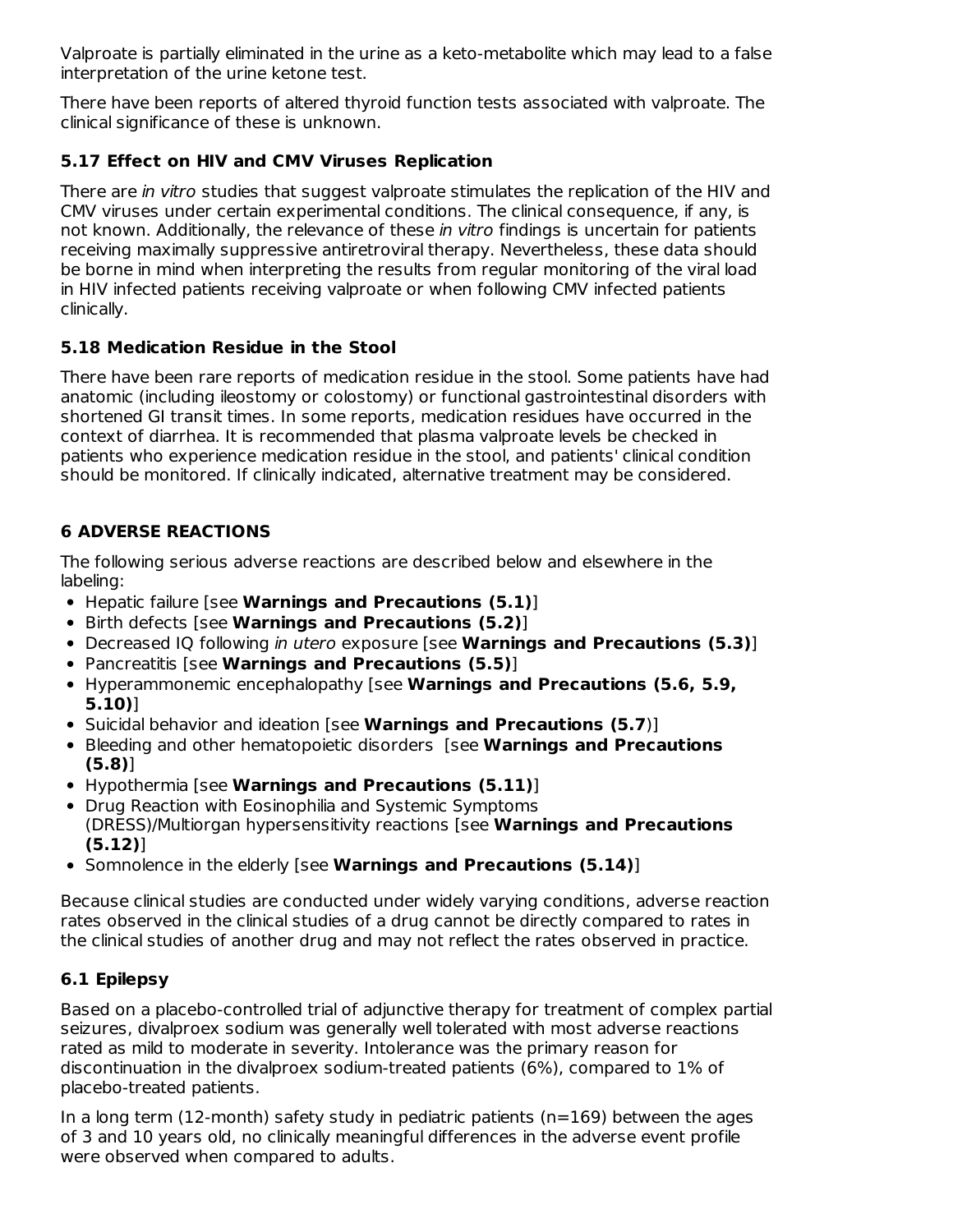Table 2 lists treatment-emergent adverse reactions which were reported by  $\geq 5\%$  of divalproex sodium-treated patients and for which the incidence was greater than in the placebo group, in the placebo-controlled trial of adjunctive therapy for treatment of complex partial seizures. Since patients were also treated with other antiepilepsy drugs, it is not possible, in most cases, to determine whether the following adverse reactions can be ascribed to divalproex sodium alone, or the combination of divalproex sodium and other antiepilepsy drugs.

### **Table 2. Adverse Reactions Reported by ≥ 5% of Patients Treated with Valproate During Placebo-Controlled Trial of Adjunctive Therapy for Complex Partial Seizures**

| <b>Body</b><br><b>System/Event</b> | <b>Divalproex Placebo</b><br>sodium | $(n =$         |  |  |
|------------------------------------|-------------------------------------|----------------|--|--|
|                                    | $(n = 77)$                          | 70)            |  |  |
|                                    | %                                   | %              |  |  |
| <b>Body as a Whole</b>             |                                     |                |  |  |
| Headache                           | 31                                  | 21             |  |  |
| Asthenia                           | 27                                  | 7              |  |  |
| Fever                              | 6                                   | $\overline{4}$ |  |  |
| <b>Gastrointestinal System</b>     |                                     |                |  |  |
| Nausea                             | 48                                  | 14             |  |  |
| Vomiting                           | 27                                  | 7              |  |  |
| <b>Abdominal Pain</b>              | 23                                  | 6              |  |  |
| Diarrhea                           | 13                                  | 6              |  |  |
| Anorexia                           | 12                                  | 0              |  |  |
| Dyspepsia                          | 8                                   | 4              |  |  |
| Constipation                       | 5                                   | 1              |  |  |
| <b>Nervous System</b>              |                                     |                |  |  |
| Somnolence                         | 27                                  | 11             |  |  |
| Tremor                             | 25                                  | 6              |  |  |
| <b>Dizziness</b>                   | 25                                  | 13             |  |  |
| Diplopia                           | 16                                  | 9              |  |  |
| Amblyopia/Blurred                  | 12                                  | 9              |  |  |
| Vision                             |                                     |                |  |  |
| Ataxia                             | 8                                   | $\mathbf{1}$   |  |  |
| Nystagmus                          | 8                                   | $\mathbf 1$    |  |  |
| <b>Emotional Lability</b>          | 6                                   | 4              |  |  |
| Thinking                           | 6                                   | $\overline{0}$ |  |  |
| Abnormal                           |                                     |                |  |  |
| Amnesia                            | 5                                   | $\mathbf{1}$   |  |  |
| <b>Respiratory System</b>          |                                     |                |  |  |
| Flu Syndrome                       | 12                                  | 9              |  |  |
| Infection                          | 12                                  | 6              |  |  |
| <b>Bronchitis</b>                  | 5                                   | $\mathbf 1$    |  |  |
| Rhinitis                           | 5                                   | 4              |  |  |
| <b>Other</b>                       |                                     |                |  |  |
| Alopecia                           | 6                                   | $\overline{1}$ |  |  |
| <b>Weight Loss</b>                 | 6                                   | 0              |  |  |

Table 3 lists treatment-emergent adverse reactions which were reported by  $\geq 5\%$  of patients in the high dose valproate group, and for which the incidence was greater than in the low dose group, in a controlled trial of divalproex sodium monotherapy treatment of complex partial seizures. Since patients were being titrated off another antiepilepsy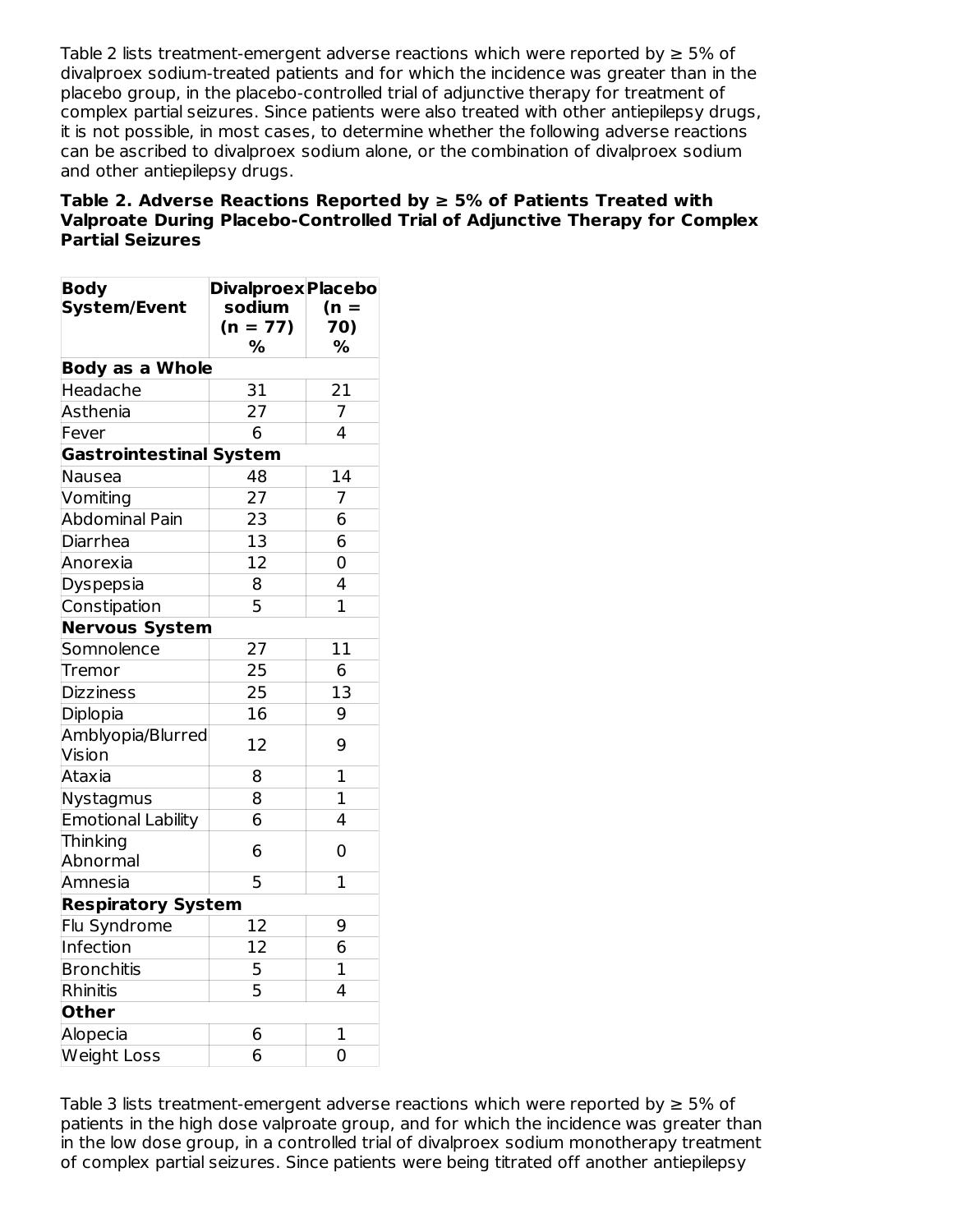drug during the first portion of the trial, it is not possible, in many cases, to determine whether the following adverse reactions can be ascribed to divalproex sodium alone, or the combination of valproate and other antiepilepsy drugs.

#### **Table 3. Adverse Reactions Reported by ≥ 5% of Patients in the High Dose Group in the Controlled Trial of Valproate Monotherapy for Complex Partial Seizures 1**

| <b>Body System/Event</b>      | <b>High Dose</b><br>$(n = 131)$<br>% | <b>Low Dose</b><br>$(n = 134)$<br>% |
|-------------------------------|--------------------------------------|-------------------------------------|
| <b>Body as a Whole</b>        |                                      |                                     |
| Asthenia                      | 21                                   | 10                                  |
| <b>Digestive System</b>       |                                      |                                     |
| Nausea                        | 34                                   | 26                                  |
| Diarrhea                      | 23                                   | 19                                  |
| Vomiting                      | 23                                   | 15                                  |
| Abdominal Pain                | 12                                   | 9                                   |
| Anorexia                      | 11                                   | 4                                   |
| Dyspepsia                     | 11                                   | 10                                  |
| <b>Hemic/Lymphatic System</b> |                                      |                                     |
| Thrombocytopenia              | 24                                   | 1                                   |
| Ecchymosis                    | 5                                    | 4                                   |
| <b>Metabolic/Nutritional</b>  |                                      |                                     |
| Weight Gain                   | 9                                    | 4                                   |
| Peripheral Edema              | 8                                    | $\overline{3}$                      |
| <b>Nervous System</b>         |                                      |                                     |
| Tremor                        | 57                                   | 19                                  |
| Somnolence                    | 30                                   | 18                                  |
| <b>Dizziness</b>              | 18                                   | 13                                  |
| Insomnia                      | 15                                   | 9                                   |
| Nervousness                   | 11                                   | $\overline{7}$                      |
| Amnesia                       | $\overline{7}$                       | $\overline{4}$                      |
| Nystagmus                     | 7                                    | $\mathbf{1}$                        |
| Depression                    | 5                                    | $\overline{4}$                      |
| <b>Respiratory System</b>     |                                      |                                     |
| Infection                     | 20                                   | 13                                  |
| Pharyngitis                   | 8                                    | 2                                   |
| Dyspnea                       | 5                                    | $\overline{1}$                      |
| <b>Skin and Appendages</b>    |                                      |                                     |
| Alopecia                      | 24                                   | 13                                  |
| <b>Special Senses</b>         |                                      |                                     |
| Amblyopia/Blurred Vision      | 8                                    | 4                                   |
| Tinnitus                      | $\overline{7}$                       | $\overline{1}$                      |

1. Headache was the only adverse event that occurred in  $\geq$  5% of patients in the high dose group and at an equal or greater incidence in the low dose group.

The following additional adverse reactions were reported by greater than 1% but less than 5% of the 358 patients treated with valproate in the controlled trials of complex partial seizures:

Body as a Whole: Back pain, chest pain, malaise.

Cardiovascular System: Tachycardia, hypertension, palpitation.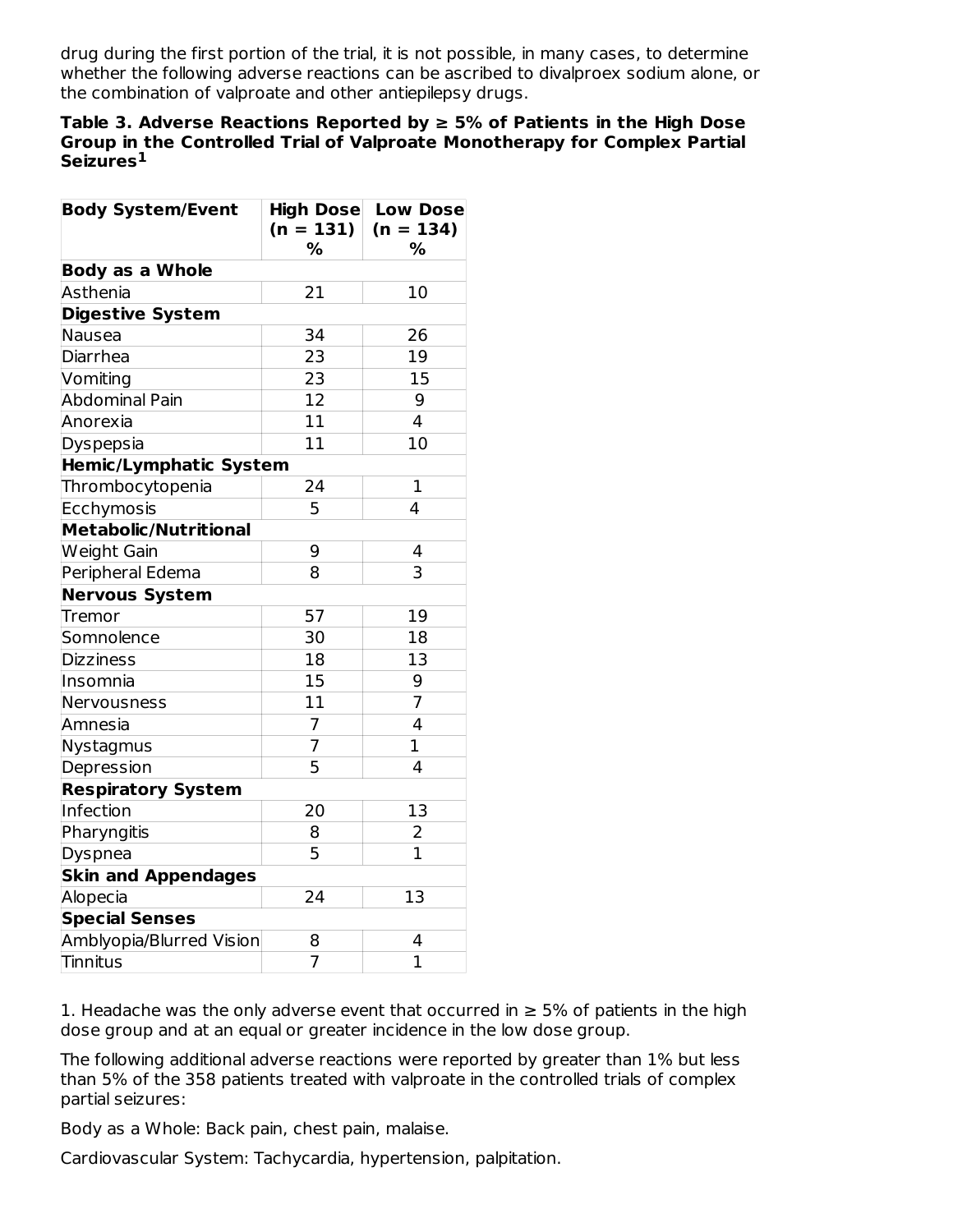Digestive System: Increased appetite, flatulence, hematemesis, eructation, pancreatitis, periodontal abscess.

Hemic and Lymphatic System: Petechia.

Metabolic and Nutritional Disorders: SGOT increased, SGPT increased.

Musculoskeletal System: Myalgia, twitching, arthralgia, leg cramps, myasthenia.

Nervous System: Anxiety, confusion, abnormal gait, paresthesia, hypertonia, incoordination, abnormal dreams, personality disorder.

Respiratory System: Sinusitis, cough increased, pneumonia, epistaxis.

Skin and Appendages: Rash, pruritus, dry skin.

Special Senses: Taste perversion, abnormal vision, deafness, otitis media.

Urogenital System: Urinary incontinence, vaginitis, dysmenorrhea, amenorrhea, urinary frequency.

## **6.2 Post-Marketing Experience**

The following adverse reactions have been identified during post approval use of divalproex sodium. Because these reactions are reported voluntarily from a population of uncertain size, it is not always possible to reliably estimate their frequency or establish a causal relationship to drug exposure.

Dermatologic: Hair texture changes, hair color changes, photosensitivity, erythema multiforme, toxic epidermal necrolysis, nail and nail bed disorders, and Stevens-Johnson syndrome.

Psychiatric: Emotional upset, psychosis, aggression, psychomotor hyperactivity, hostility, disturbance in attention, learning disorder, and behavioral deterioration.

Neurologic: Paradoxical convulsion, parkinsonism

There have been several reports of acute or subacute cognitive decline and behavioral changes (apathy or irritability) with cerebral pseudoatrophy on imaging associated with valproate therapy; both the cognitive/behavioral changes and cerebral pseudoatrophy reversed partially or fully after valproate discontinuation.

There have been reports of acute or subacute encephalopathy in the absence of elevated ammonia levels, elevated valproate levels, or neuroimaging changes. The encephalopathy reversed partially or fully after valproate discontinuation.

Musculoskeletal: Fractures, decreased bone mineral density, osteopenia, osteoporosis, and weakness.

Hematologic: Relative lymphocytosis, macrocytosis, leukopenia, anemia including macrocytic with or without folate deficiency, bone marrow suppression, pancytopenia, aplastic anemia, agranulocytosis, and acute intermittent porphyria.

Endocrine: Irregular menses, secondary amenorrhea, hyperandrogenism, hirsutism, elevated testosterone level, breast enlargement, galactorrhea, parotid gland swelling, polycystic ovary disease, decreased carnitine concentrations, hyponatremia, hyperglycinemia, and inappropriate ADH secretion..

There have been rare reports of Fanconi's syndrome occurring chiefly in children.

Metabolism and nutrition: Weight gain

Reproductive: Aspermia, azoospermia, decreased sperm count, decreased spermatozoa motility, male infertility, and abnormal spermatozoa morphology.

Genitourinary: Enuresis and urinary tract infection.

Special Senses: Hearing loss.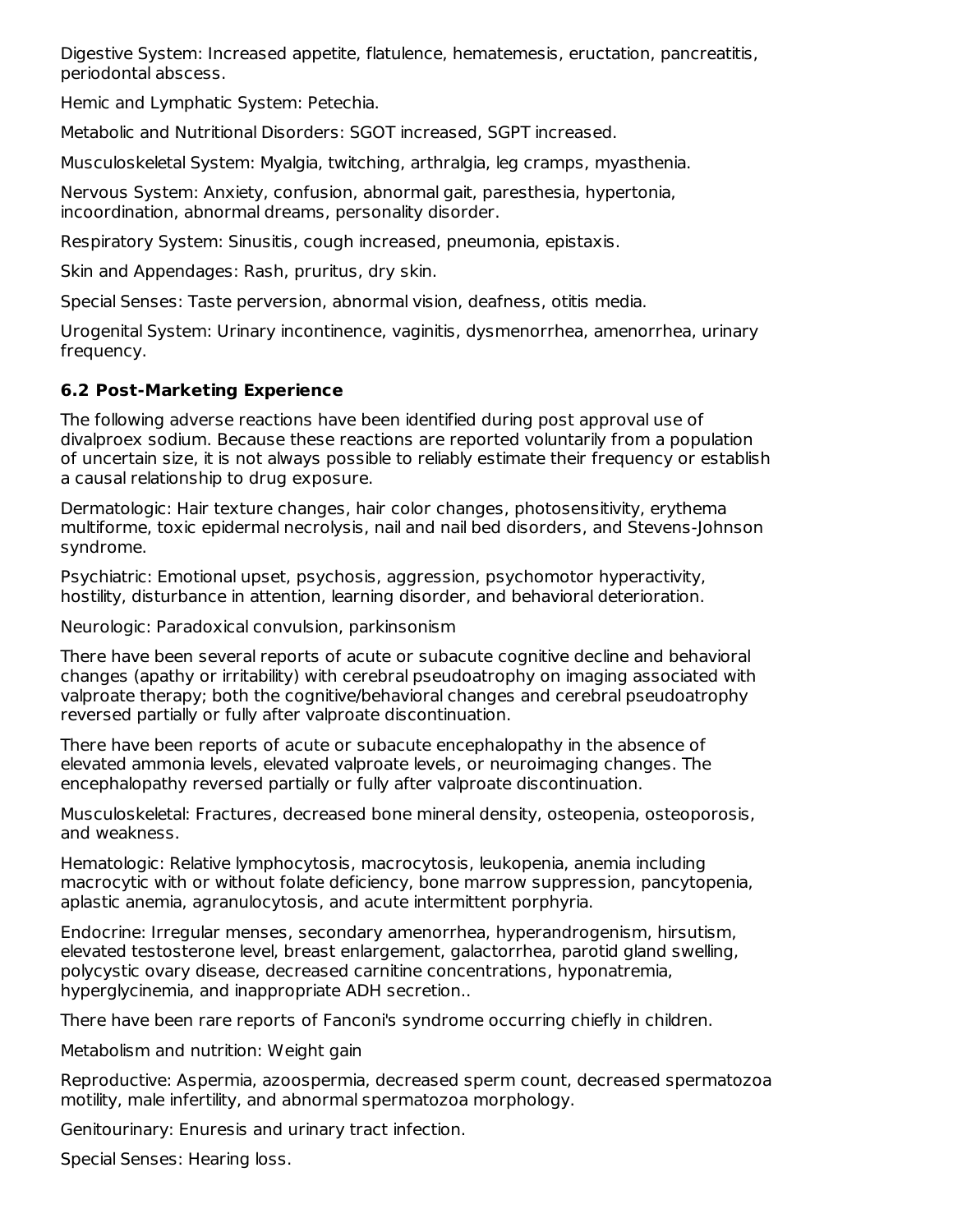Other: Allergic reaction, anaphylaxis, developmental delay, bone pain, bradycardia, and cutaneous vasculitis.

# **7 DRUG INTERACTIONS**

### **7.1 Effects of Co-Administered Drugs on Valproate Clearance**

Drugs that affect the level of expression of hepatic enzymes, particularly those that elevate levels of glucuronosyltransferases (such as ritonavir), may increase the clearance of valproate. For example, phenytoin, carbamazepine, and phenobarbital (or primidone) can double the clearance of valproate. Thus, patients on monotherapy will generally have longer half-lives and higher concentrations than patients receiving polytherapy with antiepilepsy drugs.

In contrast, drugs that are inhibitors of cytochrome P450 isozymes, e.g., antidepressants, may be expected to have little effect on valproate clearance because cytochrome P450 microsomal mediated oxidation is a relatively minor secondary metabolic pathway compared to glucuronidation and beta-oxidation.

Because of these changes in valproate clearance, monitoring of valproate and concomitant drug concentrations should be increased whenever enzyme inducing drugs are introduced or withdrawn.

The following list provides information about the potential for an influence of several commonly prescribed medications on valproate pharmacokinetics. The list is not exhaustive nor could it be, since new interactions are continuously being reported.

Drugs for which a potentially important interaction has been observed

#### Aspirin

A study involving the co-administration of aspirin at antipyretic doses (11 to 16 mg/kg) with valproate to pediatric patients (n=6) revealed a decrease in protein binding and an inhibition of metabolism of valproate. Valproate free fraction was increased 4-fold in the presence of aspirin compared to valproate alone. The β-oxidation pathway consisting of 2-E-valproic acid, 3-OH-valproic acid, and 3-keto valproic acid was decreased from 25% of total metabolites excreted on valproate alone to 8.3% in the presence of aspirin. Caution should be observed if valproate and aspirin are to be co-administered.

#### Carbapenem Antibiotics

A clinically significant reduction in serum valproic acid concentration has been reported in patients receiving carbapenem antibiotics (for example, ertapenem, imipenem, meropenem; this is not a complete list) and may result in loss of seizure control. The mechanism of this interaction is not well understood. Serum valproic acid concentrations should be monitored frequently after initiating carbapenem therapy. Alternative antibacterial or anticonvulsant therapy should be considered if serum valproic acid concentrations drop significantly or seizure control deteriorates [see **Warnings and Precautions (5.13)**].

#### Estrogen-Containing Hormonal Contraceptives

Estrogen-containing hormonal contraceptives may increase the clearance of valproate, which may result in decreased concentration of valproate and potentially increased seizure frequency. Prescribers should monitor serum valproate concentrations and clinical response when adding or discontinuing estrogen containing products.

#### Felbamate

A study involving the co-administration of 1,200 mg/day of felbamate with valproate to patients with epilepsy (n=10) revealed an increase in mean valproate peak concentration by 35% (from 86 to 115 mcg/mL) compared to valproate alone. Increasing the felbamate dose to 2,400 mg/day increased the mean valproate peak concentration to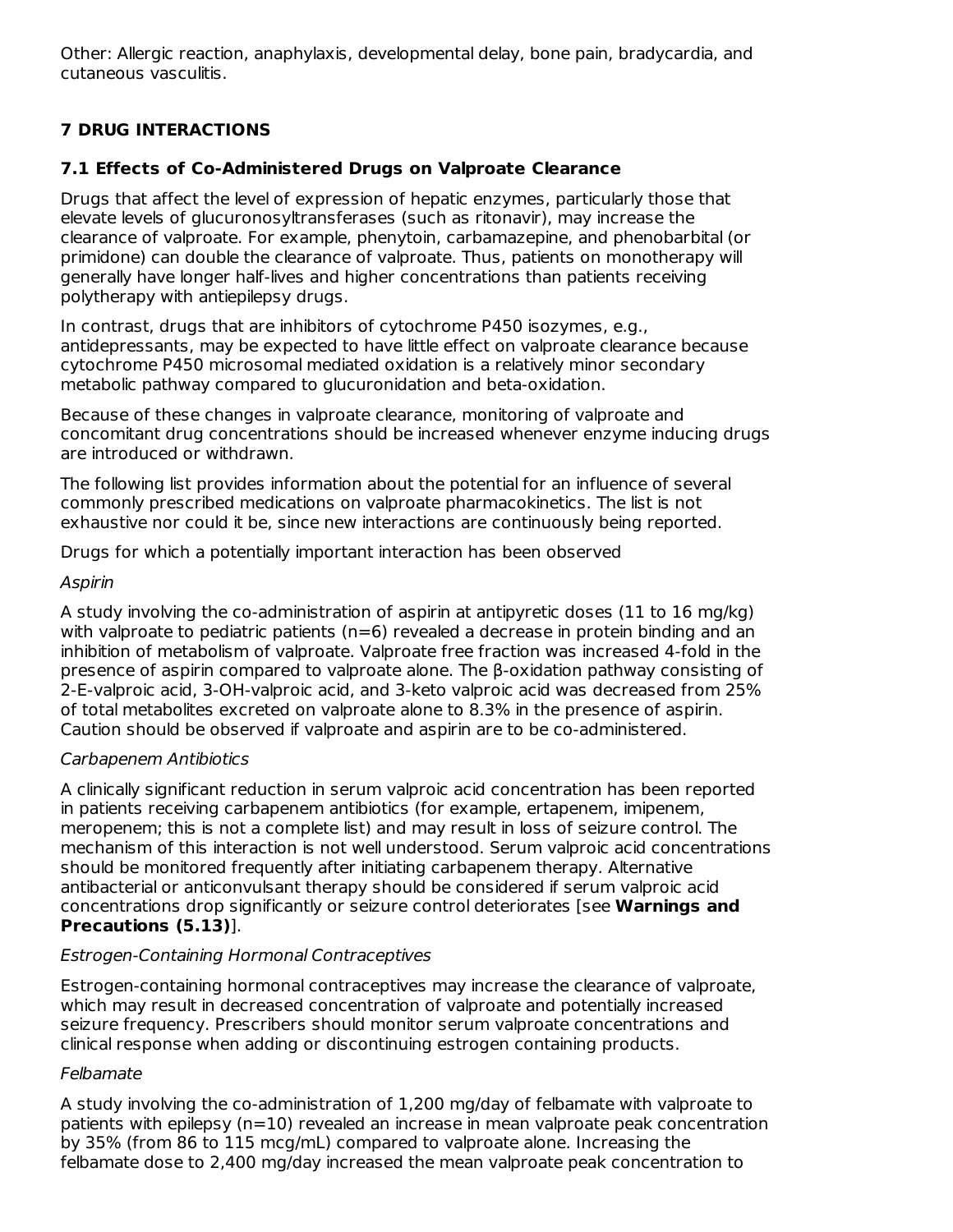133 mcg/mL (another 16% increase). A decrease in valproate dosage may be necessary when felbamate therapy is initiated.

### Rifampin

A study involving the administration of a single dose of valproate (7 mg/kg) 36 hours after 5 nights of daily dosing with rifampin (600 mg) revealed a 40% increase in the oral clearance of valproate. Valproate dosage adjustment may be necessary when it is coadministered with rifampin.

Drugs for which either no interaction or a likely clinically unimportant interaction has been observed

#### Antacids

A study involving the co-administration of valproate 500 mg with commonly administered antacids (Maalox, Trisogel, and Titralac - 160 mEq doses) did not reveal any effect on the extent of absorption of valproate.

#### Chlorpromazine

A study involving the administration of 100 to 300 mg/day of chlorpromazine to schizophrenic patients already receiving valproate (200 mg BID) revealed a 15% increase in trough plasma levels of valproate.

#### Haloperidol

A study involving the administration of 6 to 10 mg/day of haloperidol to schizophrenic patients already receiving valproate (200 mg BID) revealed no significant changes in valproate trough plasma levels.

#### Cimetidine and Ranitidine

Cimetidine and ranitidine do not affect the clearance of valproate.

## **7.2 Effects of Valproate on Other Drugs**

Valproate has been found to be a weak inhibitor of some P450 isozymes, epoxide hydrase, and glucuronosyltransferases. The following list provides information about the potential for an influence of valproate co-administration on the pharmacokinetics or pharmacodynamics of several commonly prescribed medications. The list is not exhaustive, since new interactions are continuously being reported.

Drugs for which a potentially important valproate interaction has been observed

## Amitriptyline/Nortriptyline

Administration of a single oral 50 mg dose of amitriptyline to 15 normal volunteers (10 males and 5 females) who received valproate (500 mg BID) resulted in a 21% decrease in plasma clearance of amitriptyline and a 34% decrease in the net clearance of nortriptyline. Rare postmarketing reports of concurrent use of valproate and amitriptyline resulting in an increased amitriptyline level have been received. Concurrent use of valproate and amitriptyline has rarely been associated with toxicity. Monitoring of amitriptyline levels should be considered for patients taking valproate concomitantly with amitriptyline. Consideration should be given to lowering the dose of amitriptyline/nortriptyline in the presence of valproate.

#### Carbamazepine/carbamazepine-10,11-Epoxide

Serum levels of carbamazepine (CBZ) decreased 17% while that of carbamazepine-10,11-epoxide (CBZ-E) increased by 45% upon co-administration of valproate and CBZ to epileptic patients.

#### Clonazepam

The concomitant use of valproate and clonazepam may induce absence status in patients with a history of absence type seizures.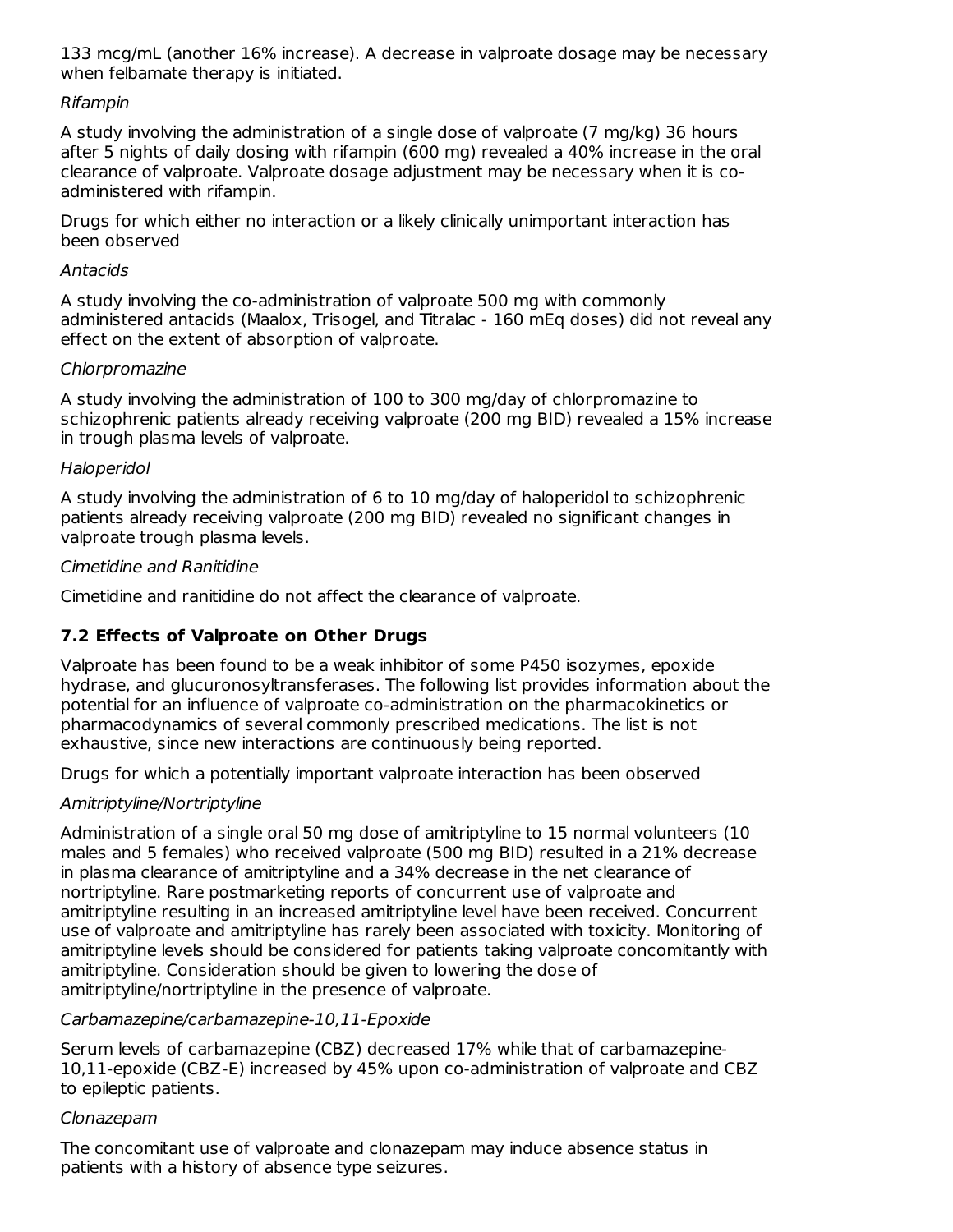### Diazepam

Valproate displaces diazepam from its plasma albumin binding sites and inhibits its metabolism. Co-administration of valproate (1,500 mg daily) increased the free fraction of diazepam (10 mg) by 90% in healthy volunteers ( $n=6$ ). Plasma clearance and volume of distribution for free diazepam were reduced by 25% and 20%, respectively, in the presence of valproate. The elimination half-life of diazepam remained unchanged upon addition of valproate.

## Ethosuximide

Valproate inhibits the metabolism of ethosuximide. Administration of a single ethosuximide dose of 500 mg with valproate (800 to 1,600 mg/day) to healthy volunteers (n=6) was accompanied by a 25% increase in elimination half-life of ethosuximide and a 15% decrease in its total clearance as compared to ethosuximide alone. Patients receiving valproate and ethosuximide, especially along with other anticonvulsants, should be monitored for alterations in serum concentrations of both drugs.

## **Lamotrigine**

In a steady-state study involving 10 healthy volunteers, the elimination half-life of lamotrigine increased from 26 to 70 hours with valproate co-administration (a 165% increase). The dose of lamotrigine should be reduced when co-administered with valproate. Serious skin reactions (such as Stevens-Johnson syndrome and toxic epidermal necrolysis) have been reported with concomitant lamotrigine and valproate administration. See lamotrigine package insert for details on lamotrigine dosing with concomitant valproate administration.

### Phenobarbital

Valproate was found to inhibit the metabolism of phenobarbital. Co-administration of valproate (250 mg BID for 14 days) with phenobarbital to normal subjects ( $n=6$ ) resulted in a 50% increase in half-life and a 30% decrease in plasma clearance of phenobarbital (60 mg single-dose). The fraction of phenobarbital dose excreted unchanged increased by 50% in presence of valproate.

There is evidence for severe CNS depression, with or without significant elevations of barbiturate or valproate serum concentrations. All patients receiving concomitant barbiturate therapy should be closely monitored for neurological toxicity. Serum barbiturate concentrations should be obtained, if possible, and the barbiturate dosage decreased, if appropriate.

Primidone, which is metabolized to a barbiturate, may be involved in a similar interaction with valproate.

## Phenytoin

Valproate displaces phenytoin from its plasma albumin binding sites and inhibits its hepatic metabolism. Co-administration of valproate (400 mg TID) with phenytoin (250 mg) in normal volunteers ( $n=7$ ) was associated with a 60% increase in the free fraction of phenytoin. Total plasma clearance and apparent volume of distribution of phenytoin increased 30% in the presence of valproate. Both the clearance and apparent volume of distribution of free phenytoin were reduced by 25%.

In patients with epilepsy, there have been reports of breakthrough seizures occurring with the combination of valproate and phenytoin. The dosage of phenytoin should be adjusted as required by the clinical situation.

#### Propofol

The concomitant use of valproate and propofol may lead to increased blood levels of propofol. Reduce the dose of propofol when co-administering with valproate. Monitor patients closely for signs of increased sedation or cardiorespiratory depression.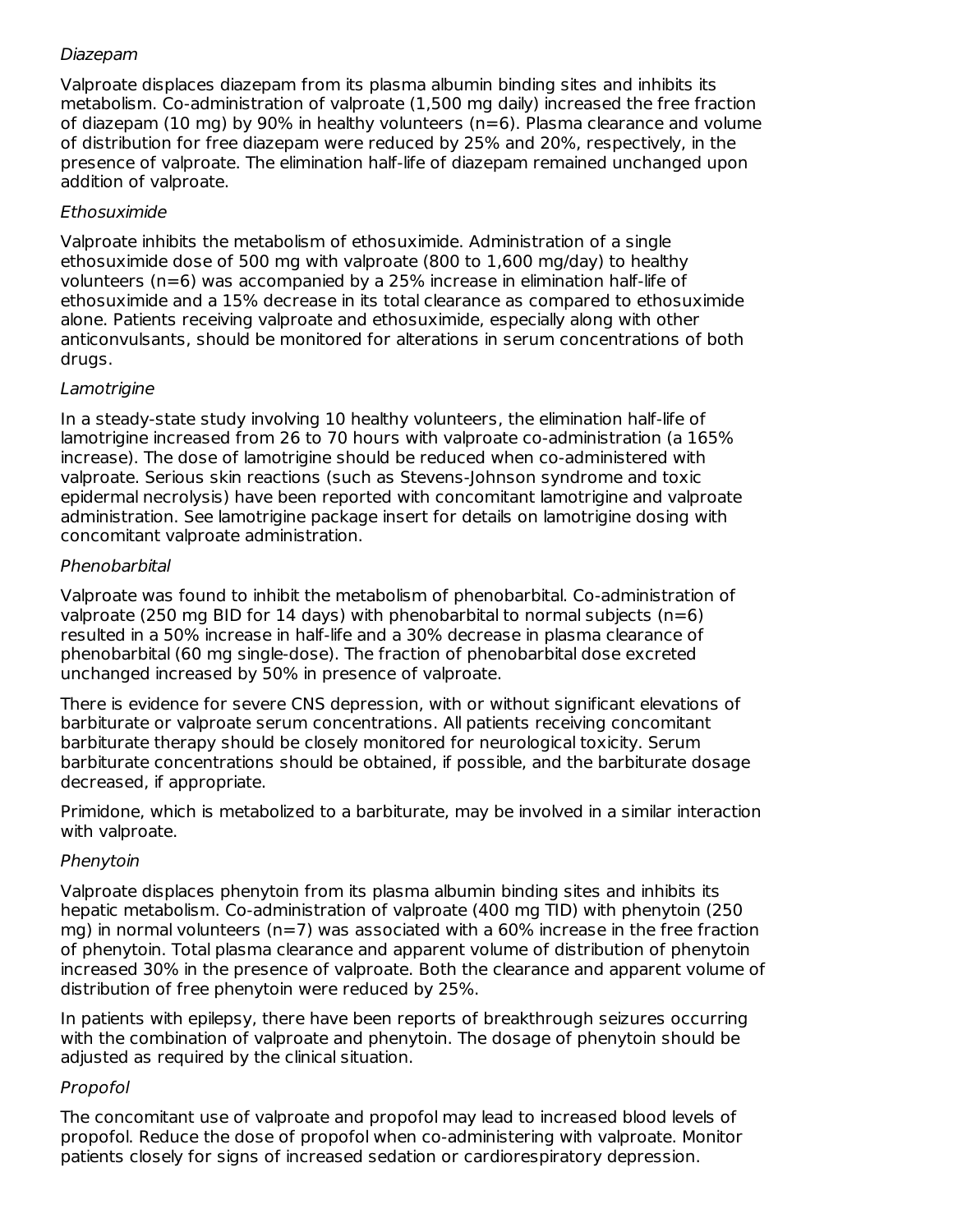# Rufinamide

Based on a population pharmacokinetic analysis, rufinamide clearance was decreased by valproate. Rufinamide concentrations were increased by <16% to 70%, dependent on concentration of valproate (with the larger increases being seen in pediatric patients at high doses or concentrations of valproate). Patients stabilized on rufinamide before being prescribed valproate should begin valproate therapy at a low dose, and titrate to a clinically effective dose [see **Dosage and Administration (2.3)**]. Similarly, patients on valproate should begin at a rufinamide dose lower than 10 mg/kg per day (pediatric patients) or 400 mg per day (adults).

## Tolbutamide

From in vitro experiments, the unbound fraction of tolbutamide was increased from 20% to 50% when added to plasma samples taken from patients treated with valproate. The clinical relevance of this displacement is unknown.

### Warfarin

In an *in vitro* study, valproate increased the unbound fraction of warfarin by up to 32.6%. The therapeutic relevance of this is unknown; however, coagulation tests should be monitored if valproate therapy is instituted in patients taking anticoagulants.

### Zidovudine

In six patients who were seropositive for HIV, the clearance of zidovudine (100 mg q8h) was decreased by 38% after administration of valproate (250 or 500 mg q8h); the halflife of zidovudine was unaffected.

Drugs for which either no interaction or a likely clinically unimportant interaction has been observed

## Acetaminophen

Valproate had no effect on any of the pharmacokinetic parameters of acetaminophen when it was concurrently administered to three epileptic patients.

## Clozapine

In psychotic patients  $(n=11)$ , no interaction was observed when valproate was coadministered with clozapine.

## Lithium

Co-administration of valproate (500 mg BID) and lithium carbonate (300 mg TID) to normal male volunteers ( $n=16$ ) had no effect on the steady-state kinetics of lithium.

#### Lorazepam

Concomitant administration of valproate (500 mg BID) and lorazepam (1 mg BID) in normal male volunteers (n=9) was accompanied by a 17% decrease in the plasma clearance of lorazepam.

#### Olanzapine

No dose adjustment for olanzapine is necessary when olanzapine is administered concomitantly with valproate. Co-administration of valproate (500 mg BID) and olanzapine (5 mg) to healthy adults (n=10) caused  $15%$  reduction in Cmax and  $35%$ reduction in AUC of olanzapine.

## Oral Contraceptive Steroids

Administration of a single-dose of ethinyloestradiol (50 mcg)/levonorgestrel (250 mcg) to 6 women on valproate (200 mg BID) therapy for 2 months did not reveal any pharmacokinetic interaction.

# **7.3 Topiramate**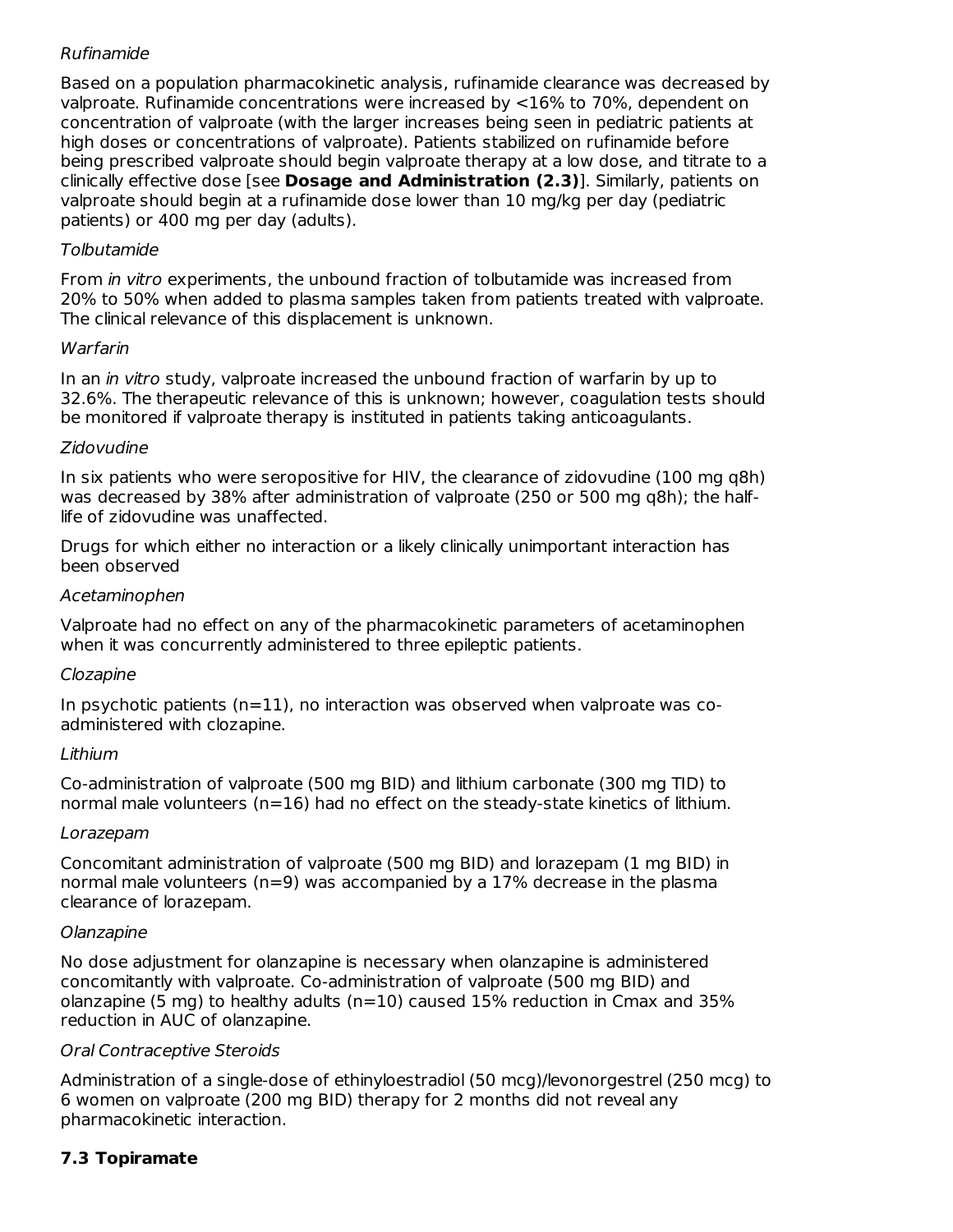Concomitant administration of valproate and topiramate has been associated with hyperammonemia with and without encephalopathy [see **Contraindications (4) and Warnings and Precautions (5.6, 5.9, 5.10)**]. Concomitant administration of topiramate with valproate has also been associated with hypothermia in patients who have tolerated either drug alone. It may be prudent to examine blood ammonia levels in patients in whom the onset of hypothermia has been reported [see **Warnings and Precautions (5.9, 5.11)**].

# **8 USE IN SPECIFIC POPULATIONS**

### **8.1 Pregnancy**

#### Pregnancy Exposure Registry

There is a pregnancy exposure registry that monitors pregnancy outcomes in women exposed to antiepileptic drugs (AEDs), including divalproex sodium delayed-release capsules, during pregnancy. Encourage women who are taking divalproex sodium delayed-release capsules during pregnancy to enroll in the North American Antiepileptic Drug (NAAED) Pregnancy Registry by calling toll-free 1-888-233-2334 or visiting the website, http://www.aedpregnancyregistry.org/. This must be done by the patient herself.

#### Risk Summary

For use in prophylaxis of migraine headaches, valproate is contraindicated in women who are pregnant and in women of childbearing potential who are not using effective contraception [see **Contraindications (4)].**

For use in epilepsy or bipolar disorder, valproate should not be used to treat women who are pregnant or who plan to become pregnant unless other medications have failed to provide adequate symptom control or are otherwise unacceptable [see **Boxed Warning** and **Warnings and Precautions (5.2), (5.3)].** Women with epilepsy who become pregnant while taking valproate should not discontinue valproate abruptly, as this can precipitate status epilepticus with resulting maternal and fetal hypoxia and threat to life.

Maternal valproate use during pregnancy for any indication increases the risk of congenital malformations, particularly neural tube defects including spina bifida, but also malformations involving other body systems (e.g., craniofacial defects including oral clefts, cardiovascular malformations, hypospadias, limb malformations). The risk is dosedependent; however, a threshold dose below which no risk exists cannot be established. In utero exposure to valproate may also result in hearing impairment or hearing loss. Valproate polytherapy with other AEDs has been associated with an increased frequency of congenital malformations compared with AED monotherapy. The risk of major structural abnormalities is greatest during the first trimester; however, other serious developmental effects can occur with valproate use throughout pregnancy. The rate of congenital malformations among babies born to epileptic mothers who used valproate during pregnancy has been shown to be about four times higher than the rate among babies born to epileptic mothers who used other anti-seizure monotherapies [see **Warnings and Precautions (5.2) and Data (Human)].**

Epidemiological studies have indicated that children exposed to valproate in utero have lower IQ scores and a higher risk of neurodevelopmental disorders compared to children exposed to either another AED in utero or to no AEDs in utero [see **Warnings and Precautions (5.3)** and **Data (Human)**].

An observational study has suggested that exposure to valproate products during pregnancy increases the risk of autism spectrum disorders [see **Data (Human)]**.

In animal studies, valproate administration during pregnancy resulted in fetal structural malformations similar to those seen in humans and neurobehavioral deficits in the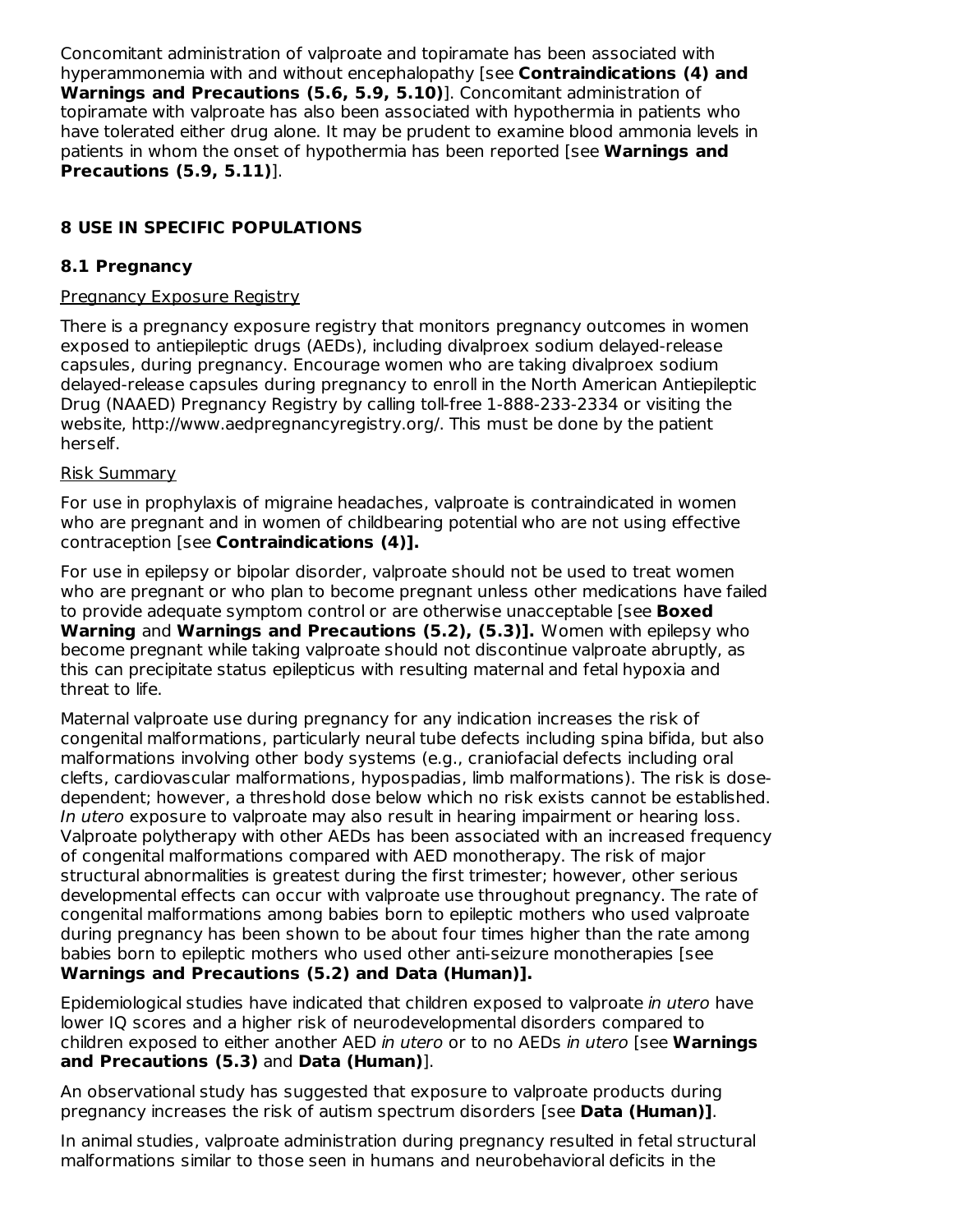offspring at clinically relevant doses [see **Data (Animal)].**

There have been reports of hypoglycemia in neonates and fatal cases of hepatic failure in infants following maternal use of valproate during pregnancy.

Pregnant women taking valproate may develop hepatic failure or clotting abnormalities including thrombocytopenia, hypofibrinogenemia, and/or decrease in other coagulation factors, which may result in hemorrhagic complications in the neonate including death [see **Warnings and Precautions (5.1, 5.8)].**

Available prenatal diagnostic testing to detect neural tube and other defects should be offered to pregnant women using valproate.

Evidence suggests that folic acid supplementation prior to conception and during the first trimester of pregnancy decreases the risk for congenital neural tube defects in the general population. It is not known whether the risk of neural tube defects or decreased IQ in the offspring of women receiving valproate is reduced by folic acid supplementation. Dietary folic acid supplementation both prior to conception and during pregnancy should be routinely recommended for patients using valproate [see **Warnings and Precautions (5.2, 5.4)].**

All pregnancies have a background risk of birth defect, loss, or other adverse outcomes. In the U.S. general population, the estimated background risk of major birth defects and miscarriage in clinically recognized pregnancies is 2 to 4% and 15 to 20%, respectively.

#### Clinical Considerations

Disease-associated maternal and/or embryo/fetal risk.

To prevent major seizures, women with epilepsy should not discontinue valproate abruptly, as this can precipitate status epilepticus with resulting maternal and fetal hypoxia and threat to life. Even minor seizures may pose some hazard to the developing embryo or fetus [see **Warnings and Precautions (5.4)].** However, discontinuation of the drug may be considered prior to and during pregnancy in individual cases if the seizure disorder severity and frequency do not pose a serious threat to the patient.

#### Maternal adverse reactions

Pregnant women taking valproate may develop clotting abnormalities including thrombocytopenia, hypofibrinogenemia, and/or decrease in other coagulation factors, which may result in hemorrhagic complications in the neonate including death [see **Warnings and Precautions (5.8)**]. If valproate is used in pregnancy, the clotting parameters should be monitored carefully in the mother. If abnormal in the mother, then these parameters should also be monitored in the neonate.

Patients taking valproate may develop hepatic failure [see **Boxed Warning** and **Warnings and Precautions (5.1)**]. Fatal cases of hepatic failure in infants exposed to valproate in utero have also been reported following maternal use of valproate during pregnancy.

Hypoglycemia has been reported in neonates whose mothers have taken valproate during pregnancy.

Data

Human

#### Neural tube defects and other structural abnormalities

There is an extensive body of evidence demonstrating that exposure to valproate in utero increases the risk of neural tube defects and other structural abnormalities. Based on published data from the CDC's National Birth Defects Prevention Network, the risk of spina bifida in the general population is about 0.06 to 0.07% (6 to 7 in 10,000 births) compared to the risk following in utero valproate exposure estimated to be approximately 1 to 2% (100 to 200 in 10,000 births)..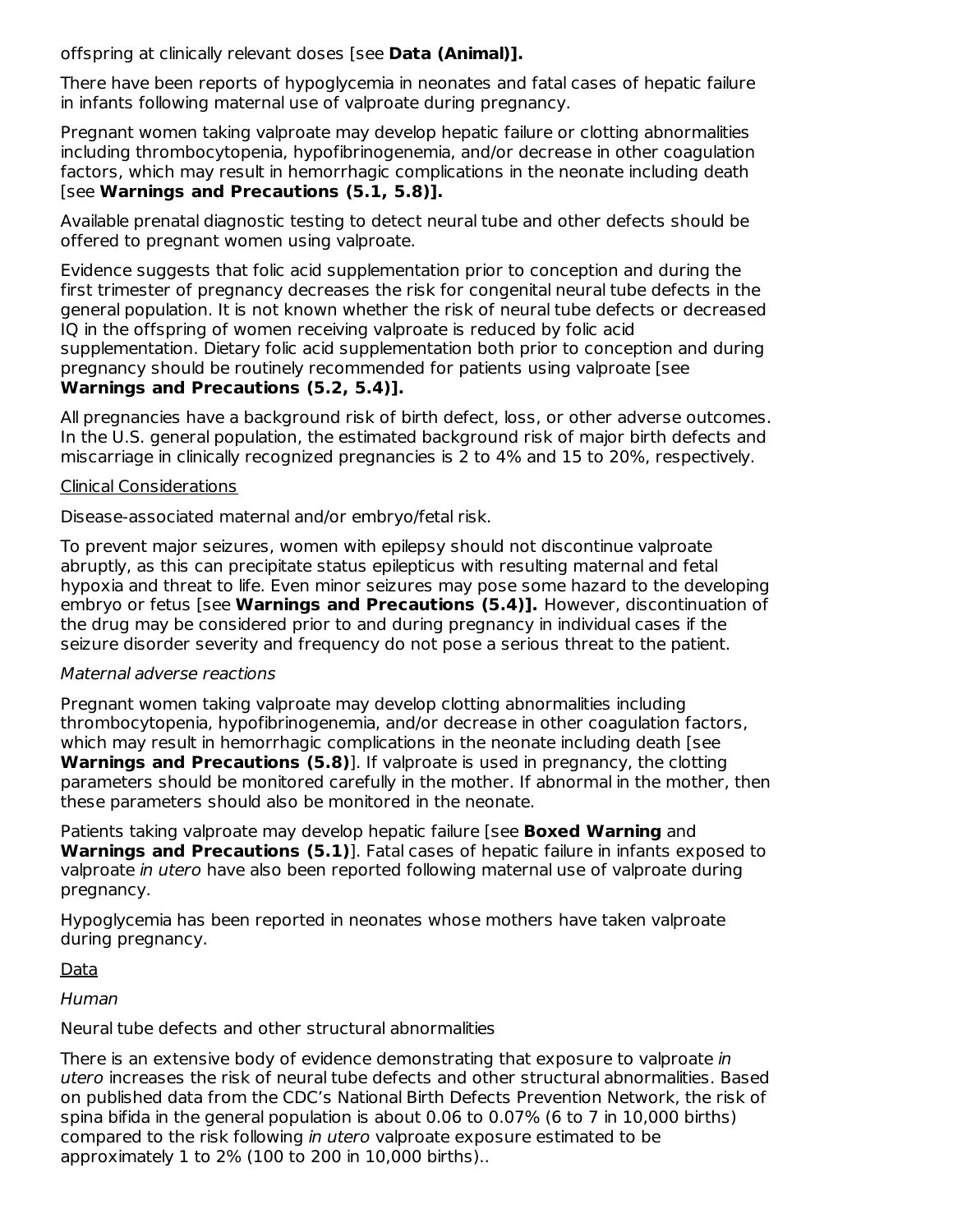The NAAED Pregnancy Registry has reported a major malformation rate of 9 - 11% in the offspring of women exposed to an average of 1,000 mg/day of valproate monotherapy during pregnancy. These data show up to a five-fold increased risk for any major malformation following valproate exposure in utero compared to the risk following exposure in utero to other AEDs taken as monotherapy. The major congenital malformations included cases of neural tube defects, cardiovascular malformations, craniofacial defects (e.g., oral clefts, craniosynostosis), hypospadias, limb malformations (e.g., clubfoot, polydactyly), and other malformations of varying severity involving other body systems [see **Warnings and Precautions (5.2)].**

### Effect on IQ and neurodevelopmental effects

Published epidemiological studies have indicated that children exposed to valproate in utero have lower IQ scores than children exposed to either another AED in utero or to no AEDs *in utero*. The largest of these studies<sup>1</sup> is a prospective cohort study conducted in the United States and United Kingdom that found that children with prenatal exposure to valproate (n=62) had lower IQ scores at age 6 (97 [95% C.I. 94 to 101]) than children with prenatal exposure to the other anti-epileptic drug monotherapy treatments evaluated: lamotrigine (108 [95% C.I. 105 to 110]), carbamazepine (105 [95% C.I. 102 to 108]) and phenytoin (108 [95% C.I. 104 to 112]). It is not known when during pregnancy cognitive effects in valproate-exposed children occur. Because the women in this study were exposed to AEDs throughout pregnancy, whether the risk for decreased IQ was related to a particular time period during pregnancy could not be assessed [see **Warnings and Precautions (5.3)].**

Although all of the available studies have methodological limitations, the weight of the evidence supports a causal association between valproate exposure in utero and subsequent adverse effects on neurodevelopment, including increases in autism spectrum disorders and attention deficit/hyperactivity disorder (ADHD). An observational study has suggested that exposure to valproate products during pregnancy increases the risk of autism spectrum disorders. In this study, children born to mothers who had used valproate products during pregnancy had 2.9 times the risk (95% confidence interval [CI]: 1.7 to 4.9) of developing autism spectrum disorders compared to children born to mothers not exposed to valproate products during pregnancy. The absolute risks for autism spectrum disorders were 4.4% (95% CI: 2.6% to 7.5%) in valproateexposed children and 1.5% (95% CI: 1.5% to 1.6%) in children not exposed to valproate products. Another observational study found that children who were exposed to valproate in utero had an increased risk of ADHD (adjusted HR 1.48; 95% CI, 1.09 to 2.00) compared with the unexposed children. Because these studies were observational in nature, conclusions regarding a causal association between in utero valproate exposure and an increased risk of autism spectrum disorder and ADHD cannot be considered definitive.

## **Other**

There are published case reports of fatal hepatic failure in offspring of women who used valproate during pregnancy.

#### Animal

In developmental toxicity studies conducted in mice, rats, rabbits, and monkeys, increased rates of fetal structural abnormalities, intrauterine growth retardation, and embryo-fetal death occurred following administration of valproate to pregnant animals during organogenesis at clinically relevant doses (calculated on a body surface area  $[mg/m<sup>2</sup>]$  basis). Valproate induced malformations of multiple organ systems, including skeletal, cardiac, and urogenital defects. In mice, in addition to other malformations, fetal neural tube defects have been reported following valproate administration during critical periods of organogenesis, and the teratogenic response correlated with peak maternal drug levels. Behavioral abnormalities (including cognitive, locomotor, and social interaction deficits) and brain histopathological changes have also been reported in mice and rat offspring exposed prenatally to clinically relevant doses of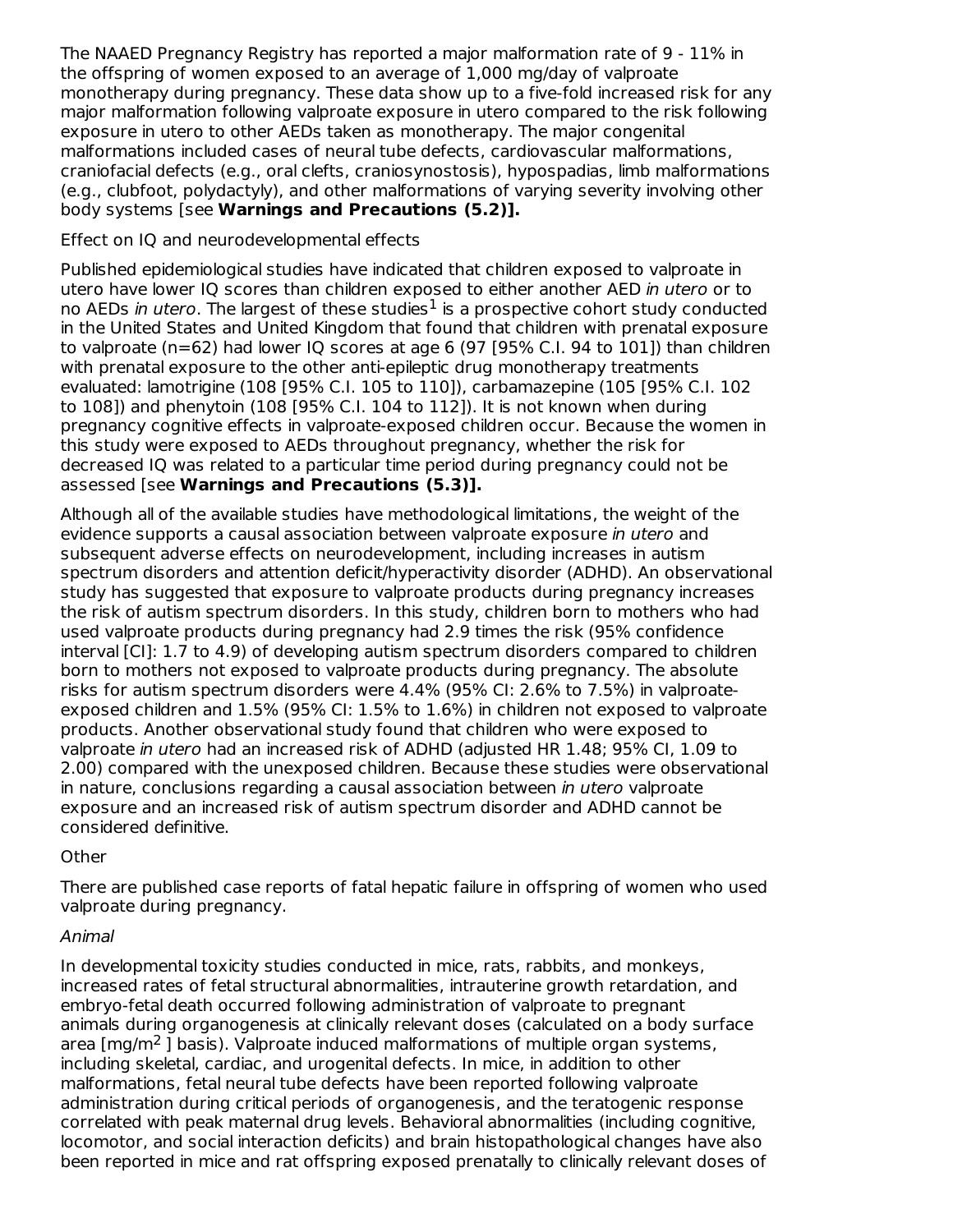valproate.

# **8.2 Lactation**

#### Risk Summary

Valproate is excreted in human milk. Data in the published literature describe the presence of valproate in human milk (range: 0.4 mcg/mL to 3.9 mcg/mL), corresponding to 1% to 10% of maternal serum levels. Valproate serum concentrations collected from breastfed infants aged 3 days postnatal to 12 weeks following delivery ranged from 0.7 mcg/mL to 4 mcg/mL, which were 1% to 6% of maternal serum valproate levels. A published study in children up to six years of age did not report adverse developmental or cognitive effects following exposure to valproate via breast milk [see **Data (Human)].**

There are no data to assess the effects of divalproex sodium on milk production or excretion.

### Clinical Considerations

The developmental and health benefits of breastfeeding should be considered along with the mother's clinical need for divalproex sodium and any potential adverse effects on the breastfed infant from divalproex sodium or from the underlying maternal condition.

Monitor the breastfed infant for signs of liver damage including jaundice and unusual bruising or bleeding. There have been reports of hepatic failure and clotting abnormalities in offspring of women who used valproate during pregnancy [see **Use in Specific Populations (8.1)].**

# **Data**

### Human

In a published study, breast milk and maternal blood samples were obtained from 11 epilepsy patients taking valproate at doses ranging from 300 mg/day to 2,400 mg/day on postnatal days 3 to 6. In 4 patients who were taking valproate only, breast milk contained an average valproate concentration of 1.8 mcg/mL (range: 1.1 mcg/mL to 2.2 mcg/mL), which corresponded to 4.8% of maternal plasma concentration (range: 2.7% to 7.4%). Across all patients (7 of whom were taking other AEDs concomitantly), similar results were obtained for breast milk concentration (1.8 mcg/mL, range: 0.4 mcg/mL to 3.9 mcg/mL) and maternal plasma ratio (5.1%, range: 1.3% to 9.6%).

A published study of 6 breastfeeding mother-infant pairs measured serum valproate levels during maternal treatment for bipolar disorder (750 mg/day or 1,000 mg/day). None of the mothers received valproate during pregnancy, and infants were aged from 4 weeks to 19 weeks at the time of evaluation. Infant serum levels ranged from 0.7 mcg/mL to 1.5 mcg/mL. With maternal serum valproate levels near or within the therapeutic range, infant exposure was 0.9% to 2.3% of maternal levels. Similarly, in 2 published case reports with maternal doses of 500 mg/day or 750 mg/day during breastfeeding of infants aged 3 months and 1 month, infant exposure was 1.5% and 6 % that of the mother, respectively.

A prospective observational multicenter study evaluated the long-term neurodevelopmental effects of AED use on children. Pregnant women receiving monotherapy for epilepsy were enrolled with assessments of their children at ages 3 years and 6 years. Mothers continued AED therapy during the breastfeeding period. Adjusted IQs measured at 3 years for breastfed and non-breastfed children were 93  $(n=11)$  and 90  $(n=24)$ , respectively. At 6 years, the scores for breastfed and nonbreastfed children were  $106$  (n=11) and 94 (n=25), respectively (p=0.04). For other cognitive domains evaluated at 6 years, no adverse cognitive effects of continued exposure to an AED (including valproate) via breast milk were observed.

## **8.3 Females and Males of Reproductive Potential**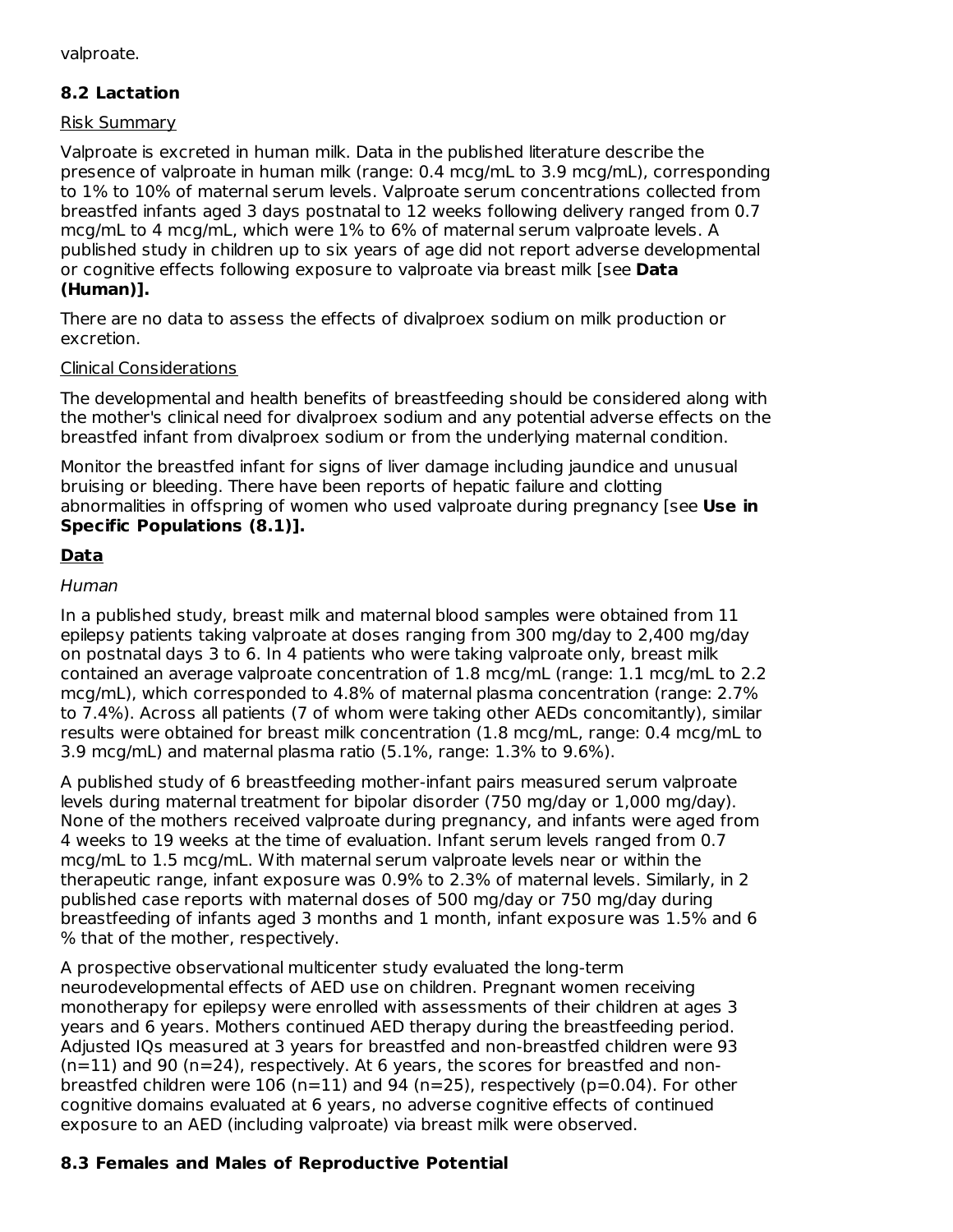### Contraception

Women of childbearing potential should use effective contraception while taking valproate [see **Boxed Warnings, Warnings and Precautions (5.4), Drug Interactions (7),** and **Use in Specific Populations (8.1)].** This is especially important when valproate use is considered for a condition not usually associated with permanent injury or death such as prophylaxis of migraine headaches [see **Contraindications (4)].**

Infertility

There have been reports of male infertility coincident with valproate therapy [see **Adverse Reactions (6.2)].**

In animal studies, oral administration of valproate at clinically relevant doses resulted in adverse reproductive effects in males [see **Nonclinical Toxicology (13.1)].**

### **8.4 Pediatric Use**

Experience has indicated that pediatric patients under the age of two years are at a considerably increased risk of developing fatal hepatotoxicity, especially those with the aforementioned conditions [see **Boxed Warning** and **Warnings and Precautions (5.1)**]. When divalproex sodium delayed-release capsules are used in this patient group, it should be used with extreme caution and as a sole agent. The benefits of therapy should be weighed against the risks. Above the age of 2 years, experience in epilepsy has indicated that the incidence of fatal hepatotoxicity decreases considerably in progressively older patient groups.

Younger children, especially those receiving enzyme inducing drugs, will require larger maintenance doses to attain targeted total and unbound valproate concentrations. Pediatric patients (i.e., between 3 months and 10 years) have 50% higher clearances expressed on weight (i.e., mL/min/kg) than do adults. Over the age of 10 years, children have pharmacokinetic parameters that approximate those of adults. The variability in free fraction limits the clinical usefulness of monitoring total serum valproic acid concentrations. Interpretation of valproic acid concentrations in children should include consideration of factors that affect hepatic metabolism and protein binding.

#### Pediatric Clinical Trials

Divalproex sodium was studied in seven pediatric clinical trials.

Two of the pediatric studies were double-blinded placebo-controlled trials to evaluate the efficacy of divalproex sodium extended-release for the indications of mania (150 patients aged 10 to 17 years, 76 of whom were on divalproex sodium extended-release) and migraine (304 patients aged 12 to 17 years, 231 of whom were on divalproex sodium extended-release). Efficacy was not established for either the treatment of migraine or the treatment of mania. The most common drug-related adverse reactions (reported >5% and twice the rate of placebo) reported in the controlled pediatric mania study were nausea, upper abdominal pain, somnolence, increased ammonia, gastritis and rash.

The remaining five trials were long term safety studies. Two six-month pediatric studies were conducted to evaluate the long-term safety of divalproex sodium extended-release for the indication of mania (292 patients aged 10 to 17 years). Two twelve-month pediatric studies were conducted to evaluate the long-term safety of divalproex sodium extended-release for the indication of migraine (353 patients aged 12 to 17 years). One twelve-month study was conducted to evaluate the safety of divalproex sodium delayedrelease capsules in the indication of partial seizures (169 patients aged 3 to 10 years).

In these seven clinical trials, the safety and tolerability of divalproex sodium in pediatric patients were shown to be comparable to those in adults [see **Adverse Reactions (6)**].

Juvenile Animal Toxicology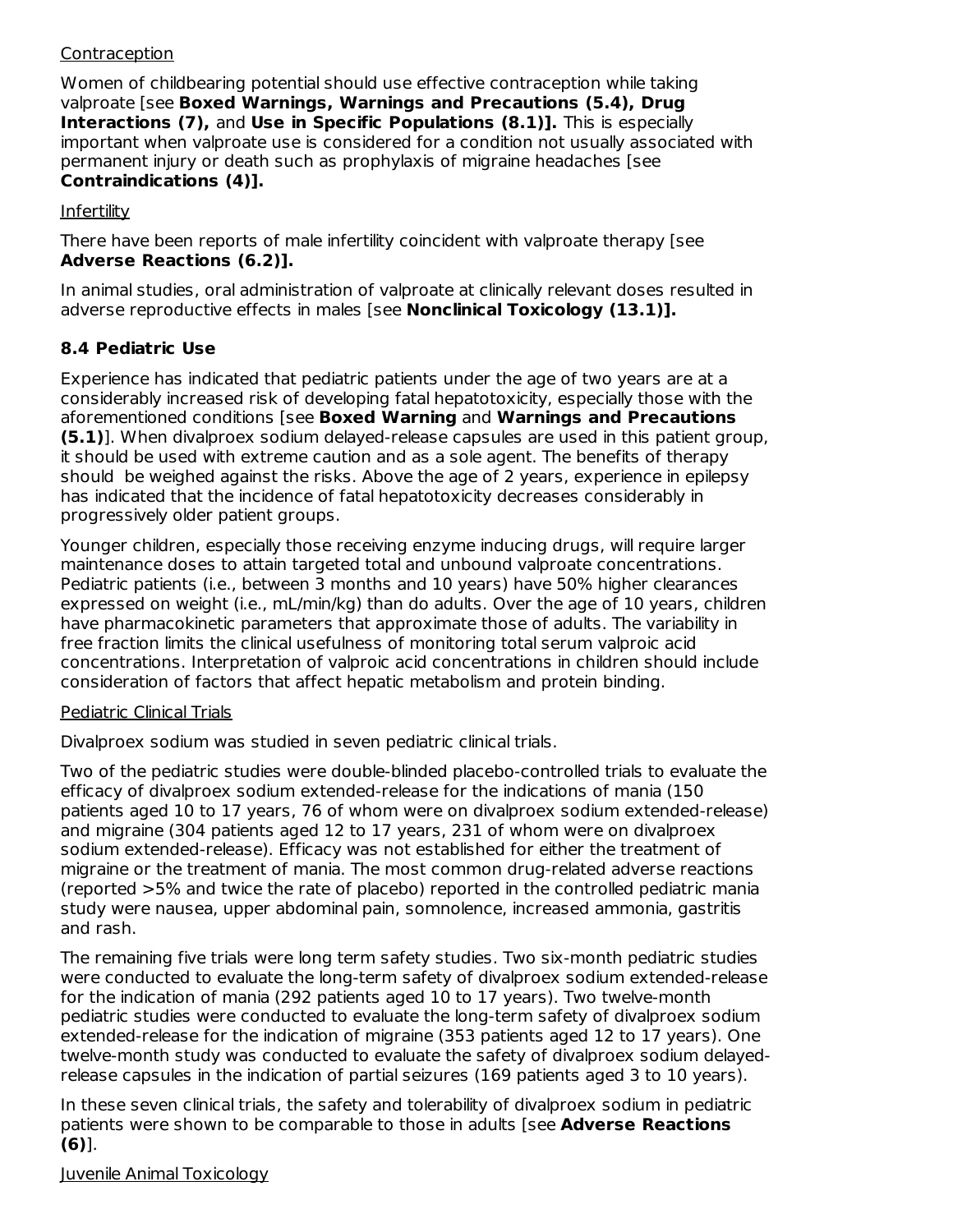In studies of valproate in immature animals, toxic effects not observed in adult animals included retinal dysplasia in rats treated during the neonatal period (from postnatal day 4) and nephrotoxicity in rats treated during the neonatal and juvenile (from postnatal day 14) periods. The no-effect dose for these findings was less than the maximum recommended human dose on a mg/m<sup>2</sup> basis.

# **8.5 Geriatric Use**

No patients above the age of 65 years were enrolled in double-blind prospective clinical trials of mania associated with bipolar illness. In a case review study of 583 patients, 72 patients (12%) were greater than 65 years of age. A higher percentage of patients above 65 years of age reported accidental injury, infection, pain, somnolence, and tremor. Discontinuation of valproate was occasionally associated with the latter two events. It is not clear whether these events indicate additional risk or whether they result from preexisting medical illness and concomitant medication use among these patients.

A study of elderly patients with dementia revealed drug related somnolence and discontinuation for somnolence [see **Warnings and Precautions** (**5.14** )]. The starting dose should be reduced in these patients, and dosage reductions or discontinuation should be considered in patients with excessive somnolence [see **Dosage and Administration (2.2)**].

The capacity of elderly patients (age range: 68 to 89 years) to eliminate valproate has been shown to be reduced compared to younger adults (age range: 22 to 26 years) [see **Clinical Pharmacology (12.3)**].

# **8.6 Effect of Disease**

Liver Disease

Liver disease impairs the capacity to eliminate valproate [see **Boxed Warning**, **Contraindications (4)**, **Warnings And Precautions (5.1)** and **Clinical Pharmacology (12.3)**].

# **10 OVERDOSAGE**

Overdosage with valproate may result in somnolence, heart block, deep coma and hypernatremia. Fatalities have been reported; however patients have recovered from valproate levels as high as 2,120 mcg/mL.

In overdose situations, the fraction of drug not bound to protein is high and hemodialysis or tandem hemodialysis plus hemoperfusion may result in significant removal of drug. The benefit of gastric lavage or emesis will vary with the time since ingestion. General supportive measures should be applied with particular attention to the maintenance of adequate urinary output.

Naloxone has been reported to reverse the CNS depressant effects of valproate over dosage. Because naloxone could theoretically also reverse the antiepileptic effects of valproate, it should be used with caution in patients with epilepsy.

## **11 DESCRIPTION**

Divalproex sodium USP is a stable co-ordination compound comprised of sodium valproate and valproic acid in a 1:1 molar relationship and formed during the partial neutralization of valproic acid with 0.5 equivalent of sodium hydroxide. Chemically it is designated as sodium hydrogen bis(2-propylpentanoate). Divalproex sodium USP has the following structure: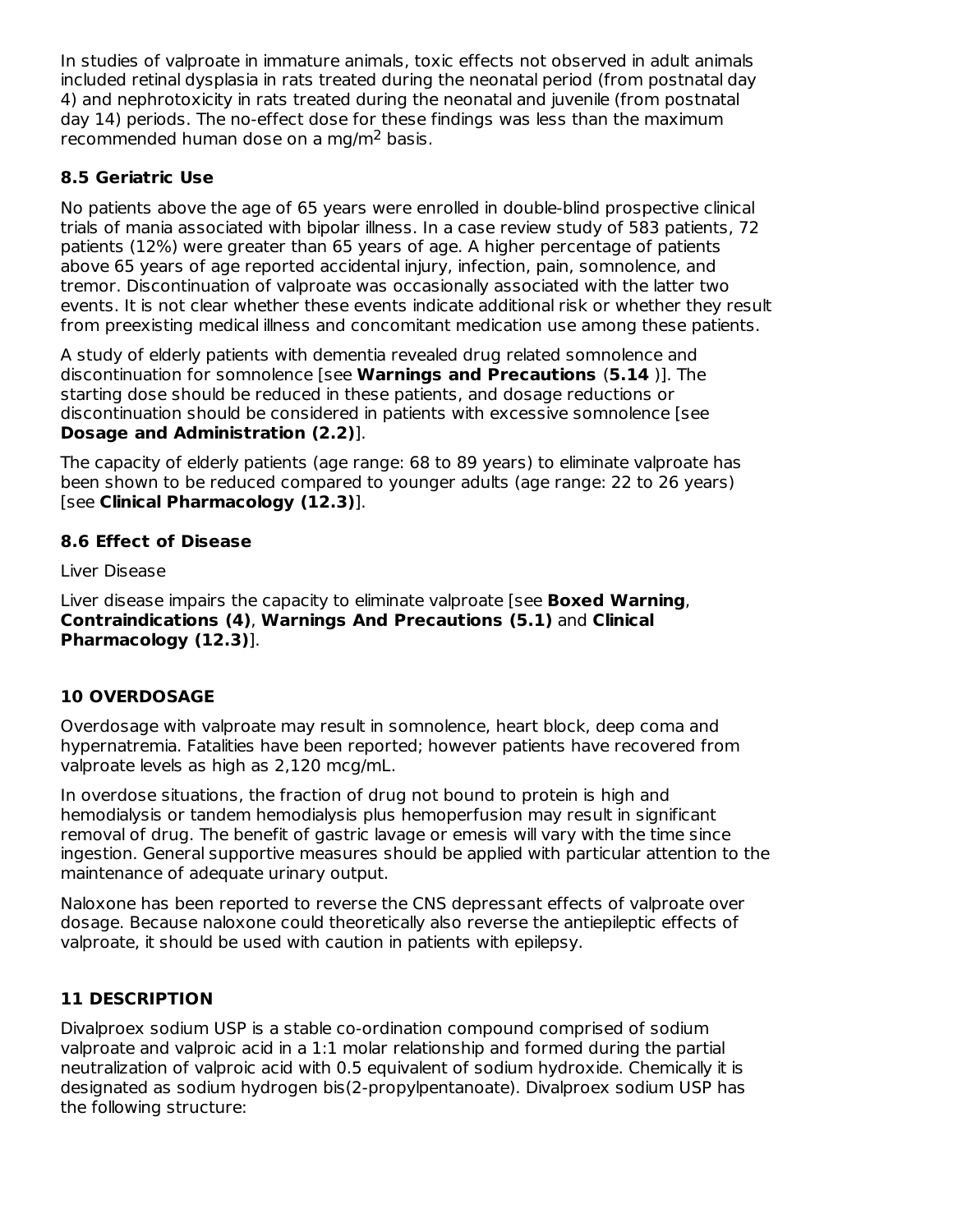

Divalproex sodium USP occurs as a white to off white powder with a characteristic odor, very soluble in chloroform, freely soluble in methanol and ethyl ether, soluble in acetone, practically insoluble in acetonitrile.

Divalproex sodium delayed-release capsules, USP are for oral administration. Divalproex sodium delayed-release capsules, USP contain specially coated particles of divalproex sodium USP equivalent to 125 mg of valproic acid in a hard gelatin capsule.

#### **Inactive Ingredients**

Divalproex sodium delayed-release capsules, USP: black iron oxide, D&C Red 28, ethyl cellulose, FD&C Blue 1, gelatin, hypromellose, magnesium stearate, sugar sphere, titanium dioxide, and triethyl citrate NF.

## **12 CLINICAL PHARMACOLOGY**

## **12.1 Mechanism of Action**

Divalproex sodium dissociates to the valproate ion in the gastrointestinal tract. The mechanisms by which valproate exerts its therapeutic effects have not been established. It has been suggested that its activity in epilepsy is related to increased brain concentrations of gamma-aminobutyric acid (GABA).

## **12.2 Pharmacodynamics**

The relationship between plasma concentration and clinical response is not well documented. One contributing factor is the nonlinear, concentration dependent protein binding of valproate which affects the clearance of the drug. Thus, monitoring of total serum valproate may not provide a reliable index of the bioactive valproate species.

For example, because the plasma protein binding of valproate is concentration dependent, the free fraction increases from approximately 10% at 40 mcg/mL to 18.5% at 130 mcg/mL. Higher than expected free fractions occur in the elderly, in hyperlipidemic patients, and in patients with hepatic and renal diseases.

Epilepsy

The therapeutic range in epilepsy is commonly considered to be 50 to 100 mcg/mL of total valproate, although some patients may be controlled with lower or higher plasma concentrations.

## **12.3 Pharmacokinetics**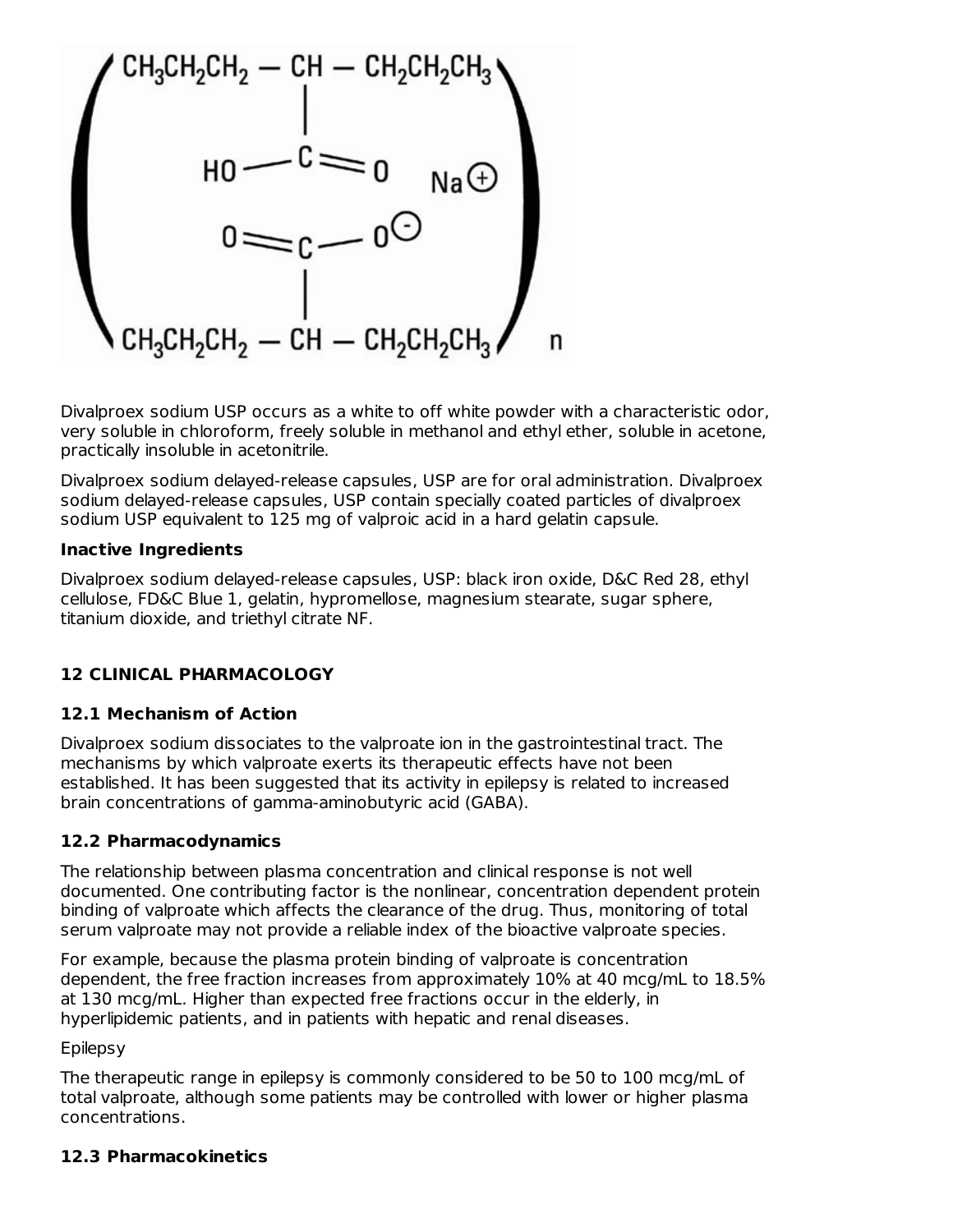### Absorption/Bioavailability

Equivalent oral doses of divalproex sodium products and valproic acid capsules deliver equivalent quantities of valproate ion systemically. Although the rate of valproate ion absorption may vary with the formulation administered (liquid, solid, or sprinkle), conditions of use (e.g., fasting or postprandial) and the method of administration (e.g., whether the contents of the capsule are sprinkled on food or the capsule is taken intact), these differences should be of minor clinical importance under the steady state conditions achieved in chronic use in the treatment of epilepsy.

However, it is possible that differences among the various valproate products in  $\mathsf{T_{max}}$ and  $C_{\sf max}$  could be important upon initiation of treatment. For example, in single dose studies, the effect of feeding had a greater influence on the rate of absorption of the tablet (increase in T $_{\sf max}$  from 4 to 8 hours) than on the absorption of the sprinkle capsules (increase in  $T_{\sf max}$  from 3.3 to 4.8 hours).

While the absorption rate from the G.I. tract and fluctuation in valproate plasma concentrations vary with dosing regimen and formulation, the efficacy of valproate as an anticonvulsant in chronic use is unlikely to be affected. Experience employing dosing regimens from once-a-day to four-times-a-day, as well as studies in primate epilepsy models involving constant rate infusion, indicate that total daily systemic bioavailability (extent of absorption) is the primary determinant of seizure control and that differences in the ratios of plasma peak to trough concentrations between valproate formulations are inconsequential from a practical clinical standpoint.

Co-administration of oral valproate products with food and substitution among the various divalproex sodium and valproic acid formulations should cause no clinical problems in the management of patients with epilepsy **[see Dosage and Administration (2.1)].**

## **Distribution**

## Protein Binding

The plasma protein binding of valproate is concentration dependent and the free fraction increases from approximately 10% at 40 mcg/mL to 18.5% at 130 mcg/mL. Protein binding of valproate is reduced in the elderly, in patients with chronic hepatic diseases, in patients with renal impairment, and in the presence of other drugs (e.g., aspirin). Conversely, valproate may displace certain protein-bound drugs (e.g., phenytoin, carbamazepine, warfarin, and tolbutamide) [see **Drug Interactions (7)]** for more detailed information on the pharmacokinetic interactions of valproate with other drugs].

## CNS Distribution

Valproate concentrations in cerebrospinal fluid (CSF) approximate unbound concentrations in plasma (about 10% of total concentration).

#### Metabolism

Valproate is metabolized almost entirely by the liver. In adult patients on monotherapy, 30 to 50% of an administered dose appears in urine as a glucuronide conjugate. Mitochondrial β-oxidation is the other major metabolic pathway, typically accounting for over 40% of the dose. Usually, less than 15 to 20% of the dose is eliminated by other oxidative mechanisms. Less than 3% of an administered dose is excreted unchanged in urine.

The relationship between dose and total valproate concentration is nonlinear; concentration does not increase proportionally with the dose, but rather, increases to a lesser extent due to saturable plasma protein binding. The kinetics of unbound drug are linear.

#### Elimination

Mean plasma clearance and volume of distribution for total valproate are 0.56 L/hr/1.73  $m<sup>2</sup>$  and 11 L/1.73 m<sup>2</sup>, respectively. Mean plasma clearance and volume of distribution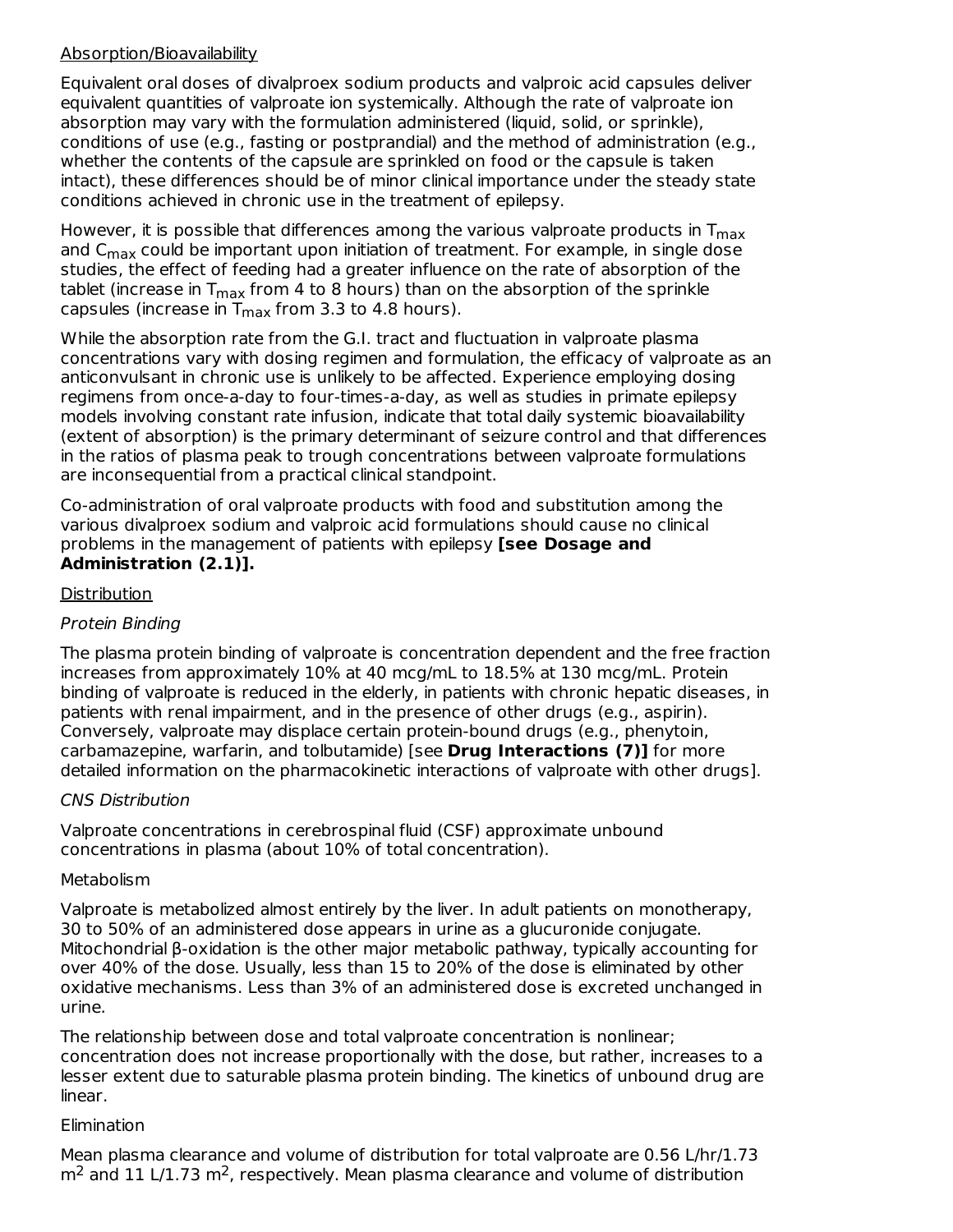for free valproate are 4.6 L/hr/1.73 m<sup>2</sup> and 92 L/1.73 m<sup>2</sup>. Mean terminal half-life for valproate monotherapy ranged from 9 to 16 hours following oral dosing regimens of 250 to 1,000 mg.

The estimates cited apply primarily to patients who are not taking drugs that affect hepatic metabolizing enzyme systems. For example, patients taking enzyme-inducing antiepileptic drugs (carbamazepine, phenytoin, and phenobarbital) will clear valproate more rapidly. Because of these changes in valproate clearance, monitoring of antiepileptic concentrations should be intensified whenever concomitant antiepileptics are introduced or withdrawn.

### Special Populations

### Effect of Age

### Children

Pediatric patients (i.e., between 3 months and 10 years) have 50% higher clearances expressed on weight (i.e., mL/min/kg) than do adults. Over the age of 10 years, children have pharmacokinetic parameters that approximate those of adults.

### Elderly

The capacity of elderly patients (age range: 68 to 89 years) to eliminate valproate has been shown to be reduced compared to younger adults (age range: 22 to 26 years). Intrinsic clearance is reduced by 39%; the free fraction is increased by 44%. Accordingly, the initial dosage should be reduced in the elderly [see **Dosage and Administration (2.2)**].

### Effect of Sex

There are no differences in the body surface area adjusted unbound clearance between males and females  $(4.8 \pm 0.17 \text{ and } 4.7 \pm 0.07 \text{ L/hr} \text{ per } 1.73 \text{ m}^2$ , respectively).

### Effect of Race

The effects of race on the kinetics of valproate have not been studied.

## Effect of Disease

#### Liver Disease

Liver disease impairs the capacity to eliminate valproate. In one study, the clearance of free valproate was decreased by 50% in 7 patients with cirrhosis and by 16% in 4 patients with acute hepatitis, compared with 6 healthy subjects. In that study, the halflife of valproate was increased from 12 to 18 hours. Liver disease is also associated with decreased albumin concentrations and larger unbound fractions (2 to 2.6 fold increase) of valproate. Accordingly, monitoring of total concentrations may be misleading since free concentrations may be substantially elevated in patients with hepatic disease whereas total concentrations may appear to be normal [see **Boxed Warning, Contraindications (4), Warnings and Precautions (5.1)**].

#### Renal Disease

A slight reduction (27%) in the unbound clearance of valproate has been reported in patients with renal failure (creatinine clearance < 10 mL/minute); however, hemodialysis typically reduces valproate concentrations by about 20%. Therefore, no dosage adjustment appears to be necessary in patients with renal failure. Protein binding in these patients is substantially reduced; thus, monitoring total concentrations may be misleading.

## **13 NONCLINICAL TOXICOLOGY**

## **13.1 Carcinogenesis, Mutagenesis, and Impairment of Fertility**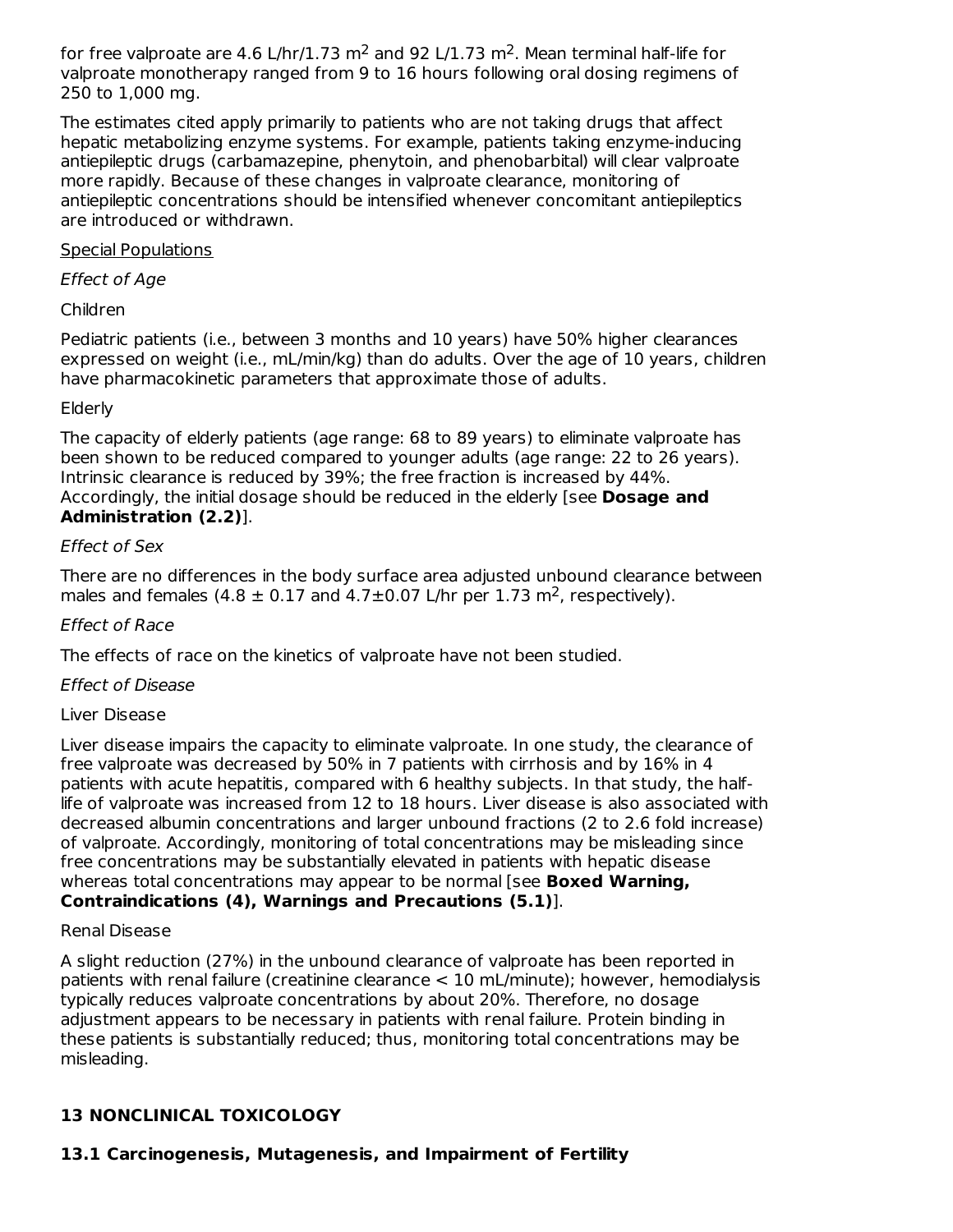### **Carcinogenesis**

Valproate was administered orally to rats and mice at doses of 80 and 170 mg/kg/day (less than the maximum recommended human dose on a mg/m<sup>2</sup> basis) for two years. The primary findings were an increase in the incidence of subcutaneous fibrosarcomas in high-dose male rats receiving valproate and a dose-related trend for benign pulmonary adenomas in male mice receiving valproate.

#### **Mutagenesis**

Valproate was not mutagenic in an in vitro bacterial assay (Ames test), did not produce dominant lethal effects in mice, and did not increase chromosome aberration frequency in an *in vivo* cytogenetic study in rats. Increased frequencies of sister chromatid exchange (SCE) have been reported in a study of epileptic children taking valproate, but this association was not observed in another study conducted in adults.

#### Impairment of Fertility

In chronic toxicity studies in juvenile and adult rats and dogs, administration of valproate resulted in testicular atrophy and reduced spermatogenesis at oral doses of 400 mg/kg/day or greater in rats (approximately equal to or greater than the maximum recommended human dose (MRHD) on a mg/m<sup>2</sup> basis) and 150 mg/kg/day or greater in dogs (approximately equal to or greater than the MRHD on a mg/m<sup>2</sup> basis). Fertility studies in rats have shown no effect on fertility at oral doses of valproate up to 350 mg/kg/day (approximately equal to the MRHD on a mg/m<sup>2</sup> basis) for 60 days.

## **14 CLINICAL STUDIES**

### **14.1 Epilepsy**

The efficacy of valproate in reducing the incidence of complex partial seizures (CPS) that occur in isolation or in association with other seizure types was established in two controlled trials.

In one, multi-clinic, placebo controlled study employing an add-on design (adjunctive therapy), 144 patients who continued to suffer eight or more CPS per 8 weeks during an 8 week period of monotherapy with doses of either carbamazepine or phenytoin sufficient to assure plasma concentrations within the "therapeutic range" were randomized to receive, in addition to their original antiepilepsy drug (AED), either divalproex sodium or placebo. Randomized patients were to be followed for a total of 16 weeks. The following table presents the findings.

|  |  |  |  |  |  | Table 4: Adjunctive Therapy Study Median Incidence of CPS per 8 Weeks |
|--|--|--|--|--|--|-----------------------------------------------------------------------|
|--|--|--|--|--|--|-----------------------------------------------------------------------|

| Add-on<br><b>Treatment</b> | Number of<br><b>Patients</b> | <b>Baseline</b><br>Incidence | <b>Experimental</b><br><b>Incidence</b> |  |  |
|----------------------------|------------------------------|------------------------------|-----------------------------------------|--|--|
| Divalproex sodium          | 75                           |                              | $8.9*$                                  |  |  |
| Placebo                    | 69                           | 14.5                         | 11.5                                    |  |  |

**\***Reduction from baseline statistically significantly greater for valproate than placebo at  $p \leq 0.05$  level.

Figure 1 presents the proportion of patients (X axis) whose percentage reduction from baseline in complex partial seizure rates was at least as great as that indicated on the Y axis in the adjunctive therapy study. A positive percent reduction indicates an improvement (i.e., a decrease in seizure frequency), while a negative percent reduction indicates worsening. Thus, in a display of this type, the curve for an effective treatment is shifted to the left of the curve for placebo. This figure shows that the proportion of patients achieving any particular level of improvement was consistently higher for valproate than for placebo. For example, 45% of patients treated with valproate had a  $\geq$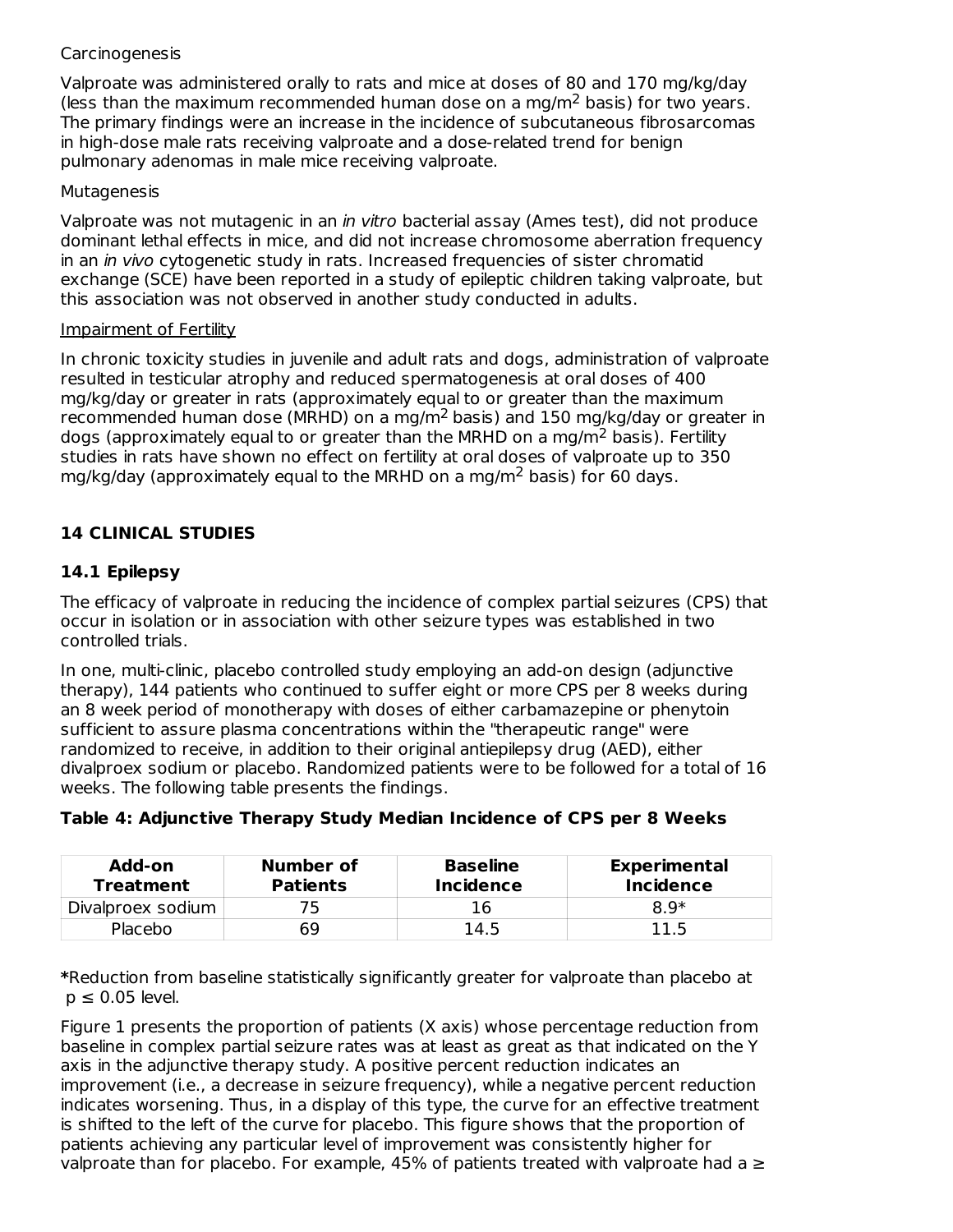50% reduction in complex partial seizure rate compared to 23% of patients treated with placebo.

#### **Figure 1**



The second study assessed the capacity of valproate to reduce the incidence of CPS when administered as the sole AED. The study compared the incidence of CPS among patients randomized to either a high or low dose treatment arm. Patients qualified for entry into the randomized comparison phase of this study only if 1) they continued to experience 2 or more CPS per 4 weeks during an 8 to 12 week long period of monotherapy with adequate doses of an AED (i.e., phenytoin, carbamazepine, phenobarbital, or primidone) and 2) they made a successful transition over a two week interval to valproate. Patients entering the randomized phase were then brought to their assigned target dose, gradually tapered off their concomitant AED and followed for an interval as long as 22 weeks. Less than 50% of the patients randomized, however, completed the study. In patients converted to divalproex sodium monotherapy, the mean total valproate concentrations during monotherapy were 71 and 123 mcg/mL in the low dose and high dose groups, respectively.

The following table presents the findings for all patients randomized who had at least one post-randomization assessment.

| <b>Treatment</b>               | <b>Number of</b><br><b>Patients</b> | <b>Baseline</b><br><b>Incidence</b> | <b>Randomized Phase</b><br><b>Incidence</b> |
|--------------------------------|-------------------------------------|-------------------------------------|---------------------------------------------|
| High dose divalproex<br>sodium | 131                                 | 13.2                                | $10.7*$                                     |
| Low dose divalproex<br>sodium  | 134                                 | 14.2                                | 13.8                                        |

|  |  |  | Table 5: Monotherapy Study Median Incidence of CPS per 8 Weeks |  |  |  |  |  |  |  |  |
|--|--|--|----------------------------------------------------------------|--|--|--|--|--|--|--|--|
|--|--|--|----------------------------------------------------------------|--|--|--|--|--|--|--|--|

**\***Reduction from baseline statistically significantly greater for high dose than low dose at  $p \leq 0.05$  level.

Figure 2 presents the proportion of patients (X axis) whose percentage reduction from baseline in complex partial seizure rates was at least as great as that indicated on the Y axis in the monotherapy study. A positive percent reduction indicates an improvement (i.e., a decrease in seizure frequency), while a negative percent reduction indicates worsening. Thus, in a display of this type, the curve for a more effective treatment is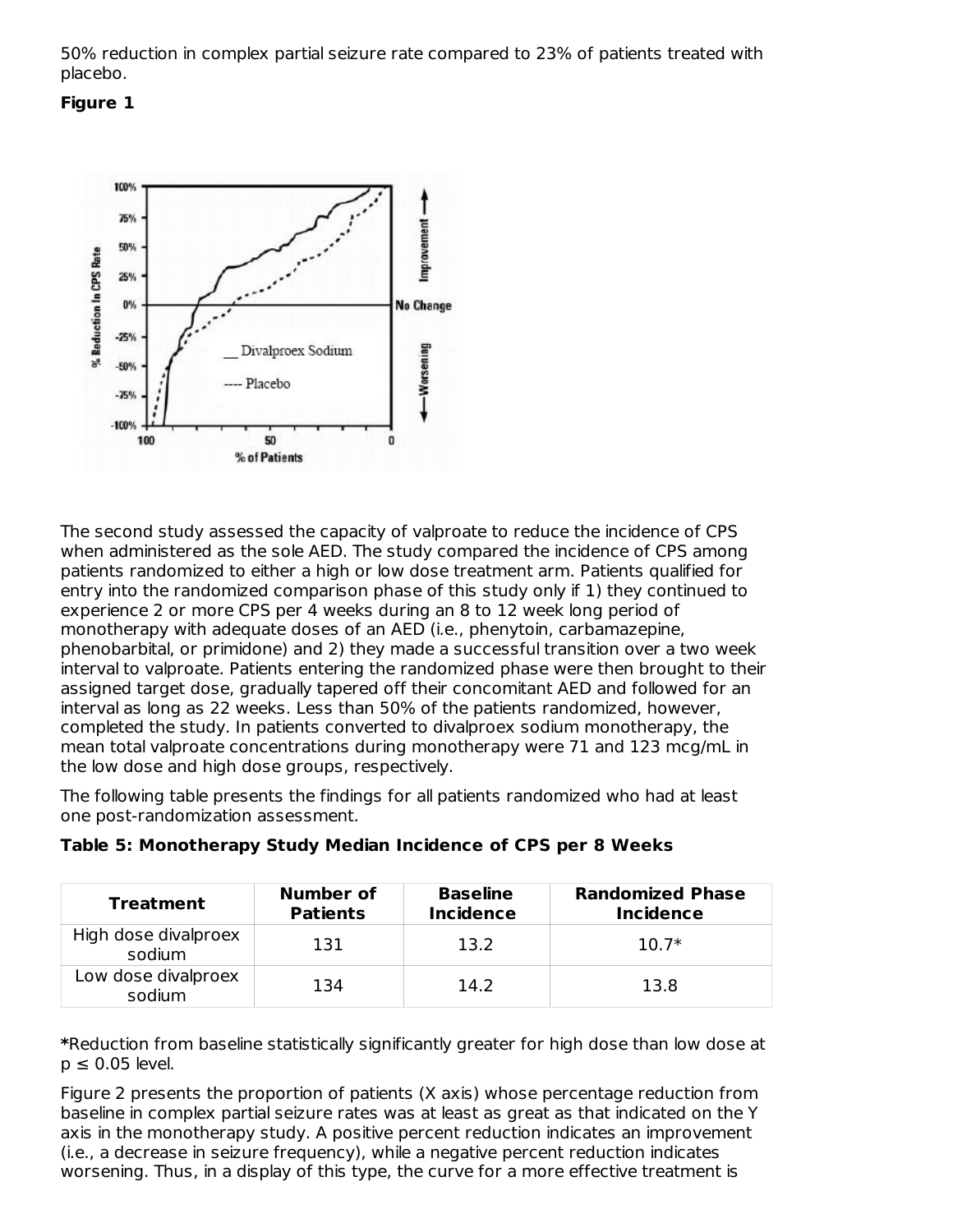shifted to the left of the curve for a less effective treatment. This figure shows that the proportion of patients achieving any particular level of reduction was consistently higher for high dose valproate than for low dose valporate. For example, when switching from carbamazepine, phenytoin, phenobarbital or primidone monotherapy to high dose valproate monotherapy, 63% of patients experienced no change or a reduction in complex partial seizure rates compared to 54% of patients receiving low dose valproate.

### **Figure 2**



Information on pediatric studies is presented in section 8

### **15 REFERENCES**

1. Meador KJ, Baker GA, Browning N, et al. Fetal antiepileptic drug exposure and cognitive outcomes at age 6 years (NEAD study): a prospective observational study. Lancet Neurology 2013; 12 (3):244-252.

## **16 HOW SUPPLIED/STORAGE AND HANDLING**

Divalproex sodium delayed-release capsules USP, 125 mg for oral use are white to offwhite, coated particles filled in 'size 1' hard gelatin capsules of light blue transparent cap imprinted ' ↑THIS END UP↑ ' and white opaque body imprinted 'RDY 532' on the body using black ink and are supplied in blister packs of 30's, 15's and unit dose package of 30.

| Blister Packs of 30     | NDC 0615-8237-39 |
|-------------------------|------------------|
| Blister Packs of 15     | NDC 0615-8237-05 |
| Unit dose package of 30 | NDC 0615-8237-30 |

#### **Recommended Storage**

Store capsules at 20°-25°C (68°-77°F); [see USP Controlled Room Temperature].

## **17 PATIENT COUNSELING INFORMATION**

Advise the patient to read the FDA-approved patient labeling (Medication Guide).

#### **Hepatotoxicity**

Warn patients and guardians that nausea, vomiting, abdominal pain, anorexia, diarrhea, asthenia, and/or jaundice can be symptoms of hepatotoxicity and, therefore, require further medical evaluation promptly [see **Warnings and Precautions (5.1)**].

#### **Pancreatitis**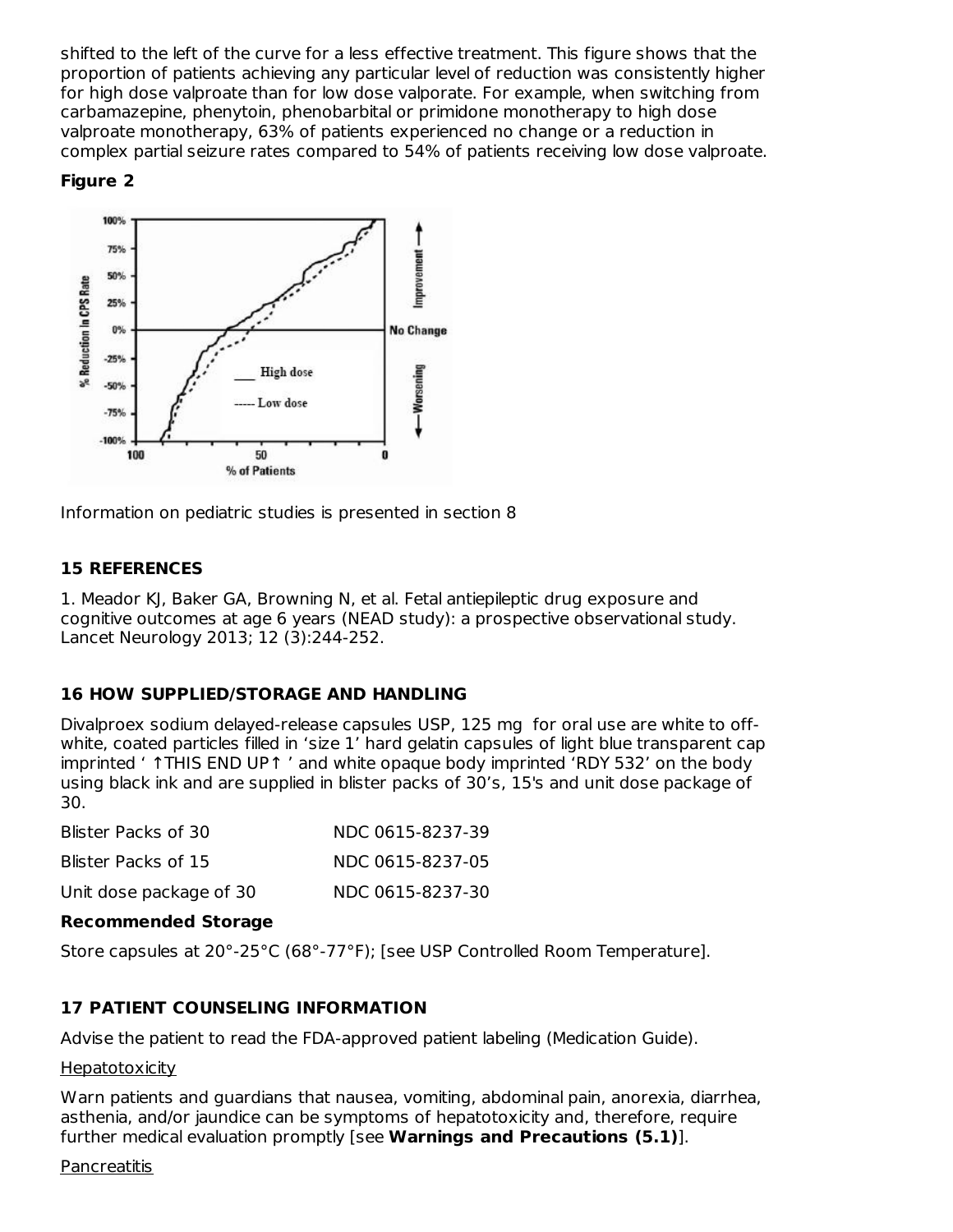Warn patients and guardians that abdominal pain, nausea, vomiting, and/or anorexia can be symptoms of pancreatitis and, therefore, require further medical evaluation promptly [see **Warnings and Precautions (5.5)**].

### Birth Defects and Decreased IQ

Inform pregnant women and women of childbearing potential (including girls beginning the onset of puberty) that use of valproate during pregnancy increases the risk of birth defects, decreased IQ, and neurodevelopmental disorders in children who were exposed in utero. Advise women to use effective contraception while using valproate. When appropriate, counsel these patients about alternative therapeutic options. This is particularly important when valproate use is considered for a condition not usually associated with permanent injury or death such as prophylaxis of migraine headaches [see Contraindications (4)]. Advise patients to read the Medication Guide, which appears as the last section of the labeling [see Warnings and Precautions (5.2, 5.3, 5.4) and Use in Specific Populations (8.1)].

### Pregnancy Registry

Advise women of childbearing potential to discuss pregnancy planning with their doctor and to contact their doctor immediately if they think they are pregnant.

Encourage women who are taking divalproex sodium delayed-release capsules to enroll in the North American Antiepileptic Drug (NAAED) Pregnancy Registry if they become pregnant. This registry is collecting information about the safety of antiepileptic drugs during pregnancy. To enroll, patients can call the toll free number 1-888-233-2334 or visit the website, http://www.aedpregnancyregistry.org/ [see Use in Specific Populations (8.1)].

### Suicidal Thinking and Behavior

Counsel patients, their caregivers, and families that AEDs, including divalproex sodium delayed-release capsules, may increase the risk of suicidal thoughts and behavior and to be alert for the emergence or worsening of symptoms of depression, any unusual changes in mood or behavior, or the emergence of suicidal thoughts, behavior, or thoughts about self-harm. Instruct patients, caregivers, and families to report behaviors of concern immediately to the healthcare providers [see **Warnings and Precautions (5.7)**].

#### Hyperammonemia

Inform patients of the signs and symptoms associated with hyperammonemic encephalopathy and to notify the prescriber if any of these symptoms occur [see **Warnings and Precautions (5.9, 5.10)].**

#### CNS Depression

Since valproate products may produce CNS depression, especially when combined with another CNS depressant (e.g., alcohol), advise patients not to engage in hazardous activities, such as driving an automobile or operating dangerous machinery, until it is known that they do not become drowsy from the drug.

#### Multiorgan Hypersensitivity Reactions

Instruct patients that a fever associated with other organ system involvement (rash, lymphadenopathy, etc.) may be drug-related and should be reported to the physician immediately [see **Warnings and Precautions (5.12)**].

## Medication Residue in the Stool

Instruct patients to notify their healthcare provider if they notice a medication residue in the stool [see **Warnings and Precautions (5.18)**].

## **Administration Guide**

Divalproex Sodium Delayed-release Capsules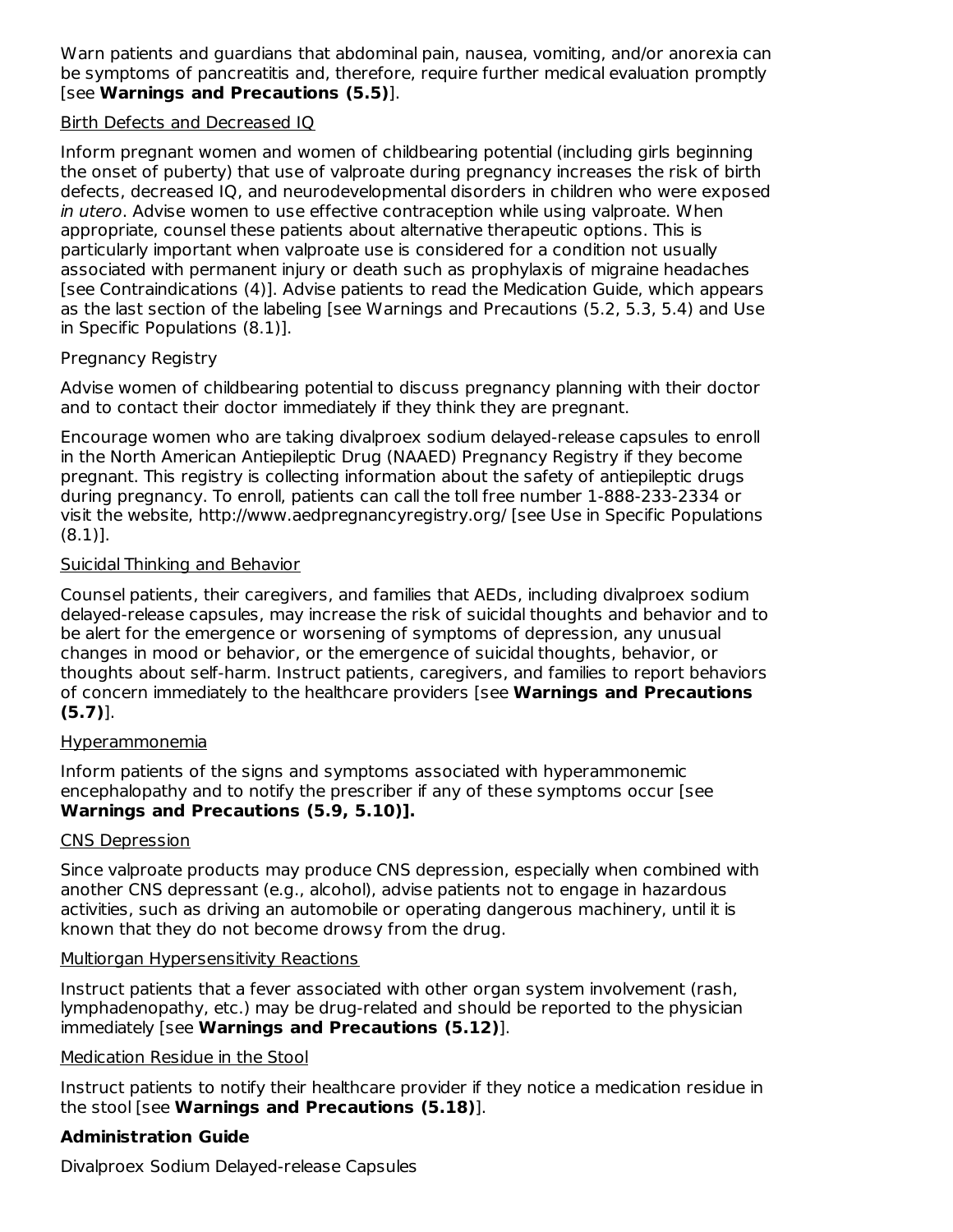Divalproex sodium delayed-release capsules may be swallowed whole or the capsule contents may be sprinkled onto soft food such as applesauce or pudding.

Serving Suggestions

Divalproex sodium delayed-release capsules provide the medicine that your healthcare provider has prescribed. The sprinkles are flavorless. Soft foods such as applesauce or pudding are best to use for mixing and taking divalproex sodium delayed-release capsules

TO ADMINISTER WITH FOOD:

1 Hold the capsule so that the end marked "THIS END UP" is straight up and the arrow on the capsule is up. The capsule is extra large to help prevent spilling the divalproex sodium delayed-release capsules, but it still must be handled carefully. 2 To open the capsule, hold it carefully. As shown in the picture, gently twist the capsule apart to separate the top from the bottom. It may be helpful to hold the capsule over the food to which you will add the sprinkles. If you spill any of the capsule contents, start over with a new capsule and a new portion of food. 3|' Place all the sprinkles onto a small amount (about a teaspoonful) of soft food such as applesauce or pudding. 4 Make sure that all of the sprinkle and food mixture is swallowed right away. Do not chew the sprinkle and food mixture. Drinking water right after taking the sprinkle and food mixture will help make sure all sprinkles are swallowed. Throw away any unused sprinkle and food mixture; do not store any sprinkle and food mixture for future use. Mix it each time, right before it is taken.

Make sure this medicine is taken exactly as your healthcare provider prescribed it. If you have any questions, please contact your healthcare provider or pharmacist. Keep all of your healthcare provider's appointments as scheduled. Make sure that divalproex sodium delayed-relase capsules and all other medicines are kept out of the reach of children.

Note

You may see the specially coated particles in divalproex sodium delayed-release capsules in stool. If you do, you should inform your healthcare provider.

Ask your healthcare provider or pharmacist about possible side effects with divalproex sodium delayed-release capsules.

Store divalproex sodium delayed-release capsules at 20°-25°C (68°-77°F).

## **Medication Guide**

## **Divalproex Sodium Delayed-release Capsules, USP**

## **(dye val' proe ex soe' dee um)**

Read this Medication Guide before you start taking divalproex sodium delayed-release capsules and each time you get a refill. There may be new information. This information does not take the place of talking to your healthcare provider about your medical condition or treatment.

#### **What is the most important information I should know about divalproex sodium delayed-release capsules?**

### **Do not stop taking divalproex sodium delayed-release capsules without first talking to your healthcare provider.**

Stopping divalproex sodium delayed-release capsules suddenly can cause serious problems.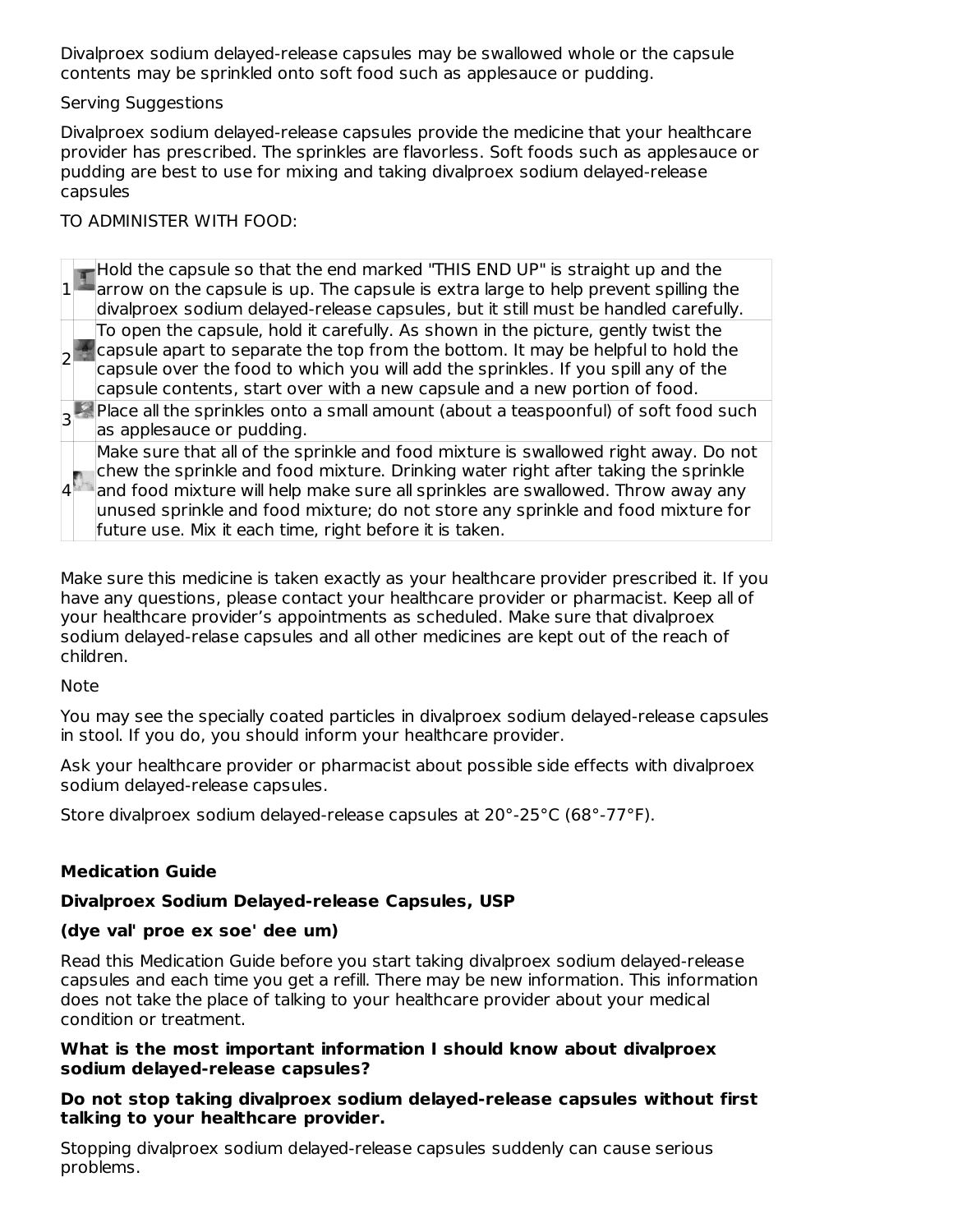### **Divalproex sodium delayed-release capsules can cause serious side effects, including:**

#### 1. **Serious liver damage that can cause death, especially in children younger than 2 years old.**

The risk of getting this serious liver damage is more likely to happen within the first 6 months of treatment.

### **Call your healthcare provider right away if you get any of the following symptoms:**

- nausea or vomiting that does not go away
- loss of appetite
- pain on the right side of your stomach (abdomen)
- dark urine
- swelling of your face
- yellowing of your skin or the whites of your eyes

In some cases, liver damage may continue despite stopping the drug.

#### 2. **Divalproex sodium delayed-release capsules may harm your unborn baby.**

- If you take divalproex sodium delayed-release capsules during pregnancy for any medical condition, your baby is at risk for serious birth defects that affect the brain and spinal cord and are called spina bifida or neural tube defects. These defects occur in 1 to 2 out of every 100 babies born to mothers who use this medicine during pregnancy. These defects can begin in the first month, even before you know you are pregnant. Other birth defects that affect the structures of the heart, head, arms, legs, and the opening where the urine comes out (urethra) on the bottom of the penis can also happen. Decreased hearing or hearing loss can also happen.
- Birth defects may occur even in children born to women who are not taking any medicines and do not have other risk factors.
- Taking folic acid supplements before getting pregnant and during early pregnancy can lower the chance of having a baby with a neural tube defect.
- If you take divalproex sodium delayed-release capsules during pregnancy for any medical condition, your child is at risk for having a lower IQ and may be at risk for developing autism or attention deficit/hyperactivity disorder.
- There may be other medicines to treat your condition that have a lower chance of causing birth defects, decreased IQ, or other disorders in your child.
- Women who are pregnant must not take divalproex sodium delayed-release capsules to prevent migraine headaches.
- **All women of childbearing age (including the girls from the start of puberty) should talk to their healthcare provider about using other possible treatments instead of divalproex sodium delayed-release capsules. If the decision is made to use divalproex sodium delayed-release capsules, you should use effective birth control (contraception).**
- Tell your healthcare provider right away if you become pregnant while taking divalproex sodium delayed-release capsules. You and your healthcare provider should decide if you will continue to take divalproex sodium delayed-release capsules while you are pregnant.
- **Pregnancy Registry**: If you become pregnant while taking divalproex sodium delayed-release capsules, talk to your healthcare provider about registering with the North American Antiepileptic Drug Pregnancy Registry. You can enroll in this registry by calling toll-free 1-888-233-2334 or by visiting the website, http://www.aedpregnancyregistry.org/. The purpose of this registry is to collect information about the safety of antiepileptic drugs during pregnancy.

## **3. Inflammation of your pancreas that can cause death.**

## **Call your healthcare provider right away if you have any of these symptoms:**

• severe stomach pain that you may also feel in your back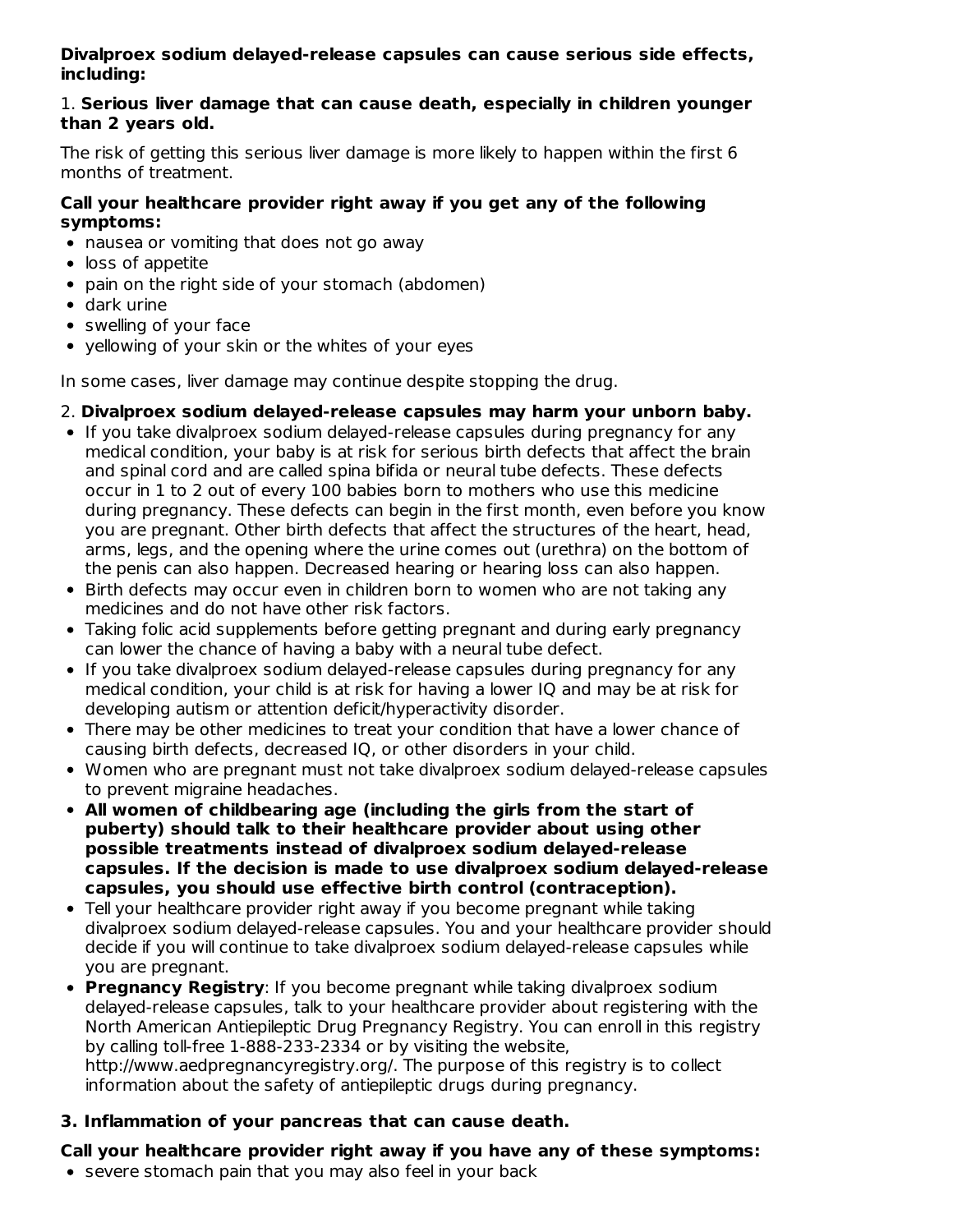• nausea or vomiting that does not go away

#### **4. Like other antiepileptic drugs, divalproex sodium delayed-release capsules may cause suicidal thoughts or actions in a very small number of people, about 1 in 500.**

#### **Call a healthcare provider right away if you have any of these symptoms, especially if they are new, worse, or worry you:**

- thoughts about suicide or dying
- attempts to commit suicide
- new or worse depression
- new or worse anxiety
- feeling agitated or restless
- panic attacks
- trouble sleeping (insomnia)
- new or worse irritability
- acting aggressive, being angry, or violent
- acting on dangerous impulses
- an extreme increase in activity and talking (mania)
- other unusual changes in behavior or mood

#### **How can I watch for early symptoms of suicidal thoughts and actions?**

- Pay attention to any changes, especially sudden changes in mood, behaviors, thoughts, or feelings.
- Keep all follow-up visits with your healthcare provider as scheduled.

Call your healthcare provider between visits as needed, especially if you are worried about symptoms.

**Do not stop divalproex sodium delayed-release capsules without first talking to a healthcare provider.** Stopping divalproex sodium delayed-release capsules suddenly can cause serious problems. Stopping a seizure medicine suddenly in a patient who has epilepsy can cause seizures that will not stop (status epilepticus).

Suicidal thoughts or actions can be caused by things other than medicines. If you have suicidal thoughts or actions, your healthcare provider may check for other causes.

#### **What are divalproex sodium delayed-release capsules?**

Divalproex sodium delayed-release capsule is a prescription medicine used alone or with other medicines, to treat:

- complex partial seizures in adults and children 10 years of age and older
- simple and complex absence seizures, with or without other seizure types

#### **Who should not take divalproex sodium delayed-release capsules?**

Do not take divalproex sodium delayed-release capsules if you:

• have liver problems

• have or think you have a genetic liver problem caused by a mitochondrial disorder (e.g. Alpers-Huttenlocher syndrome)

• are allergic to divalproex sodium, valproic acid, sodium valproate, or any of the ingredients in divalproex sodium delayed-release capsules. See the end of this leaflet for a complete list of ingredients in divalproex sodium delayed-release capsules.

• have a genetic problem called urea cycle disorder

• are taking it to prevent migraine headaches and are either pregnant or may become pregnant because you are not using effective birth control (contraception).

#### **What should I tell my healthcare provider before taking divalproex sodium**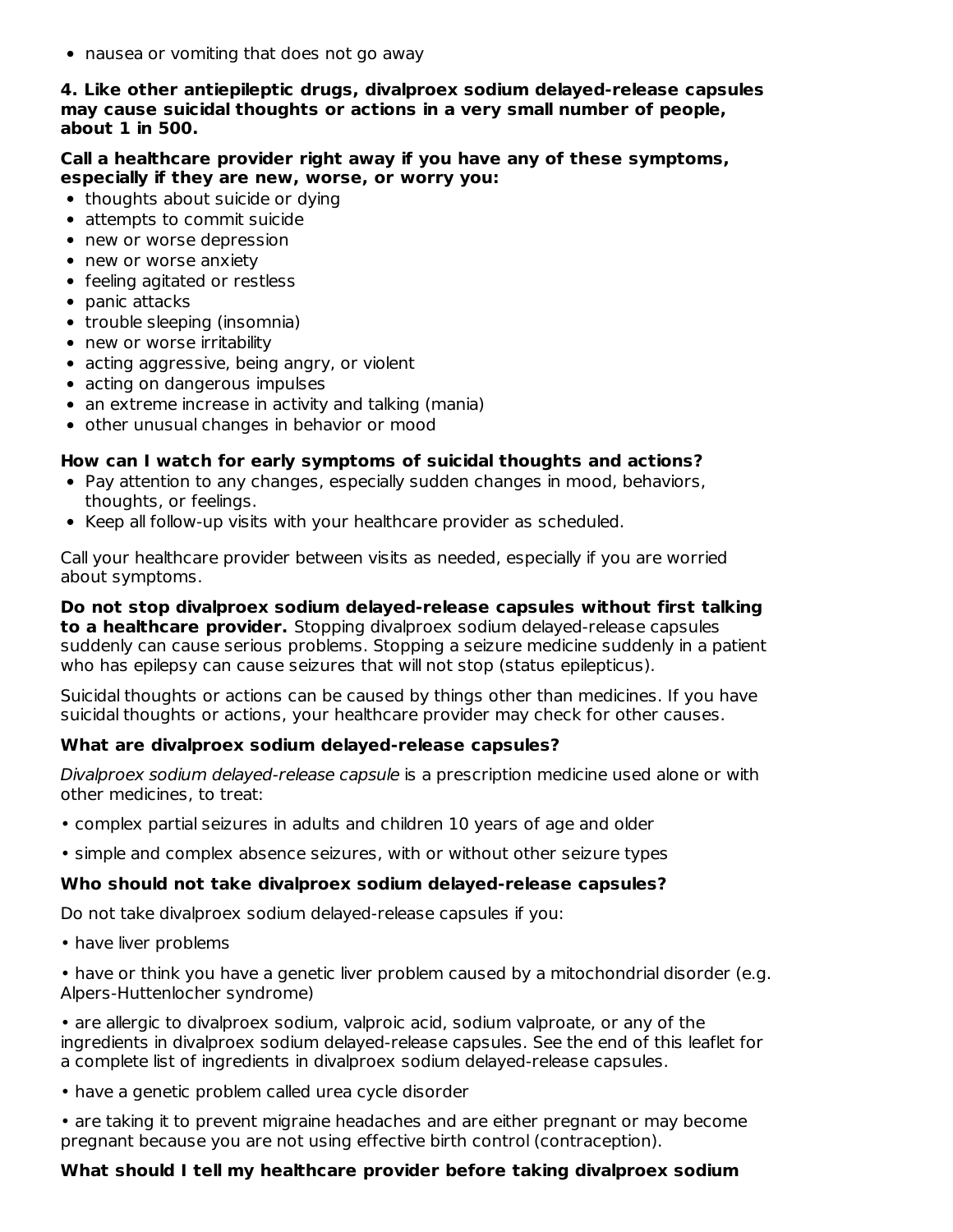#### **delayed-release capsules?**

Before you take divalproex sodium delayed-release capsules, tell your healthcare provider if you:

• have a genetic liver problem caused by a mitochondrial disorder (e.g. Alpers-Huttenlocher syndrome)

• drink alcohol

• are pregnant or breastfeeding. Divalproex sodium can pass into breast milk. Talk to your healthcare provider about the best way to feed your baby if you take divalproex sodium delayed-release capsules.

- have or have had depression, mood problems, or suicidal thoughts or behavior
- have any other medical conditions

**Tell your healthcare provider about all the medicines you take,** including prescription and non-prescription medicines, vitamins, herbal supplements and medicines that you take for a short period of time.

Taking divalproex sodium delayed-release capsules with certain other medicines can cause side effects or affect how well they work. Do not start or stop other medicines without talking to your healthcare provider.

Know the medicines you take. Keep a list of them and show it to your healthcare provider and pharmacist each time you get a new medicine.

### **How should I take divalproex sodium delayed-release capsules?**

• Take divalproex sodium delayed-release capsules exactly as your healthcare provider tells you. Your healthcare provider will tell you how much divalproex sodium delayedrelease capsules to take and when to take it.

• Your healthcare provider may change your dose.

• Do not change your dose of divalproex sodium delayed-release capsules without talking to your healthcare provider.

**• Do not stop taking divalproex sodium delayed-release capsules without first talking to your healthcare provider**. Stopping divalproex sodium delayedrelease capsules suddenly can cause serious problems.

• Divalproex sodium delayed-release capsules may be swallowed whole, or they may be opened and the contents may be sprinkled on a small amount of soft food, such as applesauce or pudding. See the Administration Guide, for detailed instructions on how to use divalproex sodium delayed-release capsules.

• If you take too much divalproex sodium delayed-release capsules, call your healthcare provider or local Poison Control Center right away.

## **What should I avoid while taking divalproex sodium delayed-release capsules?**

• Divalproex sodium delayed-release capsules can cause drowsiness and dizziness. Do not drink alcohol or take other medicines that make you sleepy or dizzy while taking divalproex sodium delayed-release capsules, until you talk with your doctor. Taking divalproex sodium delayed-release capsules with alcohol or drugs that cause sleepiness or dizziness may make your sleepiness or dizziness worse.

• Do not drive a car or operate dangerous machinery until you know how divalproex sodium delayed-release capsules affects you. Divalproex sodium delayed-release capsules can slow your thinking and motor skills.

**What are the possible side effects of divalproex sodium delayed-release capsules?**

• See "**What is the most important information I should know about**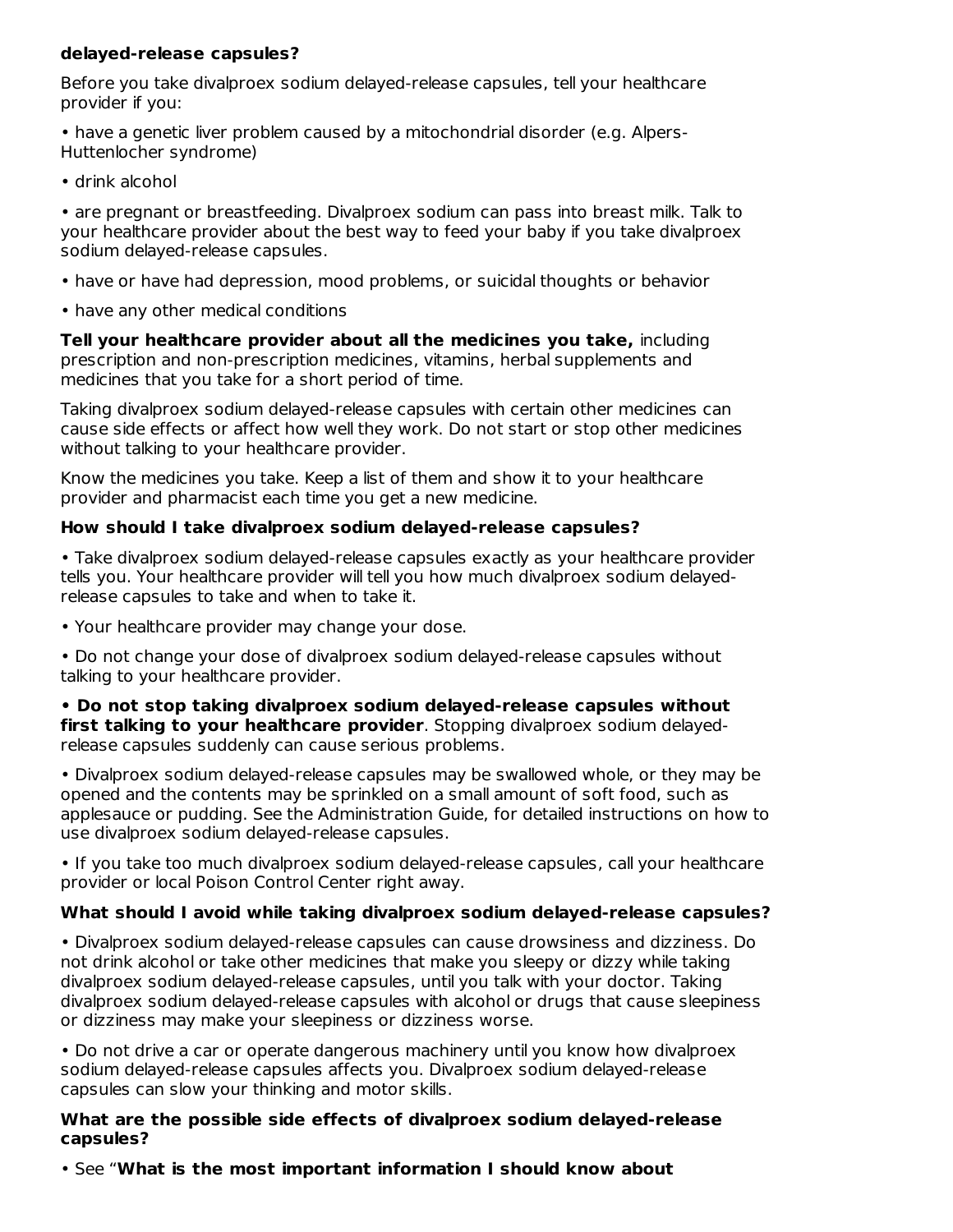#### **divalproex sodium delayed-release capsules**?"

Divalproex sodium delayed-release capsules can cause serious side effects including:

**• Bleeding problems:** red or purple spots on your skin, bruising, pain and swelling into your joints due to bleeding or bleeding from your mouth or nose.

**• High ammonia levels in your blood:** feeling tired, vomiting, changes in mental status.

**• Low body temperature (hypothermia):** drop in your body temperature to less than 95°F, feeling tired, confusion, coma.

**• Allergic (hypersensitivity) reactions:** fever, skin rash, hives, sores in your mouth, blistering and peeling of your skin, swelling of your lymph nodes, swelling of your face, eyes, lips, tongue, or throat, trouble swallowing or breathing.

**• Drowsiness or sleepiness in the elderly.** This extreme drowsiness may cause you to eat or drink less than you normally would. Tell your doctor if you are not able to eat or drink as you normally do. Your doctor may start you at a lower dose of divalproex sodium delayed-release capsules.

#### **Call your healthcare provider right away, if you have any of the symptoms listed above.**

#### **The common side effects of divalproex sodium delayed-release capsules include:**

- nausea
- headache
- sleepiness
- vomiting
- weakness
- tremor
- dizziness
- stomach pain
- blurry vision
- double vision
- diarrhea
- increased appetite
- weight gain
- hair loss
- loss of appetite
- problems with walking or coordination

These are not all of the possible side effects of **divalproex sodium delayed-release capsules**. For more information, ask your healthcare provider or pharmacist.

Tell your healthcare provider if you have any side effect that bothers you or that does not go away.

#### **Call your doctor for medical advice about side effects. You may report side effects to FDA at 1-800-FDA-1088.**

#### **How should I store divalproex sodium delayed-release capsules?**

• Store divalproex sodium delayed-release capsules at 20°-25°C (68°-77°F)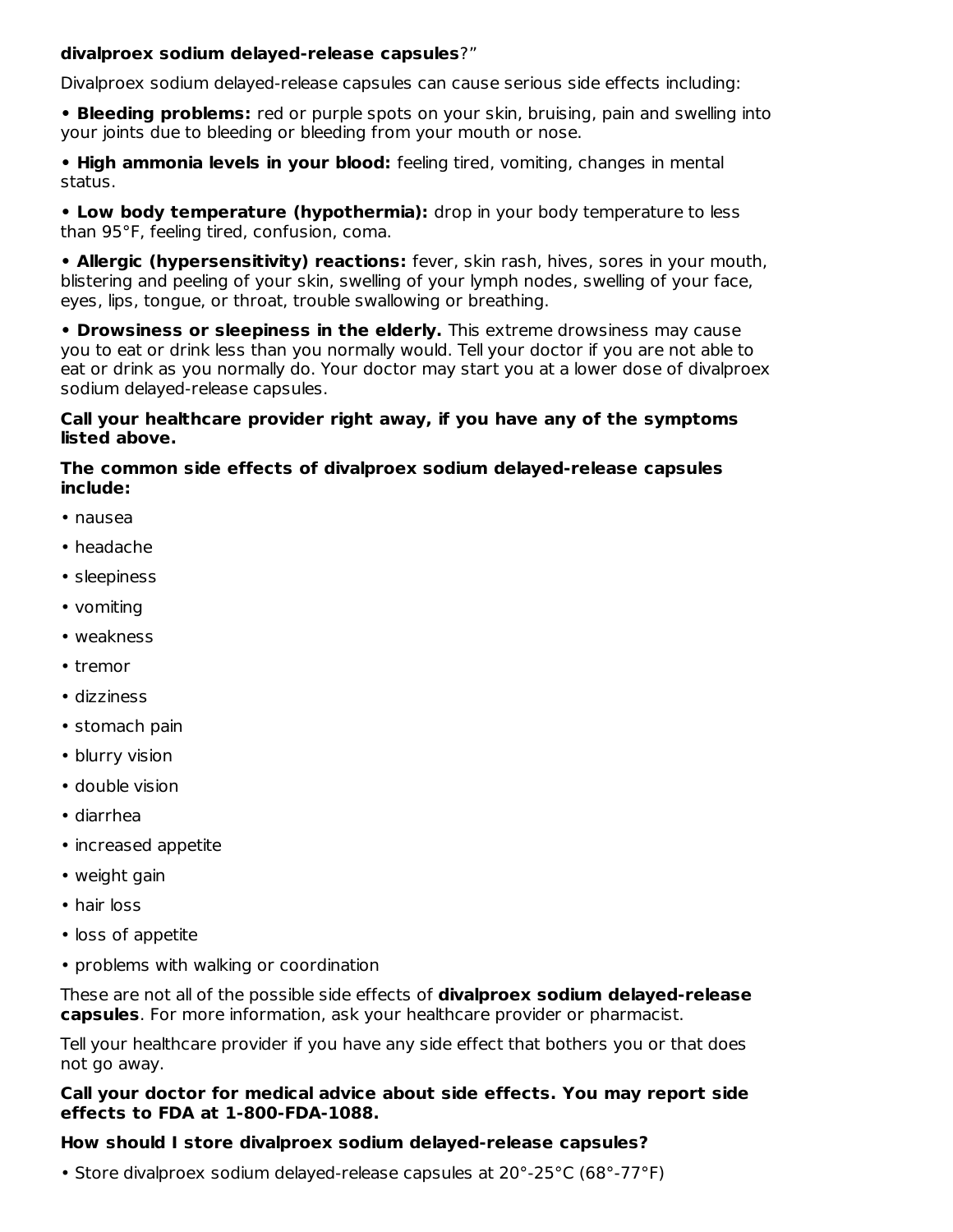#### **Keep divalproex sodium delayed-release capsules and all medicines out of the reach of children.**

#### **General information about the safe and effective use of divalproex sodium delayed-release capsules**

Medicines are sometimes prescribed for purposes other than those listed in a Medication Guide. Do not use divalproex sodium delayed-release capsules for a condition for which it was not prescribed. Do not give divalproex sodium delayed-release capsules to other people, even if they have the same symptoms that you have. It may harm them.

This Medication Guide summarizes the most important information about divalproex sodium delayed-release capsules. If you would like more information, talk with your healthcare provider. You can ask your pharmacist or healthcare provider for information about divalproex sodium delayed-release capsules that is written for health professionals.

For more information, call 1-888-375-3784.

#### **What are the ingredients in divalproex sodium delayed-release capsules?**

Active ingredient: divalproex sodium

Inactive ingredients:

Divalproex sodium delayed-release capsules:black iron oxide, D&C Red 28, ethyl cellulose, FD&C Blue 1, gelatin, hypromellose, magnesium stearate, sugar sphere, titanium dioxide, and triethyl citrate NF.

This Medication Guide has been approved by the U.S. Food and Drug Administration.

To reorder additional Medication Guides, contact Dr. Reddy's Customer Service at 1- 866-733-3952.

R<sub>X</sub> Only

Distributed by:

#### **Dr. Reddy's Laboratories Inc.**

Princeton, NJ 08540

Made in India

Revised: 0421

150052079

#### **Package Label. Principal Display Panel**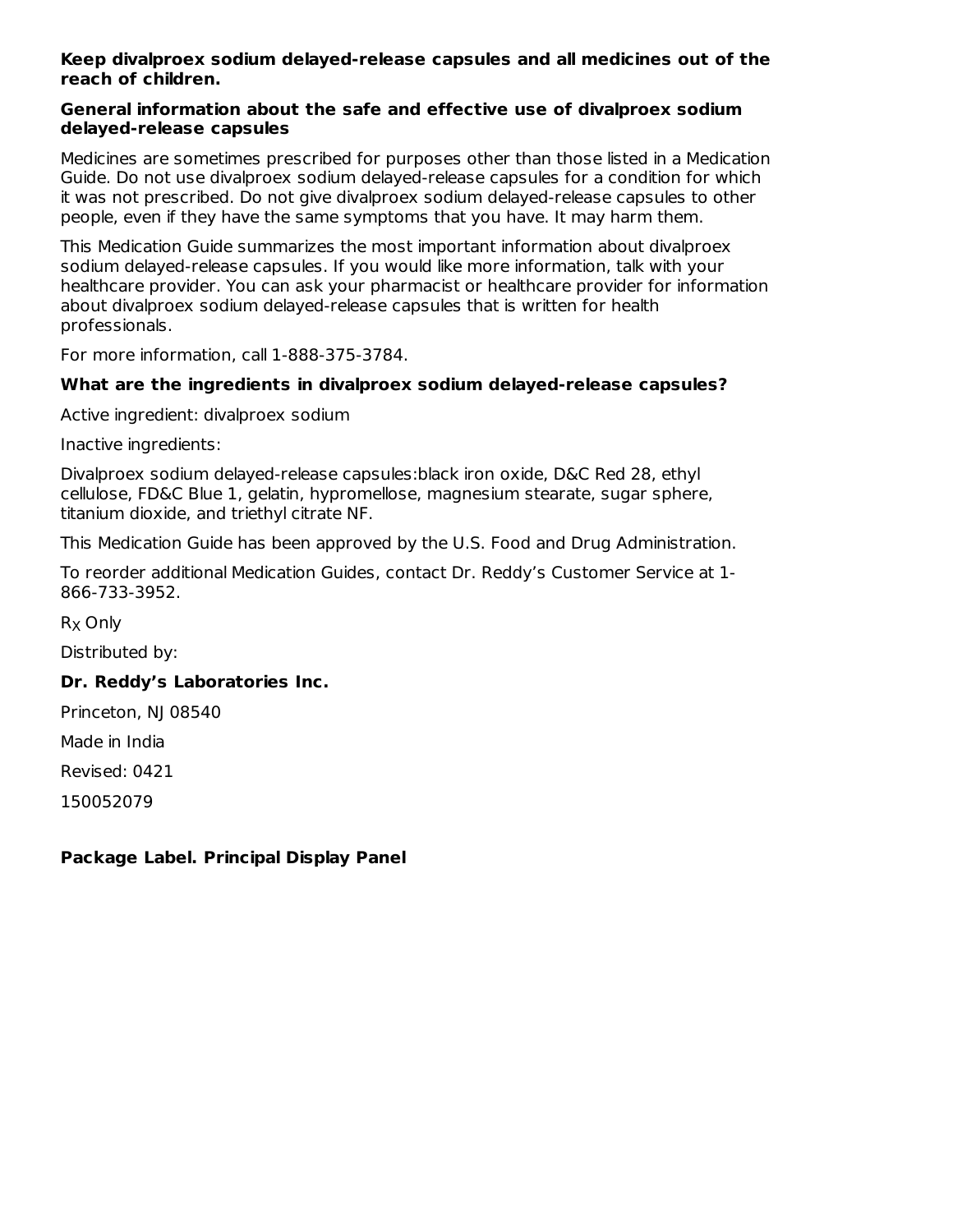| Divalproex Sodium<br>DR Caps USP                                                                   |    | (Dr. Reddy's NDC 55111-532-05)<br>Divalproex Sodium<br>DR Caps USP |                | Received:                                                                                                                                                                                          |                                                                                                                                                                        |                                                                                                                                                                                                    | STORE AT 20° - 25°C (68° - 77° F)<br>(SEE USP CONTROLLED ROOM TEMPERATURE)                                                                                                      |
|----------------------------------------------------------------------------------------------------|----|--------------------------------------------------------------------|----------------|----------------------------------------------------------------------------------------------------------------------------------------------------------------------------------------------------|------------------------------------------------------------------------------------------------------------------------------------------------------------------------|----------------------------------------------------------------------------------------------------------------------------------------------------------------------------------------------------|---------------------------------------------------------------------------------------------------------------------------------------------------------------------------------|
| $125 \text{ ma}$<br>Rx Only<br><b>GLOT 8237-</b><br>EEXP<br>ĸ<br>8237-AA-39 v02<br>QTY<br>30       |    | $125 \text{ ma}$                                                   |                | 31<br>22<br>$-14$<br>30 <sup>°</sup><br>$-21$<br>$-13$<br>29<br>20<br>28<br>$-19$<br>$27 -$<br>11<br>18<br>26<br>$-17$<br>$\circ$<br>25<br>Start Date                                              | $24 \t\t 16 \t\t 8$<br>$23 \hspace{2.5cm} 15 \hspace{2.5cm} 7 \hspace{2.5cm}$<br>5<br>12<br>A<br>3<br>10<br>$\mathbf{1}$<br>Start Time                                 | equivalent to valproic acid 125 mg<br>See package insert or label for dosage information<br>FOR INSTITUTIONAL USE ONLY                                                                             | Dispense in a tight, light-resistant container.<br>Each cap contains: Divalproex sodium USP                                                                                     |
| Mfg By Dr. Reddy's<br>(NDC 55111-532-05)<br>PKG BY VANGARD<br>GLASGOW, KY 42141                    |    | 16                                                                 | 8              | Pkg by Vongord, Glosgow, KY 42141<br>Divalproex Sodium<br>DR Cap USP<br>125 mg<br>EXP<br>LOT 8237 -<br><u> A BERTALIA DE LA BILITA DE LA BILI</u>                                                  | Pkg by Vongold. Glosgow, KY 42141<br>Divalproex Sodium<br>DR Cap USP<br>$125 \text{ mg}$<br>$7 - \text{exp}$<br>LOT 8237 -                                             | Rigiby Vangard, Glasgow, KY 42141<br>Divalproex Sodium<br>DR Cap USP<br>125 mg<br>LOT 8237 -<br>EXP                                                                                                | 8237-AA-B-v01<br>Vangard Labs<br>Glasgow, KY 42141<br>LOT 8237 -<br><b>EXP</b><br><u> A BEN DE LITEL DE LITEL DE L</u>                                                          |
| 30                                                                                                 | 23 | 15                                                                 | $\overline{7}$ | Rig by Vongord, Glasgow, KY 42141<br>Divalproex Sodium<br>DR Cap USP<br>$\frac{125 \text{ mg}}{125 \text{ mg}}$<br>LOT 8237 -<br><b>TELEVISION IN THE LIN</b><br>Pkg by Vangard, Glasgow, KY 42141 | Pkg by Vongord, Glosgow, KY 42141<br>Divalproex Sodium<br>DR Cap USP<br>125 mg<br>LOT 8237 -<br>EXP<br><u> A TANAH ANAH IN</u><br>Pkg by Vangard, Glasgow, KY 42141    | Rig by Vongord, Glosgow, KY 42141<br>Divalproex Sodium<br>DR Cap USP<br>$125 \text{ mg}$<br>1018237-<br><b>FXP</b><br><u>minimumini ni</u><br>Rigiby Vangard, Glosgow, KY 42141                    | Rig by Vangard, Glasgow, KY 42141<br>Divalproex Sodium<br>DR Cap USP<br>$125 \text{ mg}$<br>$50$<br>LOT 8237 -<br><b>THE REPORT OF LAW</b><br>Pkg by Vongord, Glasgow, KY 42141 |
| 29                                                                                                 | 22 | 14                                                                 | 6              | Divalproex Sodium<br>DR Cap USP<br>$^{2}$ Cap<br>$^{125}$ mg<br>LOT 8237 -<br><b>THE RESIDENT OF THE LINE</b><br>Pkg by Vongord, Glasgow, KY 42141<br>Divalproex Sodium                            | Divalproex Sodium<br>DR Cap USP<br>$\frac{125 \text{ mg}}{2}$<br>LOT 8237 -<br><u> A TERRITORIA DE LA BI</u><br>Pkg by Vongord, Glosgow, KY 42141<br>Divalproex Sodium | Divalproex Sodium<br>DR Cap USP<br>$125 \text{ mg}$<br>$7 - \text{EVP}$<br>LOT 8237 -<br><u> HELLIN HELLIN HELLIN</u><br>Rig by Vangard, Glosgow, KY 42141<br>Divalproex Sodium                    | Divalproex Sodium<br>DR Cap USP<br>$^{125}$ mg<br>LOT 8237 -<br><b><i>HOLD HOLD HOLD LOD</i></b><br>Pkg by Vangard, Glasgow, KY 42141<br>Divalproex Sodium                      |
| 28                                                                                                 | 21 | 13                                                                 | 5              | DR Cap USP<br>$125 \text{ mg}$<br>LOT 8237 -<br><b><i>HOLD HOLD HOLD LOD</i></b><br>Pkg by Vongord, Glosgow, KY 42141<br>Divalproex Sodium                                                         | DR Cap USP<br>$125 \text{ mg}$<br>$25 \text{ mg}$<br>LOT 8237 -<br><u> Holland Holland III et al.</u><br>Pike by Vengerd, Glesgow, KY 42141<br>Divalproex Sodium       | DR Cap USP<br>$\frac{125}{125}$ mg<br>EXP<br>LOT 8237 -<br><b>HOLD HOLD HOLD FOR</b><br>Rigiby Vangard, Glasgow, KY 42141<br>Divalproex Sodium                                                     | DR Cap USP<br>$rac{125}{125}$ mg<br>$rac{125}{5}$<br>LOT 8237 -<br><b>TITULIAN DE LA BI</b><br>Pkg by Vangard, Glasgow, KY 42141<br>Divalproex Sodium                           |
| 27                                                                                                 | 20 | 12                                                                 | $\overline{a}$ | DR Cap USP<br>$\frac{125}{125}$ mg<br>$\frac{5}{5}$<br>LOT 8237 -<br><u> 1111 1111 1111 1111 1111 1111 </u><br>Pkg by Vangard, Glasgow, KY 42141                                                   | DR Cap USP<br>$\frac{125 \text{ mg}}{125 \text{ mg}}$<br>LOT 8237 -<br><u> HELLIN HELLIN HELLIN</u><br>Plyg by Vangard, Glasgow, KY 42141                              | DR Cap USP<br>$^{7}C$ G <sub>P</sub><br>LOT 8237 -<br><u> HELLIN HELLIN HELLIN</u><br>Rig by Vangard, Glasgow, KY 42141                                                                            | DR Cap USP<br>$^{7}$ Cap $^{125}$ mg<br>LOT 8237 -<br><b>THE RESIDENT OF THE LAW</b><br>Rigiby Vangard, Glasgow, KY 42141                                                       |
| 26                                                                                                 | 19 | 11                                                                 | 3              | Divalproex Sodium<br>DR Cap USP<br>$125 \text{ mg}$<br>$7. \text{ p/p}$<br>LOT 8237 -<br><u> A BERTALIA DE LA BILITA DE LA BILI</u><br>Pkg by Vongord, Glasgow, KY 42141                           | Divalproex Sodium<br>DR Cap USP<br>$125 \text{ mg}$<br>$7. \text{ FYP}$<br>LOT 8237 -<br><u> HELLININ HIILII III</u><br>Pike by Vengerd, Glasgow, KY 42141             | Divalproex Sodium<br>DR Cap USP<br>$125 \text{ mg}$<br>$7 - \text{EVP}$<br>LOT 8237 -<br><b>THE REPORT OF THE LINE</b><br>Plea by Vangard, Glorgow, KY 42141                                       | Divalproex Sodium<br>DR Cap USP<br>$125 \text{ mg}$<br>$7. \text{ EVP}$<br>LOT 8237 -<br><b>THE REPORT OF LIFE AND</b><br>Pika by Vangard, Glasgow, KY 42141                    |
| 25                                                                                                 | 18 | 10                                                                 | $\overline{2}$ | Divalproex Sodium<br>DR Cap USP<br>$^{7}$ Cap<br>LOT 8237 -<br><b>THE RESIDENT OF THE LINE</b>                                                                                                     | Divaloroex Sodium<br>DR Cap USP<br>$7 - \frac{125 \text{ mg}}{\text{EYP}}$<br>LOT 8237 -<br><u> A BERTALIA DE LA BILITARIA DE L</u>                                    | Divalproex Sodium<br>DR Cap USP<br>$125 \text{ mg}$<br>LOT 8237 -<br>EXP<br><u> A BEN DI LIBERTI DI LIBERTI DI LIBERTI DI LIBERTI DI LIBERTI DI LIBERTI DI LIBERTI DI LIBERTI DI LIBERTI DI LI</u> | <b>Divalproex Sodium</b><br>DR Cap USP<br>7.75mg<br>LOT 8237 -<br><b>THE RESIDENCE OF A REAL</b>                                                                                |
| <b>Omnicare</b> $^{24}$ The overall configuration of this package is a trademark of Omnicare, Inc. |    |                                                                    | $\mathbf{I}$   | Plig by Vangord, Glosgow, KY 42141<br>Divalproex Sodium<br>DR Cap USP<br>$125 \text{ mg}$<br>$\frac{D}{D}$<br>LOT 8237 -<br><u> III II III III III III II III III II</u>                           | Rig by Vangard, Glasgow, KY 42141<br><b>Divalproex Sodium</b><br>DR Cap USP<br>$125 \text{ mg}$<br>$\frac{125 \text{ mg}}{\text{exp}}$<br>LOT 8237 -                   | Rigiby Vangard, Glasgow, KY 42141<br>Divalproex Sodium<br>DR Cap USP<br>$^{7}$ Cap – 125 mg<br>EXP<br>LOT 8237 -<br>III III III III III III III III                                                | Rigiby Vangard, Glasgow, KY 42141<br>Divalproex Sodium<br>DR Cap USP<br>$\frac{125 \text{ mg}}{E}$<br>LOT 8237 -<br><b>THE RESIDENT OF THE LAW</b>                              |

#### **Package Label Principal Display Panel UD**

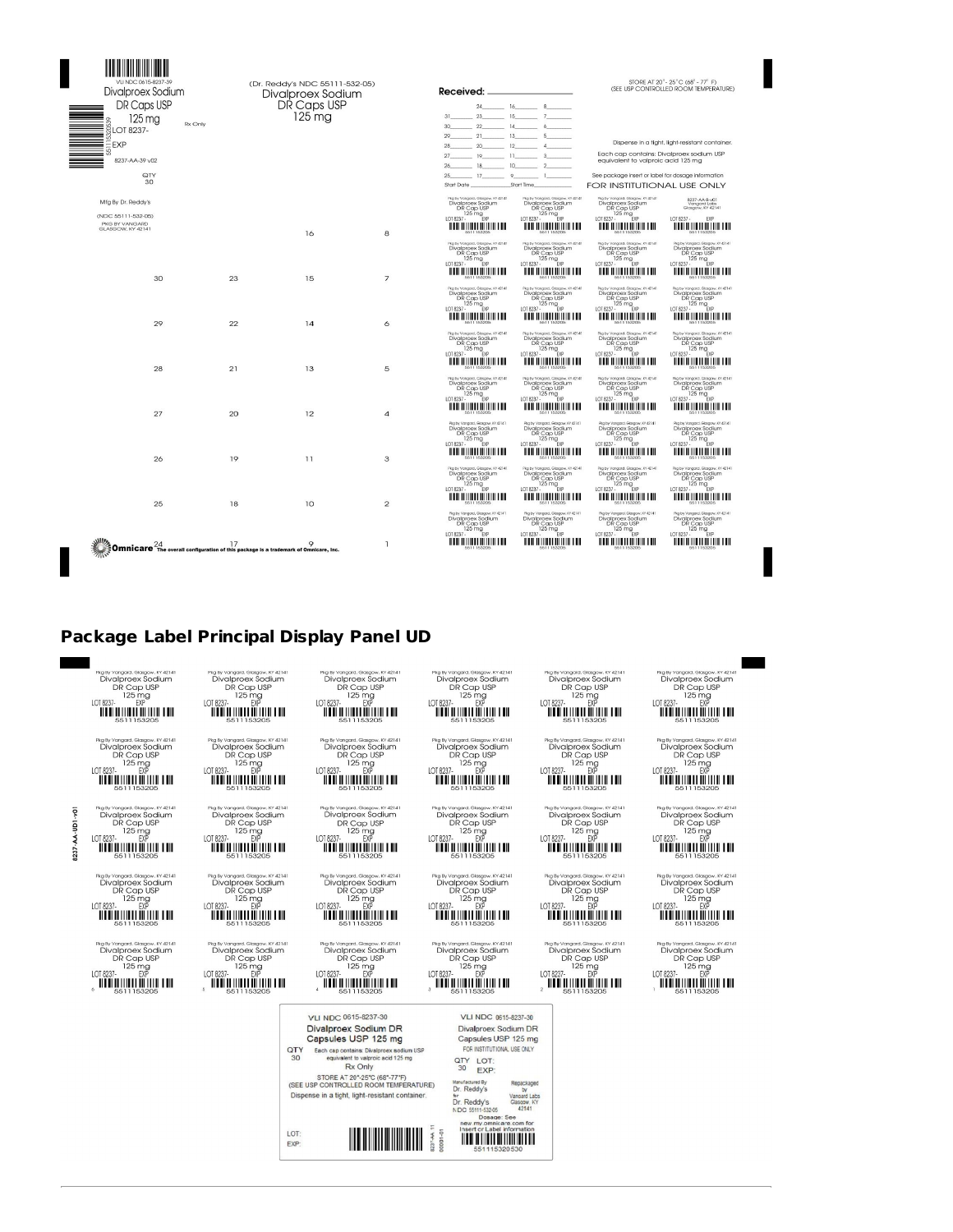|                                     | <b>DIVALPROEX SODIUM</b><br>divalproex sodium capsule                 |                                                                          |             |                                                                       |                                  |                  |                                |  |                                     |  |  |  |
|-------------------------------------|-----------------------------------------------------------------------|--------------------------------------------------------------------------|-------------|-----------------------------------------------------------------------|----------------------------------|------------------|--------------------------------|--|-------------------------------------|--|--|--|
|                                     |                                                                       |                                                                          |             |                                                                       |                                  |                  |                                |  |                                     |  |  |  |
|                                     | <b>Product Information</b>                                            |                                                                          |             |                                                                       |                                  |                  |                                |  |                                     |  |  |  |
|                                     | <b>Product Type</b>                                                   |                                                                          | <b>DRUG</b> | <b>HUMAN PRESCRIPTION</b>                                             | NDC:0615-8237(NDC:55111-<br>532) |                  |                                |  |                                     |  |  |  |
|                                     | <b>Route of Administration</b>                                        |                                                                          | ORAL        |                                                                       |                                  |                  |                                |  |                                     |  |  |  |
|                                     |                                                                       |                                                                          |             |                                                                       |                                  |                  |                                |  |                                     |  |  |  |
|                                     | <b>Active Ingredient/Active Moiety</b>                                |                                                                          |             |                                                                       |                                  |                  |                                |  |                                     |  |  |  |
|                                     | <b>Ingredient Name</b><br><b>Basis of Strength</b><br><b>Strength</b> |                                                                          |             |                                                                       |                                  |                  |                                |  |                                     |  |  |  |
|                                     |                                                                       |                                                                          |             | divalproex sodium (UNII: 644VL95AO6) (valproic acid - UNII:614OI1Z5M) |                                  |                  | valproic acid                  |  | $125$ mg                            |  |  |  |
|                                     |                                                                       |                                                                          |             |                                                                       |                                  |                  |                                |  |                                     |  |  |  |
|                                     |                                                                       |                                                                          |             |                                                                       |                                  |                  |                                |  |                                     |  |  |  |
|                                     | <b>Inactive Ingredients</b>                                           |                                                                          |             |                                                                       |                                  |                  |                                |  |                                     |  |  |  |
|                                     |                                                                       |                                                                          |             | <b>Ingredient Name</b>                                                |                                  |                  |                                |  | <b>Strength</b>                     |  |  |  |
|                                     | ferrosoferric oxide (UNII: XM0M87F357)                                |                                                                          |             |                                                                       |                                  |                  |                                |  |                                     |  |  |  |
|                                     | D&C Red No. 28 (UNII: 767IP0Y5NH)                                     |                                                                          |             |                                                                       |                                  |                  |                                |  |                                     |  |  |  |
|                                     | <b>FD&amp;C Blue No. 1 (UNII: H3R47K3TBD)</b>                         |                                                                          |             |                                                                       |                                  |                  |                                |  |                                     |  |  |  |
|                                     | ethylcelluloses (UNII: 7Z8S9VYZ4B)                                    |                                                                          |             |                                                                       |                                  |                  |                                |  |                                     |  |  |  |
|                                     | gelatin (UNII: 2G86QN327L)                                            |                                                                          |             |                                                                       |                                  |                  |                                |  |                                     |  |  |  |
|                                     | hypromelloses (UNII: 3NXW29V3WO)                                      |                                                                          |             |                                                                       |                                  |                  |                                |  |                                     |  |  |  |
|                                     | magnesium stearate (UNII: 70097M6I30)                                 |                                                                          |             |                                                                       |                                  |                  |                                |  |                                     |  |  |  |
|                                     | raw sugar (UNII: 8M707QY5GH)                                          |                                                                          |             |                                                                       |                                  |                  |                                |  |                                     |  |  |  |
| titanium dioxide (UNII: 15FIX9V2JP) |                                                                       |                                                                          |             |                                                                       |                                  |                  |                                |  |                                     |  |  |  |
|                                     | triethyl citrate (UNII: 8Z96QXD6UM)                                   |                                                                          |             |                                                                       |                                  |                  |                                |  |                                     |  |  |  |
|                                     |                                                                       |                                                                          |             |                                                                       |                                  |                  |                                |  |                                     |  |  |  |
|                                     | <b>Product Characteristics</b>                                        |                                                                          |             |                                                                       |                                  |                  |                                |  |                                     |  |  |  |
|                                     | Color                                                                 | white                                                                    |             | Score                                                                 |                                  | no score         |                                |  |                                     |  |  |  |
|                                     | <b>Shape</b>                                                          | <b>CAPSULE</b>                                                           |             | <b>Size</b>                                                           |                                  | 19 <sub>mm</sub> |                                |  |                                     |  |  |  |
|                                     | <b>Flavor</b>                                                         |                                                                          |             | <b>Imprint Code</b>                                                   |                                  |                  | THIS; END; UP; RDY; 532        |  |                                     |  |  |  |
|                                     | <b>Contains</b>                                                       |                                                                          |             |                                                                       |                                  |                  |                                |  |                                     |  |  |  |
|                                     |                                                                       |                                                                          |             |                                                                       |                                  |                  |                                |  |                                     |  |  |  |
|                                     |                                                                       |                                                                          |             |                                                                       |                                  |                  |                                |  |                                     |  |  |  |
|                                     | <b>Packaging</b>                                                      |                                                                          |             |                                                                       |                                  |                  |                                |  |                                     |  |  |  |
| #                                   | <b>Item Code</b>                                                      |                                                                          |             | <b>Package Description</b>                                            |                                  |                  | <b>Marketing Start</b><br>Date |  | <b>Marketing End</b><br><b>Date</b> |  |  |  |
| $\mathbf{1}$                        | NDC:0615-<br>8237-39                                                  | Product                                                                  |             | 30 in 1 BLISTER PACK; Type 0: Not a Combination                       |                                  | 08/27/2018       |                                |  |                                     |  |  |  |
| 2                                   | NDC:0615-<br>8237-05                                                  | 15 in 1 BLISTER PACK; Type 0: Not a Combination<br>08/27/2018<br>Product |             |                                                                       |                                  |                  |                                |  |                                     |  |  |  |
| 3                                   | NDC:0615-<br>8237-30                                                  | 6 in 1 BOX, UNIT-DOSE<br>08/27/2018                                      |             |                                                                       |                                  |                  |                                |  |                                     |  |  |  |
| 3                                   | 5 in 1 BLISTER PACK; Type 0: Not a Combination<br>Product             |                                                                          |             |                                                                       |                                  |                  |                                |  |                                     |  |  |  |
|                                     |                                                                       |                                                                          |             |                                                                       |                                  |                  |                                |  |                                     |  |  |  |
| <b>Marketing Information</b>        |                                                                       |                                                                          |             |                                                                       |                                  |                  |                                |  |                                     |  |  |  |
|                                     | <b>Marketing</b><br>Category                                          |                                                                          |             | <b>Application Number or Monograph</b><br><b>Citation</b>             |                                  |                  | <b>Marketing Start</b><br>Date |  | <b>Marketing End</b><br>Date        |  |  |  |
|                                     | ANDA                                                                  | ANDA078979                                                               |             |                                                                       |                                  | 08/27/2018       |                                |  |                                     |  |  |  |
|                                     |                                                                       |                                                                          |             |                                                                       |                                  |                  |                                |  |                                     |  |  |  |
|                                     |                                                                       |                                                                          |             |                                                                       |                                  |                  |                                |  |                                     |  |  |  |

**Labeler -** NCS HealthCare of KY, LLC dba Vangard Labs (050052943)